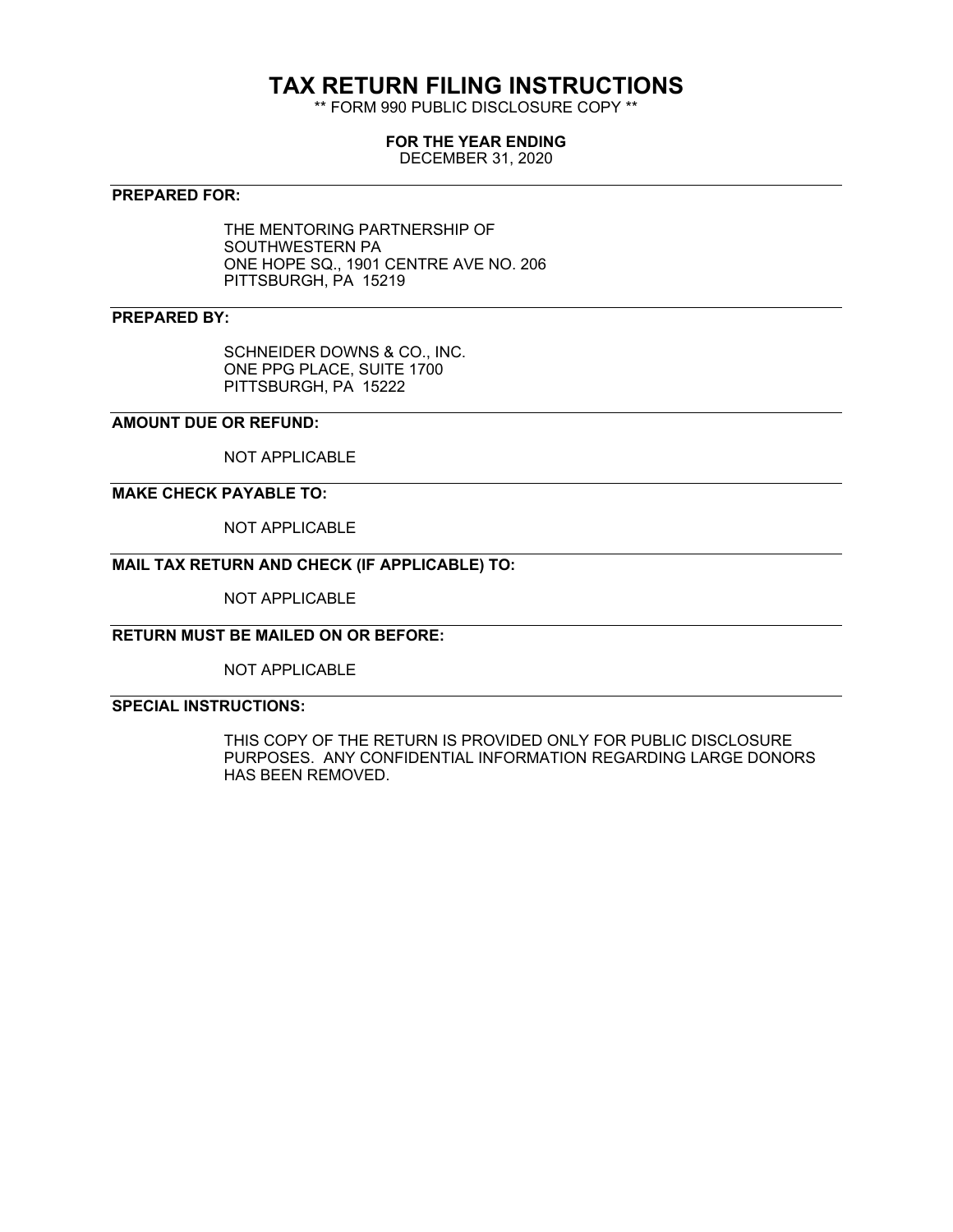| Form |  |
|------|--|

## **Return of Organization Exempt From Income Tax** \*\* PUBLIC DISCLOSURE COPY \*\*

**Under section 501(c), 527, or 4947(a)(1) of the Internal Revenue Code (except private foundations) 2020**

**| Do not enter social security numbers on this form as it may be made public.**

OMB No. 1545-0047 **Open to Public** 

| Department of the Treasury<br>Internal Revenue Service | Go to www.irs.gov/Form990 for instructions and the latest information.                                                                              |                                                         | Inspection                                  |
|--------------------------------------------------------|-----------------------------------------------------------------------------------------------------------------------------------------------------|---------------------------------------------------------|---------------------------------------------|
|                                                        | A For the 2020 calendar year, or tax year beginning<br>and ending                                                                                   |                                                         |                                             |
| <b>B</b> Check if<br>applicable:                       | <b>C</b> Name of organization                                                                                                                       | D Employer identification number                        |                                             |
|                                                        | THE MENTORING PARTNERSHIP OF                                                                                                                        |                                                         |                                             |
| X change<br>Name                                       | SOUTHWESTERN PA                                                                                                                                     |                                                         |                                             |
| change<br>Initial                                      | Doing business as                                                                                                                                   | 23-2876447                                              |                                             |
| return                                                 | Number and street (or P.O. box if mail is not delivered to street address)                                                                          | E Telephone number<br>Room/suite                        |                                             |
| Final<br>return/<br>termin-                            | ONE HOPE SQ., 1901 CENTRE AVE                                                                                                                       | 206<br>$(412)$ 281-2535                                 |                                             |
| ated                                                   | City or town, state or province, country, and ZIP or foreign postal code                                                                            | G Gross receipts \$                                     | 656,804.                                    |
| ]Amended<br>]return                                    | 15219<br>PITTSBURGH, PA                                                                                                                             | H(a) Is this a group return                             |                                             |
| Applica-<br>tion<br>pending                            | F Name and address of principal officer: COLLEEN O. FEDOR                                                                                           |                                                         | for subordinates? $\Box$ Yes $\boxed{X}$ No |
|                                                        | SAME AS C ABOVE                                                                                                                                     | $H(b)$ Are all subordinates included? $\Box$ Yes        | ∣No                                         |
|                                                        | Tax-exempt status: $\boxed{\mathbf{X}}$ 501(c)(3)<br>$501(c)$ (<br>$\sum$ (insert no.)<br>$4947(a)(1)$ or                                           | 527<br>If "No," attach a list. See instructions         |                                             |
|                                                        | J Website: WWW.MENTORINGPITTSBURGH.ORG                                                                                                              | $H(c)$ Group exemption number $\blacktriangleright$     |                                             |
|                                                        | K Form of organization: $\boxed{\mathbf{X}}$ Corporation<br>Trust<br>Association<br>Other $\blacktriangleright$                                     | L Year of formation: 1997 M State of legal domicile: PA |                                             |
| Part I                                                 | Summary                                                                                                                                             |                                                         |                                             |
| 1.                                                     | Briefly describe the organization's mission or most significant activities: THE MENTORING PARTNERSHIP                                               |                                                         |                                             |
|                                                        | ADVANCES MENTORING IN WESTERN PA TO IGNITE COMMUNITY INVOLVEMENT,                                                                                   |                                                         |                                             |
| 2                                                      | Check this box $\blacktriangleright$ $\blacksquare$ if the organization discontinued its operations or disposed of more than 25% of its net assets. |                                                         |                                             |
| з                                                      | Number of voting members of the governing body (Part VI, line 1a)                                                                                   | 3                                                       | 18                                          |
| 4                                                      |                                                                                                                                                     | $\overline{\mathbf{4}}$                                 | $\overline{18}$                             |
| 5                                                      | Total number of individuals employed in calendar year 2020 (Part V, line 2a) manufacture controller to intervent                                    | $\overline{5}$                                          | $\overline{7}$                              |
|                                                        |                                                                                                                                                     | $6\phantom{a}$                                          | $\overline{23}$                             |
|                                                        |                                                                                                                                                     | 7a                                                      | 0.                                          |
|                                                        |                                                                                                                                                     | 7b                                                      | $0$ .                                       |
|                                                        |                                                                                                                                                     | <b>Prior Year</b>                                       | <b>Current Year</b>                         |
| 8                                                      |                                                                                                                                                     | $\overline{588}, \overline{811}$ .                      | 460,057.                                    |
| 9                                                      | Program service revenue (Part VIII, line 2g)                                                                                                        | 54, 365.                                                | 88, 254.                                    |
| 10                                                     |                                                                                                                                                     | $\overline{21,848}$ .                                   | 30,003.                                     |
| 11                                                     | Other revenue (Part VIII, column (A), lines 5, 6d, 8c, 9c, 10c, and 11e)                                                                            | $-78,549.$                                              | 0.                                          |
| 12                                                     | Total revenue - add lines 8 through 11 (must equal Part VIII, column (A), line 12)                                                                  | 586, 475.                                               | 578, 314.                                   |
| 13                                                     | Grants and similar amounts paid (Part IX, column (A), lines 1-3)                                                                                    | 0.                                                      | 0.                                          |
| 14                                                     |                                                                                                                                                     | $\overline{0}$ .                                        | 0.                                          |
| 15                                                     | Salaries, other compensation, employee benefits (Part IX, column (A), lines 5-10)                                                                   | 500, 311.                                               | 523, 200.                                   |
|                                                        |                                                                                                                                                     | 0.                                                      | 0.                                          |
|                                                        | <b>b</b> Total fundraising expenses (Part IX, column (D), line 25) $\rightarrow$ _ 6, 089.                                                          |                                                         |                                             |
|                                                        |                                                                                                                                                     | 103,030.                                                | 89,456.                                     |
| 18                                                     | Total expenses. Add lines 13-17 (must equal Part IX, column (A), line 25) [                                                                         | 603, 341.                                               | 612,656.                                    |
| 19                                                     | Revenue less expenses. Subtract line 18 from line 12                                                                                                | $-16,866$ .                                             | $-34,342.$                                  |
|                                                        |                                                                                                                                                     | <b>Beginning of Current Year</b>                        | <b>End of Year</b>                          |
| 20                                                     | Total assets (Part X, line 16)                                                                                                                      | 1,207,107.                                              | 1,248,598.                                  |
| Net Assets or<br>Fund Balances<br>21                   | Total liabilities (Part X, line 26)                                                                                                                 | 39,380.                                                 | 117,829.                                    |
| 22                                                     |                                                                                                                                                     | 1,167,727.                                              | 1,130,769.                                  |

Under penalties of perjury, I declare that I have examined this return, including accompanying schedules and statements, and to the best of my knowledge and belief, it is true, correct, and complete. Declaration of preparer (other than officer) is based on all information of which preparer has any knowledge.

| Sign            | Signature of officer                                                            |                      |      | Date                                   |
|-----------------|---------------------------------------------------------------------------------|----------------------|------|----------------------------------------|
| Here            | FEDOR ,<br>EXECUTIVE DIRECTOR<br>COLLEEN O.                                     |                      |      |                                        |
|                 | Type or print name and title                                                    |                      |      |                                        |
|                 | Print/Type preparer's name                                                      | Preparer's signature | Date | <b>PTIN</b><br>Check                   |
| Paid            | <b>MELANIE PANTALONE</b>                                                        | MELANIE PANTALONE    |      | P01614571<br>self-emploved             |
| Preparer        | Firm's name SCHNEIDER DOWNS & CO., INC.                                         |                      |      | Firm's EIN $\triangleright$ 25-1408703 |
| Use Only        |                                                                                 |                      |      |                                        |
|                 | PITTSBURGH, PA 15222                                                            |                      |      | Phone no. $412 - 261 - 3644$           |
|                 | May the IRS discuss this return with the preparer shown above? See instructions |                      |      | $\mathbf{X}$<br>No<br>Yes              |
| 032001 12-23-20 | LHA For Paperwork Reduction Act Notice, see the separate instructions.          |                      |      | Form 990 (2020)                        |

SEE SCHEDULE O FOR ORGANIZATION MISSION STATEMENT CONTINUATION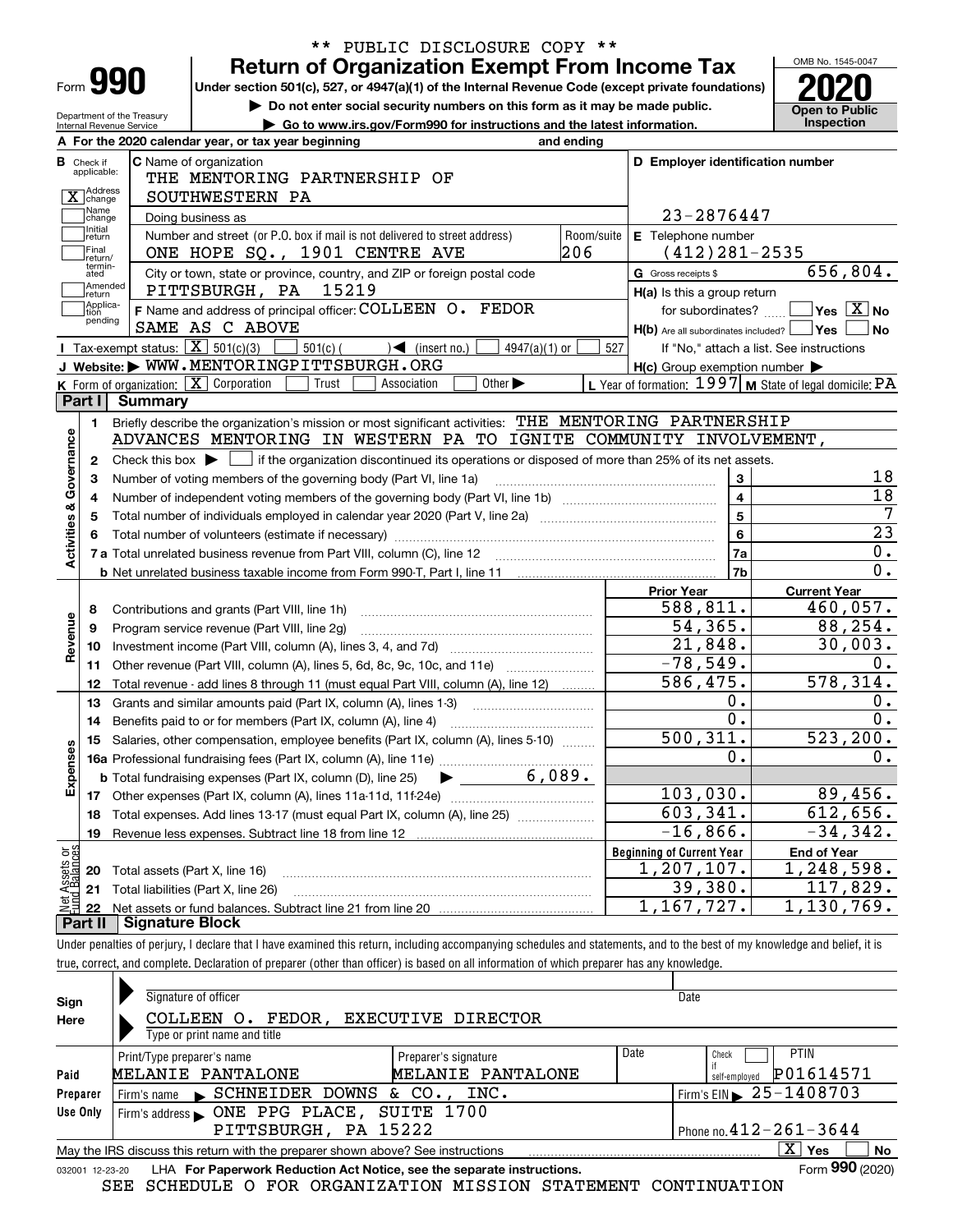| 4с           | ) (Revenue \$<br>(Code:<br>) (Expenses \$<br>including grants of \$                                                                                                                                                            |
|--------------|--------------------------------------------------------------------------------------------------------------------------------------------------------------------------------------------------------------------------------|
|              |                                                                                                                                                                                                                                |
|              |                                                                                                                                                                                                                                |
|              |                                                                                                                                                                                                                                |
|              |                                                                                                                                                                                                                                |
|              |                                                                                                                                                                                                                                |
|              |                                                                                                                                                                                                                                |
|              |                                                                                                                                                                                                                                |
|              |                                                                                                                                                                                                                                |
| 4b           | including grants of \$ (Revenue \$)<br>(Code: ) (Expenses \$                                                                                                                                                                   |
|              |                                                                                                                                                                                                                                |
|              | TRAINING ASSISTANCE TO 33 DIFFERENT PROGRAMS.                                                                                                                                                                                  |
|              | 155 MENTEES AND WE PROVIDED 971 HOURS OF FREE TECHNICAL AND<br>MENTORS,                                                                                                                                                        |
|              | PEOPLE THROUGH MENTORING.<br>OUR TRAININGS WERE CONVERTED TO BE PRESENTED<br>IN A VIRTUAL FORMAT,<br>AND WERE DELIVERED TO 756 MENTORS AND EVERYDAY                                                                            |
|              | 2020, WE WORKED WITH HUNDREDS OF LOCAL PROGRAMS TO SERVE 20,000+ YOUNG                                                                                                                                                         |
|              | AND PROVIDE THE SUPPORT AND TOOLS NEEDED TO REACH YOUNG PEOPLE. IN                                                                                                                                                             |
|              | CAN TRANSFORM THE LIVES OF YOUNG PEOPLE SO THEY MAY REACH THEIR FULL<br>POTENTIAL. BY WORKING WITH A NETWORK OF PROGRAMS, WE LEVERAGE RESOURCES                                                                                |
|              | MENTORING. WE BELIEVE THAT WITH THE HELP AND GUIDANCE OF A MENTOR, WE                                                                                                                                                          |
|              | WITH LOCAL MENTORING PROVIDERS TO INCREASE THE QUALITY AND QUANTITY OF                                                                                                                                                         |
|              | (Expenses \$<br>(Code:<br>SINCE 1995, THE MENTORING PARTNERSHIP OF SOUTHWESTERN PA HAS WORKED                                                                                                                                  |
| 4a           | revenue, if any, for each program service reported.<br>552,042. including grants of \$<br>88, 254.<br>) (Revenue \$                                                                                                            |
|              | Section 501(c)(3) and 501(c)(4) organizations are required to report the amount of grants and allocations to others, the total expenses, and                                                                                   |
| 4            | Describe the organization's program service accomplishments for each of its three largest program services, as measured by expenses.                                                                                           |
|              | If "Yes," describe these changes on Schedule O.                                                                                                                                                                                |
| 3            | If "Yes," describe these new services on Schedule O.<br>$\overline{\mathsf{Yes} \mathrel{\;\; X} \mathsf{No}}$<br>Did the organization cease conducting, or make significant changes in how it conducts, any program services? |
|              | $Yes \quad X \quad No$<br>prior Form 990 or 990-EZ?                                                                                                                                                                            |
| $\mathbf{2}$ | Did the organization undertake any significant program services during the year which were not listed on the                                                                                                                   |
|              | MENTORING, DELIVERS TRAINING AND TECHNICAL ASSISTANCE AND PROFESSIONAL                                                                                                                                                         |
|              | SUCCEED IN LIFE. THE ORGANIZATION PROMOTES THE IMPORTANCE OF QUALITY                                                                                                                                                           |
|              | COMMUNITY INVOLVEMENT, STRENGTHEN PROGRAMS AND EMPOWER YOUTH TO                                                                                                                                                                |
| 1            | Briefly describe the organization's mission:<br>THE MENTORING PARTNERSHIP ADVANCES MENTORING IN WESTERN PA TO IGNITE                                                                                                           |
|              | $\overline{\mathbf{x}}$                                                                                                                                                                                                        |
|              | Part III   Statement of Program Service Accomplishments                                                                                                                                                                        |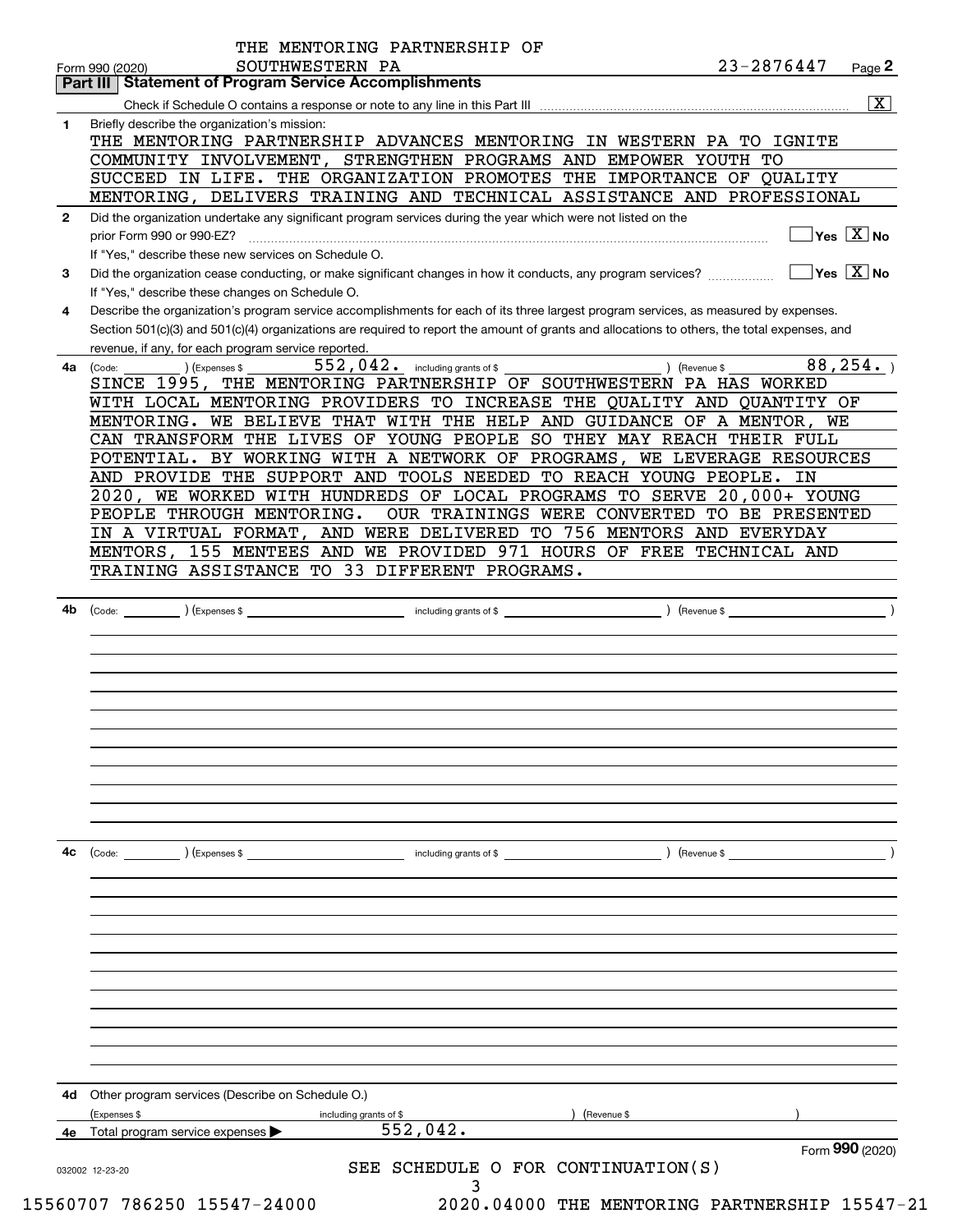**Form 990 (2020)**<br>**Part IV | Checklist of Required Schedules** 

| Form 990 (2020) | SOUTHWESTERN<br>PA | 2876447<br>າ ຊ _<br>Page <b>つ</b><br>ر ہے |
|-----------------|--------------------|-------------------------------------------|
|-----------------|--------------------|-------------------------------------------|

|     |                                                                                                                                       |                         | <b>Yes</b>              | No                      |
|-----|---------------------------------------------------------------------------------------------------------------------------------------|-------------------------|-------------------------|-------------------------|
| 1   | Is the organization described in section $501(c)(3)$ or $4947(a)(1)$ (other than a private foundation)?                               |                         |                         |                         |
|     |                                                                                                                                       | $\mathbf{1}$            | X                       |                         |
| 2   |                                                                                                                                       | $\overline{\mathbf{2}}$ | $\overline{\mathbf{x}}$ |                         |
| 3   | Did the organization engage in direct or indirect political campaign activities on behalf of or in opposition to candidates for       |                         |                         |                         |
|     |                                                                                                                                       | 3                       |                         | x                       |
| 4   | Section 501(c)(3) organizations. Did the organization engage in lobbying activities, or have a section 501(h) election in effect      |                         |                         |                         |
|     |                                                                                                                                       | 4                       |                         | x                       |
| 5   | Is the organization a section 501(c)(4), 501(c)(5), or 501(c)(6) organization that receives membership dues, assessments, or          |                         |                         |                         |
|     |                                                                                                                                       | 5                       |                         | x                       |
| 6   | Did the organization maintain any donor advised funds or any similar funds or accounts for which donors have the right to             |                         |                         | X.                      |
| 7   | provide advice on the distribution or investment of amounts in such funds or accounts? If "Yes," complete Schedule D, Part I          | 6                       |                         |                         |
|     | Did the organization receive or hold a conservation easement, including easements to preserve open space,                             | $\overline{7}$          |                         | x                       |
| 8   | Did the organization maintain collections of works of art, historical treasures, or other similar assets? If "Yes," complete          |                         |                         |                         |
|     |                                                                                                                                       | 8                       |                         | x                       |
| 9   | Did the organization report an amount in Part X, line 21, for escrow or custodial account liability, serve as a custodian for         |                         |                         |                         |
|     | amounts not listed in Part X; or provide credit counseling, debt management, credit repair, or debt negotiation services?             |                         |                         |                         |
|     |                                                                                                                                       | 9                       |                         | x                       |
| 10  | Did the organization, directly or through a related organization, hold assets in donor-restricted endowments                          |                         |                         |                         |
|     |                                                                                                                                       | 10                      |                         | x                       |
| 11  | If the organization's answer to any of the following questions is "Yes," then complete Schedule D, Parts VI, VII, VIII, IX, or X      |                         |                         |                         |
|     | as applicable.                                                                                                                        |                         |                         |                         |
|     | a Did the organization report an amount for land, buildings, and equipment in Part X, line 10? If "Yes," complete Schedule D,         |                         |                         |                         |
|     |                                                                                                                                       | 11a                     | X                       |                         |
|     | <b>b</b> Did the organization report an amount for investments - other securities in Part X, line 12, that is 5% or more of its total |                         |                         |                         |
|     |                                                                                                                                       | 11 <sub>b</sub>         |                         | x                       |
|     | c Did the organization report an amount for investments - program related in Part X, line 13, that is 5% or more of its total         |                         |                         |                         |
|     |                                                                                                                                       | 11c                     |                         | x                       |
|     | d Did the organization report an amount for other assets in Part X, line 15, that is 5% or more of its total assets reported in       |                         |                         | x                       |
|     |                                                                                                                                       | 11d<br>11e              | X                       |                         |
| f   | Did the organization's separate or consolidated financial statements for the tax year include a footnote that addresses               |                         |                         |                         |
|     | the organization's liability for uncertain tax positions under FIN 48 (ASC 740)? If "Yes," complete Schedule D. Part X                | 11f                     | X                       |                         |
|     | 12a Did the organization obtain separate, independent audited financial statements for the tax year? If "Yes," complete               |                         |                         |                         |
|     |                                                                                                                                       | 12a                     | X                       |                         |
|     | <b>b</b> Was the organization included in consolidated, independent audited financial statements for the tax year?                    |                         |                         |                         |
|     | If "Yes," and if the organization answered "No" to line 12a, then completing Schedule D, Parts XI and XII is optional                 | 12b                     |                         | X,                      |
| 13  |                                                                                                                                       | 13                      |                         | X                       |
| 14a | Did the organization maintain an office, employees, or agents outside of the United States?                                           | 14a                     |                         | $\overline{\mathbf{x}}$ |
| b   | Did the organization have aggregate revenues or expenses of more than \$10,000 from grantmaking, fundraising, business,               |                         |                         |                         |
|     | investment, and program service activities outside the United States, or aggregate foreign investments valued at \$100,000            |                         |                         |                         |
|     |                                                                                                                                       | 14b                     |                         | x                       |
| 15  | Did the organization report on Part IX, column (A), line 3, more than \$5,000 of grants or other assistance to or for any             |                         |                         |                         |
|     |                                                                                                                                       | 15                      |                         | X                       |
| 16  | Did the organization report on Part IX, column (A), line 3, more than \$5,000 of aggregate grants or other assistance to              |                         |                         |                         |
|     |                                                                                                                                       | 16                      |                         | X                       |
| 17  | Did the organization report a total of more than \$15,000 of expenses for professional fundraising services on Part IX,               |                         |                         |                         |
|     |                                                                                                                                       | 17                      |                         | X                       |
| 18  | Did the organization report more than \$15,000 total of fundraising event gross income and contributions on Part VIII, lines          | 18                      |                         | X                       |
| 19  | Did the organization report more than \$15,000 of gross income from gaming activities on Part VIII, line 9a? If "Yes."                |                         |                         |                         |
|     |                                                                                                                                       | 19                      |                         | x                       |
| 20a |                                                                                                                                       | <b>20a</b>              |                         | X                       |
| b   | If "Yes" to line 20a, did the organization attach a copy of its audited financial statements to this return?                          | 20 <sub>b</sub>         |                         |                         |
| 21  | Did the organization report more than \$5,000 of grants or other assistance to any domestic organization or                           |                         |                         |                         |
|     |                                                                                                                                       | 21                      |                         | x                       |
|     | 032003 12-23-20                                                                                                                       |                         |                         | Form 990 (2020)         |

4

032003 12-23-20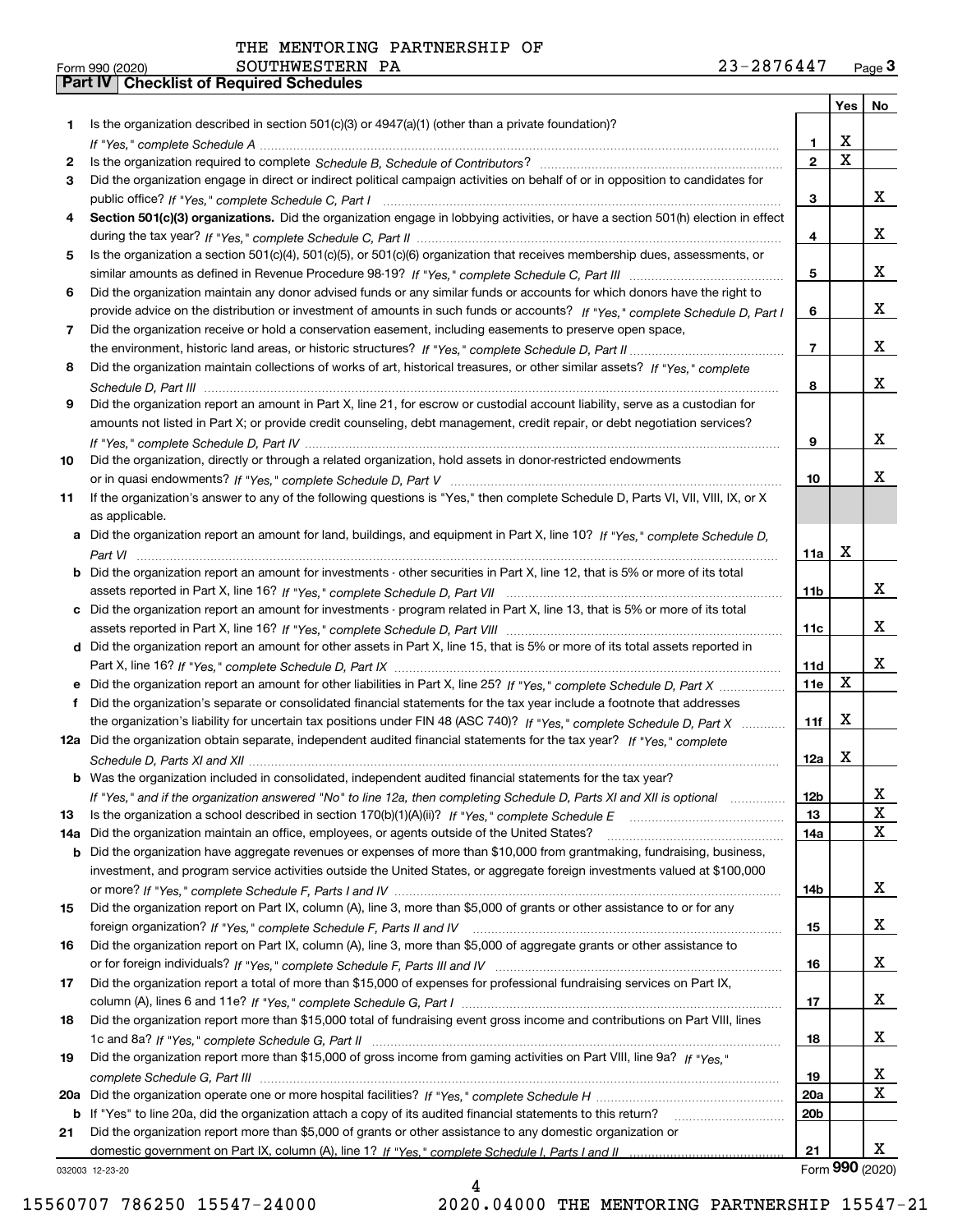|               | 23-2876447<br>SOUTHWESTERN PA<br>Form 990 (2020)                                                                             |             |                 | Page 4         |
|---------------|------------------------------------------------------------------------------------------------------------------------------|-------------|-----------------|----------------|
|               | Part IV   Checklist of Required Schedules (continued)                                                                        |             |                 |                |
|               |                                                                                                                              |             | Yes             | No             |
| 22            | Did the organization report more than \$5,000 of grants or other assistance to or for domestic individuals on                |             |                 |                |
|               |                                                                                                                              | 22          |                 | X              |
| 23            | Did the organization answer "Yes" to Part VII, Section A, line 3, 4, or 5 about compensation of the organization's current   |             |                 |                |
|               | and former officers, directors, trustees, key employees, and highest compensated employees? If "Yes." complete               |             |                 | X              |
|               |                                                                                                                              | 23          |                 |                |
|               | 24a Did the organization have a tax-exempt bond issue with an outstanding principal amount of more than \$100,000 as of the  |             |                 |                |
|               | last day of the year, that was issued after December 31, 2002? If "Yes," answer lines 24b through 24d and complete           |             |                 | x              |
|               |                                                                                                                              | 24a<br>24b  |                 |                |
|               | c Did the organization maintain an escrow account other than a refunding escrow at any time during the year to defease       |             |                 |                |
|               |                                                                                                                              | 24с         |                 |                |
|               |                                                                                                                              | 24d         |                 |                |
|               | 25a Section 501(c)(3), 501(c)(4), and 501(c)(29) organizations. Did the organization engage in an excess benefit             |             |                 |                |
|               |                                                                                                                              | 25a         |                 | x              |
|               | b Is the organization aware that it engaged in an excess benefit transaction with a disqualified person in a prior year, and |             |                 |                |
|               | that the transaction has not been reported on any of the organization's prior Forms 990 or 990-EZ? If "Yes," complete        |             |                 |                |
|               | Schedule L, Part I                                                                                                           | 25b         |                 | x              |
| 26            | Did the organization report any amount on Part X, line 5 or 22, for receivables from or payables to any current              |             |                 |                |
|               | or former officer, director, trustee, key employee, creator or founder, substantial contributor, or 35%                      |             |                 |                |
|               |                                                                                                                              | 26          |                 | X              |
| 27            | Did the organization provide a grant or other assistance to any current or former officer, director, trustee, key employee,  |             |                 |                |
|               | creator or founder, substantial contributor or employee thereof, a grant selection committee member, or to a 35% controlled  |             |                 |                |
|               | entity (including an employee thereof) or family member of any of these persons? If "Yes," complete Schedule L, Part III     | 27          |                 | x              |
| 28            | Was the organization a party to a business transaction with one of the following parties (see Schedule L, Part IV            |             |                 |                |
|               | instructions, for applicable filing thresholds, conditions, and exceptions):                                                 |             |                 |                |
|               | a A current or former officer, director, trustee, key employee, creator or founder, or substantial contributor? If           |             |                 |                |
|               |                                                                                                                              | 28a         |                 | X              |
|               |                                                                                                                              | 28b         |                 | X              |
|               | c A 35% controlled entity of one or more individuals and/or organizations described in lines 28a or 28b? If                  |             |                 |                |
|               |                                                                                                                              | 28c         |                 | х              |
| 29            |                                                                                                                              | 29          |                 | X              |
| 30            | Did the organization receive contributions of art, historical treasures, or other similar assets, or qualified conservation  |             |                 |                |
|               |                                                                                                                              | 30          |                 | х<br>X         |
| 31            | Did the organization liquidate, terminate, or dissolve and cease operations? If "Yes," complete Schedule N, Part I           | 31          |                 |                |
|               | Did the organization sell, exchange, dispose of, or transfer more than 25% of its net assets? If "Yes," complete             |             |                 | X              |
|               | Did the organization own 100% of an entity disregarded as separate from the organization under Regulations                   | 32          |                 |                |
| 33            |                                                                                                                              | 33          |                 | х              |
| 34            | Was the organization related to any tax-exempt or taxable entity? If "Yes," complete Schedule R, Part II, III, or IV, and    |             |                 |                |
|               |                                                                                                                              | 34          |                 | х              |
|               |                                                                                                                              | 35a         |                 | X              |
|               | b If "Yes" to line 35a, did the organization receive any payment from or engage in any transaction with a controlled entity  |             |                 |                |
|               |                                                                                                                              | 35b         |                 |                |
| 36            | Section 501(c)(3) organizations. Did the organization make any transfers to an exempt non-charitable related organization?   |             |                 |                |
|               |                                                                                                                              | 36          |                 | x              |
| 37            | Did the organization conduct more than 5% of its activities through an entity that is not a related organization             |             |                 |                |
|               |                                                                                                                              | 37          |                 | х              |
| 38            | Did the organization complete Schedule O and provide explanations in Schedule O for Part VI, lines 11b and 19?               |             |                 |                |
|               | Note: All Form 990 filers are required to complete Schedule O                                                                | 38          | х               |                |
| <b>Part V</b> | <b>Statements Regarding Other IRS Filings and Tax Compliance</b>                                                             |             |                 |                |
|               | Check if Schedule O contains a response or note to any line in this Part V                                                   |             |                 |                |
|               |                                                                                                                              |             |                 | Yes $\vert$ No |
|               | 1a                                                                                                                           | 8           |                 |                |
|               | <b>b</b> Enter the number of Forms W-2G included in line 1a. Enter -0- if not applicable<br>1b                               | $\mathbf 0$ |                 |                |
|               | c Did the organization comply with backup withholding rules for reportable payments to vendors and reportable gaming         |             |                 |                |
|               | (gambling) winnings to prize winners?                                                                                        | 1c          | х               |                |
|               | 032004 12-23-20                                                                                                              |             | Form 990 (2020) |                |
|               | 5                                                                                                                            |             |                 |                |

15560707 786250 15547-24000 2020.04000 THE MENTORING PARTNERSHIP 15547-21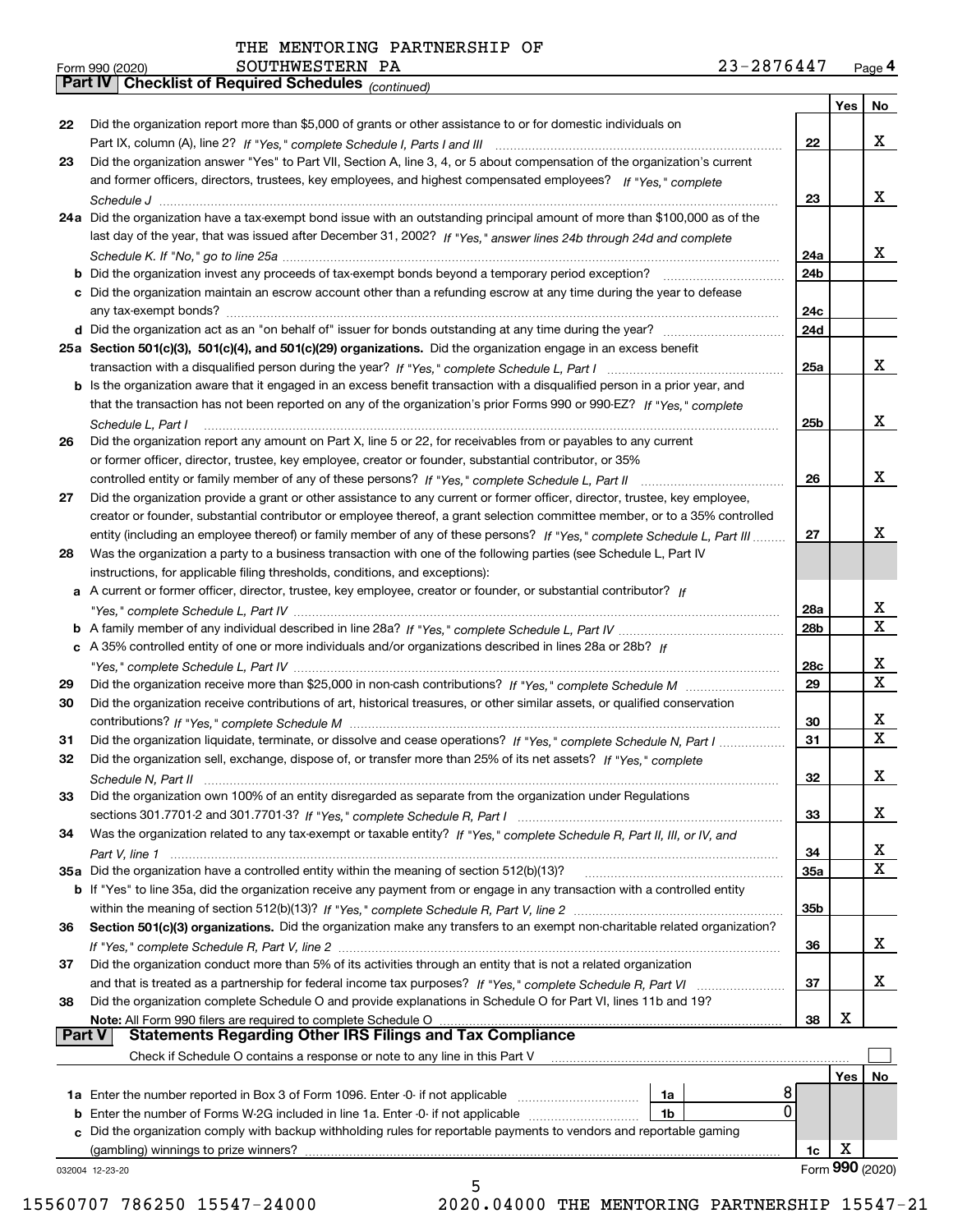|               | Form 990 (2020) | SOUTHWESTERN PA                                                                                                                                 |                 | 23-2876447 |                |     | Page $5$    |
|---------------|-----------------|-------------------------------------------------------------------------------------------------------------------------------------------------|-----------------|------------|----------------|-----|-------------|
| <b>Part V</b> |                 | Statements Regarding Other IRS Filings and Tax Compliance (continued)                                                                           |                 |            |                |     |             |
|               |                 |                                                                                                                                                 |                 |            |                | Yes | No          |
|               |                 | 2a Enter the number of employees reported on Form W-3, Transmittal of Wage and Tax Statements,                                                  |                 |            |                |     |             |
|               |                 | filed for the calendar year ending with or within the year covered by this return <i>manumumumum</i>                                            | 2a              | 7          |                |     |             |
|               |                 |                                                                                                                                                 |                 |            | 2 <sub>b</sub> | Х   |             |
|               |                 |                                                                                                                                                 |                 |            |                |     |             |
|               |                 | 3a Did the organization have unrelated business gross income of \$1,000 or more during the year?                                                |                 |            | 3a             |     | х           |
|               |                 |                                                                                                                                                 |                 |            | 3b             |     |             |
|               |                 | 4a At any time during the calendar year, did the organization have an interest in, or a signature or other authority over, a                    |                 |            |                |     |             |
|               |                 |                                                                                                                                                 |                 |            | 4a             |     | х           |
|               |                 | <b>b</b> If "Yes," enter the name of the foreign country $\blacktriangleright$                                                                  |                 |            |                |     |             |
|               |                 | See instructions for filing requirements for FinCEN Form 114, Report of Foreign Bank and Financial Accounts (FBAR).                             |                 |            |                |     |             |
| 5a            |                 | Was the organization a party to a prohibited tax shelter transaction at any time during the tax year?                                           |                 |            | 5а             |     | X           |
| b             |                 |                                                                                                                                                 |                 |            | 5b             |     | $\mathbf X$ |
| с             |                 |                                                                                                                                                 |                 |            | 5c             |     |             |
|               |                 | 6a Does the organization have annual gross receipts that are normally greater than \$100,000, and did the organization solicit                  |                 |            |                |     |             |
|               |                 | any contributions that were not tax deductible as charitable contributions?                                                                     |                 |            | 6a             |     | х           |
|               |                 | b If "Yes," did the organization include with every solicitation an express statement that such contributions or gifts                          |                 |            |                |     |             |
|               |                 | were not tax deductible?                                                                                                                        |                 |            | 6b             |     |             |
| 7             |                 | Organizations that may receive deductible contributions under section 170(c).                                                                   |                 |            |                |     | х           |
| a             |                 | Did the organization receive a payment in excess of \$75 made partly as a contribution and partly for goods and services provided to the payor? |                 |            | 7a             |     |             |
| b             |                 | If "Yes," did the organization notify the donor of the value of the goods or services provided?                                                 |                 |            | 7b             |     |             |
|               |                 | Did the organization sell, exchange, or otherwise dispose of tangible personal property for which it was required                               |                 |            |                |     | х           |
|               |                 |                                                                                                                                                 | 7d              |            | 7c             |     |             |
| d             |                 |                                                                                                                                                 |                 |            | 7e             |     | х           |
| е<br>f        |                 | Did the organization, during the year, pay premiums, directly or indirectly, on a personal benefit contract?                                    |                 |            | 7f             |     | X           |
| g             |                 | If the organization received a contribution of qualified intellectual property, did the organization file Form 8899 as required?                |                 |            | 7g             | N/R |             |
| h             |                 | If the organization received a contribution of cars, boats, airplanes, or other vehicles, did the organization file a Form 1098-C?              |                 |            | 7h             | N/R |             |
| 8             |                 | Sponsoring organizations maintaining donor advised funds. Did a donor advised fund maintained by the                                            |                 |            |                |     |             |
|               |                 | sponsoring organization have excess business holdings at any time during the year?                                                              |                 | N/A        | 8              |     |             |
| 9             |                 | Sponsoring organizations maintaining donor advised funds.                                                                                       |                 |            |                |     |             |
| a             |                 | Did the sponsoring organization make any taxable distributions under section 4966?                                                              |                 | N/A        | 9а             |     |             |
| b             |                 | Did the sponsoring organization make a distribution to a donor, donor advisor, or related person?                                               |                 | N/A        | 9b             |     |             |
| 10            |                 | Section 501(c)(7) organizations. Enter:                                                                                                         |                 |            |                |     |             |
|               |                 | N/A<br>a Initiation fees and capital contributions included on Part VIII, line 12 [111] [11] [12] [11] [12] [11] [11]                           | 10a             |            |                |     |             |
|               |                 | Gross receipts, included on Form 990, Part VIII, line 12, for public use of club facilities                                                     | 10 <sub>b</sub> |            |                |     |             |
| 11            |                 | Section 501(c)(12) organizations. Enter:                                                                                                        |                 |            |                |     |             |
| a             |                 | N/A<br>Gross income from members or shareholders                                                                                                | 11a             |            |                |     |             |
|               |                 | b Gross income from other sources (Do not net amounts due or paid to other sources against                                                      |                 |            |                |     |             |
|               |                 |                                                                                                                                                 | 11 <sub>b</sub> |            |                |     |             |
|               |                 | 12a Section 4947(a)(1) non-exempt charitable trusts. Is the organization filing Form 990 in lieu of Form 1041?                                  |                 |            | 12a            |     |             |
|               |                 | <b>b</b> If "Yes," enter the amount of tax-exempt interest received or accrued during the year $\ldots \mathbf{N}/\mathbf{A}$                   | 12 <sub>b</sub> |            |                |     |             |
| 13            |                 | Section 501(c)(29) qualified nonprofit health insurance issuers.                                                                                |                 |            |                |     |             |
|               |                 | a Is the organization licensed to issue qualified health plans in more than one state?                                                          |                 | N/A        | 13a            |     |             |
|               |                 | Note: See the instructions for additional information the organization must report on Schedule O.                                               |                 |            |                |     |             |
|               |                 | <b>b</b> Enter the amount of reserves the organization is required to maintain by the states in which the                                       |                 |            |                |     |             |
|               |                 |                                                                                                                                                 | 13 <sub>b</sub> |            |                |     |             |
|               |                 |                                                                                                                                                 | 13 <sub>c</sub> |            |                |     |             |
| 14a           |                 | Did the organization receive any payments for indoor tanning services during the tax year?                                                      |                 |            | 14a            |     | х           |
|               |                 | <b>b</b> If "Yes," has it filed a Form 720 to report these payments? If "No," provide an explanation on Schedule O                              |                 |            | 14b            |     |             |
| 15            |                 | Is the organization subject to the section 4960 tax on payment(s) of more than \$1,000,000 in remuneration or                                   |                 |            |                |     |             |
|               |                 |                                                                                                                                                 |                 |            | 15             |     | х           |
|               |                 | If "Yes," see instructions and file Form 4720, Schedule N.                                                                                      |                 |            |                |     |             |
| 16            |                 | Is the organization an educational institution subject to the section 4968 excise tax on net investment income?                                 |                 |            | 16             |     | X           |
|               |                 | If "Yes," complete Form 4720, Schedule O.                                                                                                       |                 |            |                |     |             |

Form (2020) **990**

032005 12-23-20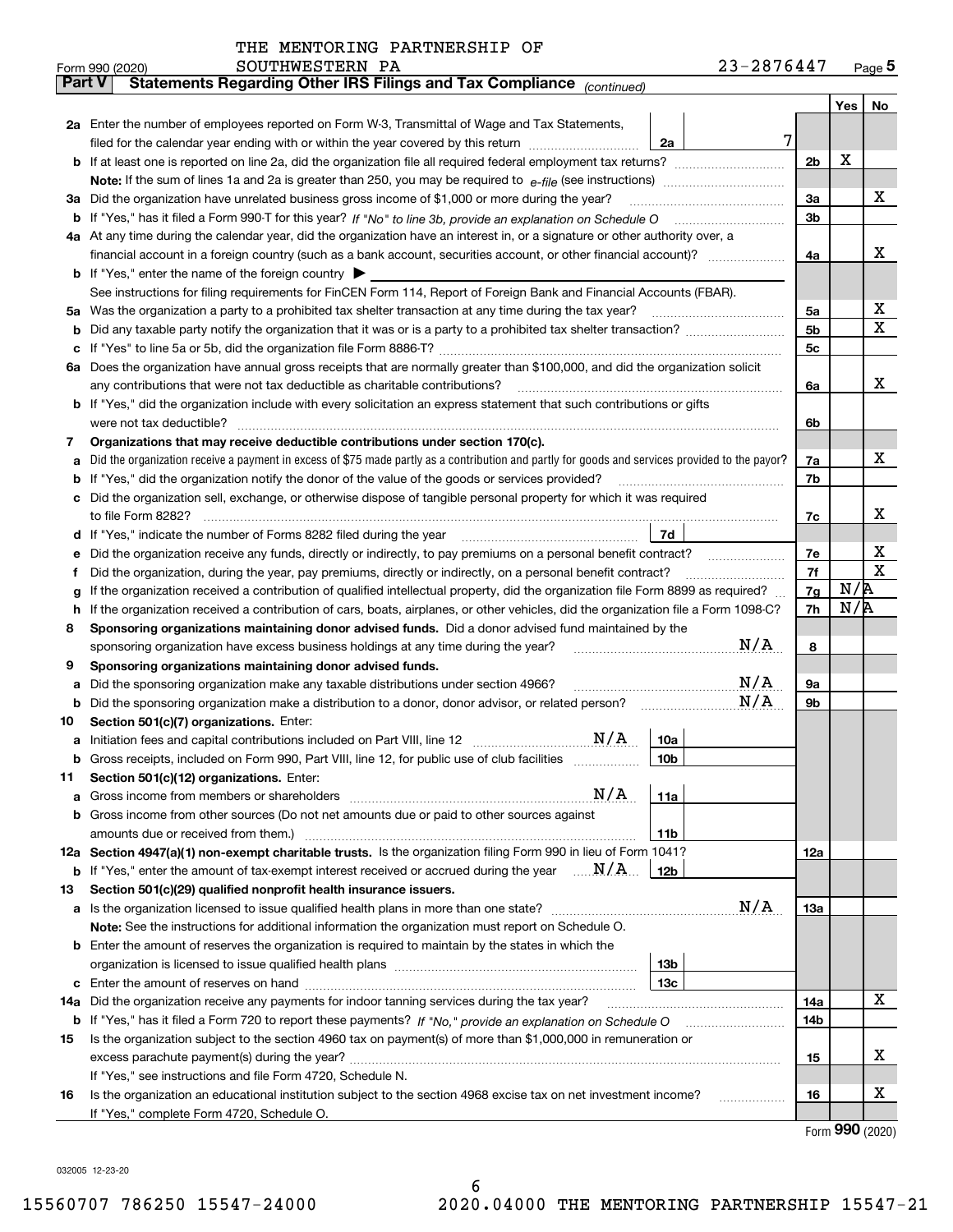*For each "Yes" response to lines 2 through 7b below, and for a "No" response to line 8a, 8b, or 10b below, describe the circumstances, processes, or changes on Schedule O. See instructions.* Form 990 (2020) **COUTHWESTERN PA 1990 (2020) 1999 12-2876447** Page **6**<br>**Part VI Governance, Management, and Disclosure** For each "Yes" response to lines 2 through 7b below, and for a "No" response

|    |                                                                                                                                                                               |    |       |    |                 | Yes   No        |                            |
|----|-------------------------------------------------------------------------------------------------------------------------------------------------------------------------------|----|-------|----|-----------------|-----------------|----------------------------|
|    | <b>1a</b> Enter the number of voting members of the governing body at the end of the tax year <i>manumum</i>                                                                  | 1a |       | 18 |                 |                 |                            |
|    | If there are material differences in voting rights among members of the governing body, or if the governing                                                                   |    |       |    |                 |                 |                            |
|    | body delegated broad authority to an executive committee or similar committee, explain on Schedule O.                                                                         |    |       |    |                 |                 |                            |
|    | <b>b</b> Enter the number of voting members included on line 1a, above, who are independent <i>manumum</i>                                                                    | 1b |       | 18 |                 |                 |                            |
| 2  | Did any officer, director, trustee, or key employee have a family relationship or a business relationship with any other                                                      |    |       |    |                 |                 |                            |
|    | officer, director, trustee, or key employee?                                                                                                                                  |    |       |    | $\mathbf{2}$    |                 | X                          |
| 3  | Did the organization delegate control over management duties customarily performed by or under the direct supervision                                                         |    |       |    |                 |                 |                            |
|    |                                                                                                                                                                               |    |       |    | 3               |                 | X                          |
| 4  | Did the organization make any significant changes to its governing documents since the prior Form 990 was filed?                                                              |    |       |    | $\overline{4}$  |                 | $\mathbf X$                |
| 5  |                                                                                                                                                                               |    |       |    | 5               |                 | $\mathbf X$<br>$\mathbf X$ |
| 6  |                                                                                                                                                                               |    |       |    | 6               |                 |                            |
| 7a | Did the organization have members, stockholders, or other persons who had the power to elect or appoint one or                                                                |    |       |    |                 |                 |                            |
|    |                                                                                                                                                                               |    |       |    | 7a              |                 | х                          |
|    | <b>b</b> Are any governance decisions of the organization reserved to (or subject to approval by) members, stockholders, or                                                   |    |       |    |                 |                 |                            |
|    | persons other than the governing body?                                                                                                                                        |    |       |    | 7b              |                 | х                          |
| 8  | Did the organization contemporaneously document the meetings held or written actions undertaken during the year by the following:                                             |    |       |    |                 |                 |                            |
| a  |                                                                                                                                                                               |    |       |    | 8a              | X               |                            |
|    |                                                                                                                                                                               |    |       |    | 8b              | X               |                            |
| 9  | Is there any officer, director, trustee, or key employee listed in Part VII, Section A, who cannot be reached at the                                                          |    |       |    |                 |                 |                            |
|    |                                                                                                                                                                               |    |       |    | 9               |                 | x                          |
|    | Section B. Policies (This Section B requests information about policies not required by the Internal Revenue Code.)                                                           |    |       |    |                 |                 |                            |
|    |                                                                                                                                                                               |    |       |    |                 | Yes             | No                         |
|    |                                                                                                                                                                               |    |       |    | 10a             |                 | X                          |
|    | <b>b</b> If "Yes," did the organization have written policies and procedures governing the activities of such chapters, affiliates,                                           |    |       |    |                 |                 |                            |
|    |                                                                                                                                                                               |    |       |    | 10 <sub>b</sub> |                 |                            |
|    | 11a Has the organization provided a complete copy of this Form 990 to all members of its governing body before filing the form?                                               |    |       |    | 11a             | X               |                            |
|    | <b>b</b> Describe in Schedule O the process, if any, used by the organization to review this Form 990.                                                                        |    |       |    |                 |                 |                            |
|    |                                                                                                                                                                               |    |       |    | 12a             | X               |                            |
| b  |                                                                                                                                                                               |    |       |    | 12 <sub>b</sub> | X               |                            |
|    | c Did the organization regularly and consistently monitor and enforce compliance with the policy? If "Yes." describe                                                          |    |       |    |                 |                 |                            |
|    | in Schedule O how this was done manufactured and continuum control of the Schedule O how this was done manufactured and continuum control of the Schedule O how this was done |    |       |    | 12c             | X               |                            |
| 13 |                                                                                                                                                                               |    |       |    | 13              | X               |                            |
| 14 | Did the organization have a written document retention and destruction policy? manufactured and the organization have a written document retention and destruction policy?    |    |       |    | 14              | X               |                            |
| 15 | Did the process for determining compensation of the following persons include a review and approval by independent                                                            |    |       |    |                 |                 |                            |
|    | persons, comparability data, and contemporaneous substantiation of the deliberation and decision?                                                                             |    |       |    |                 |                 |                            |
|    |                                                                                                                                                                               |    |       |    | 15a             | X               |                            |
|    |                                                                                                                                                                               |    |       |    | 15 <sub>b</sub> |                 | $\mathbf X$                |
|    | If "Yes" to line 15a or 15b, describe the process in Schedule O (see instructions).                                                                                           |    |       |    |                 |                 |                            |
|    | 16a Did the organization invest in, contribute assets to, or participate in a joint venture or similar arrangement with a                                                     |    |       |    |                 |                 |                            |
|    | taxable entity during the year?                                                                                                                                               |    |       |    | 16a             |                 | х                          |
|    | b If "Yes," did the organization follow a written policy or procedure requiring the organization to evaluate its participation                                                |    |       |    |                 |                 |                            |
|    | in joint venture arrangements under applicable federal tax law, and take steps to safeguard the organization's                                                                |    |       |    |                 |                 |                            |
|    | exempt status with respect to such arrangements?                                                                                                                              |    |       |    | <b>16b</b>      |                 |                            |
|    | <b>Section C. Disclosure</b>                                                                                                                                                  |    |       |    |                 |                 |                            |
| 17 | List the states with which a copy of this Form 990 is required to be filed $\blacktriangleright$ PA                                                                           |    |       |    |                 |                 |                            |
| 18 | Section 6104 requires an organization to make its Forms 1023 (1024 or 1024-A, if applicable), 990, and 990-T (Section 501(c)(3)s only) available                              |    |       |    |                 |                 |                            |
|    | for public inspection. Indicate how you made these available. Check all that apply.                                                                                           |    |       |    |                 |                 |                            |
|    | $\lfloor x \rfloor$ Own website<br>$\lfloor x \rfloor$ Upon request<br>Another's website<br>Other (explain on Schedule O)                                                     |    |       |    |                 |                 |                            |
| 19 | Describe on Schedule O whether (and if so, how) the organization made its governing documents, conflict of interest policy, and financial                                     |    |       |    |                 |                 |                            |
|    | statements available to the public during the tax year.                                                                                                                       |    |       |    |                 |                 |                            |
| 20 | State the name, address, and telephone number of the person who possesses the organization's books and records                                                                |    |       |    |                 |                 |                            |
|    | COLLEEN O. FEDOR - 412-281-2535                                                                                                                                               |    |       |    |                 |                 |                            |
|    | ONE HOPE SQ., 1901 CENTRE AVE, NO. 206, PITTSBURGH,                                                                                                                           | PA | 15219 |    |                 |                 |                            |
|    | 032006 12-23-20                                                                                                                                                               |    |       |    |                 | Form 990 (2020) |                            |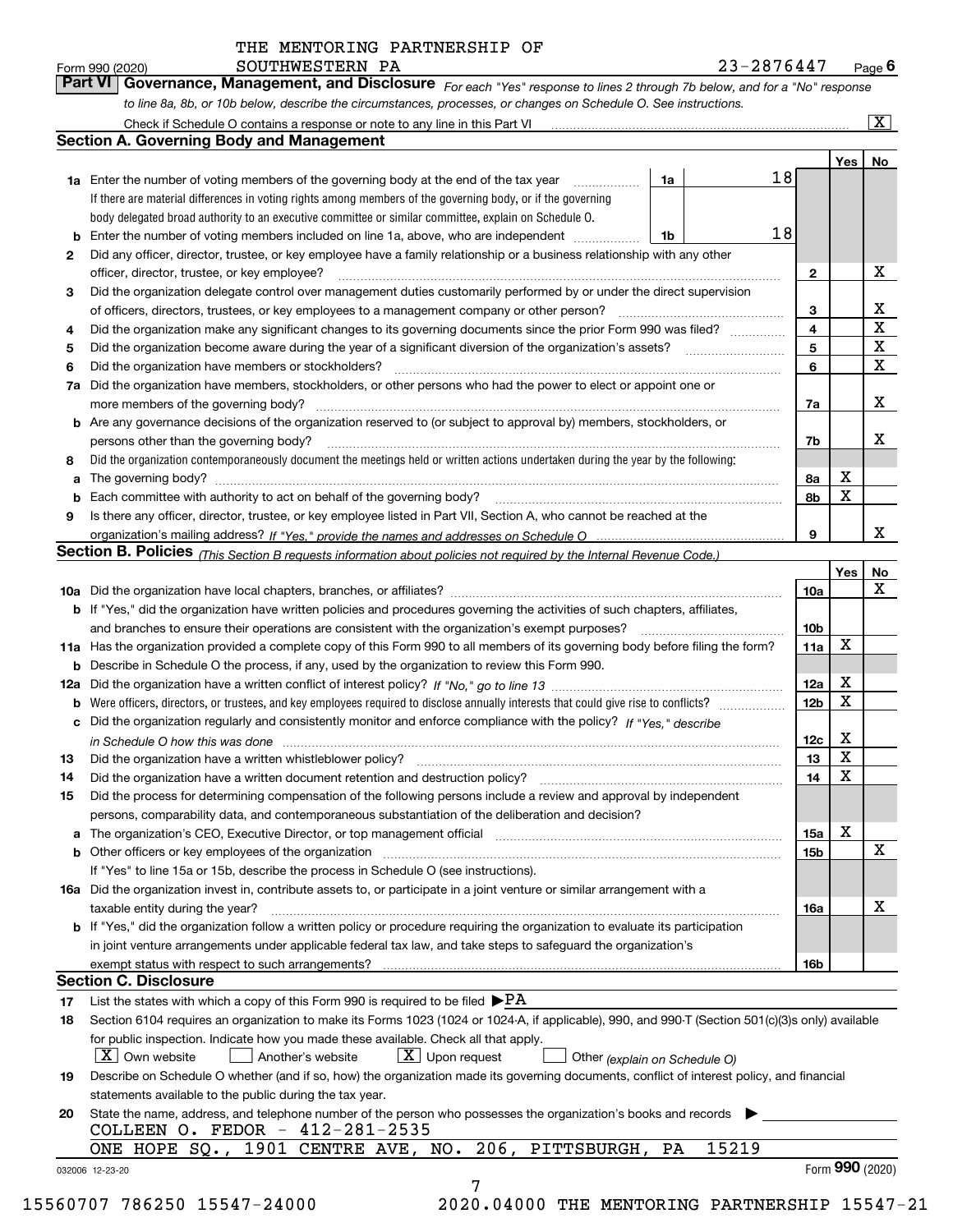|  | THE MENTORING PARTNERSHIP OF |  |
|--|------------------------------|--|
|  |                              |  |

# **7Part VII Compensation of Officers, Directors, Trustees, Key Employees, Highest Compensated Employees, and Independent Contractors**

Check if Schedule O contains a response or note to any line in this Part VII

 $\boxed{\text{X}}$ 

**Section A. Officers, Directors, Trustees, Key Employees, and Highest Compensated Employees**

**1a**  Complete this table for all persons required to be listed. Report compensation for the calendar year ending with or within the organization's tax year. **•** List all of the organization's current officers, directors, trustees (whether individuals or organizations), regardless of amount of compensation.

Enter -0- in columns (D), (E), and (F) if no compensation was paid.

 $\bullet$  List all of the organization's  $\,$ current key employees, if any. See instructions for definition of "key employee."

**•** List the organization's five current highest compensated employees (other than an officer, director, trustee, or key employee) who received reportable compensation (Box 5 of Form W-2 and/or Box 7 of Form 1099-MISC) of more than \$100,000 from the organization and any related organizations.

**•** List all of the organization's former officers, key employees, and highest compensated employees who received more than \$100,000 of reportable compensation from the organization and any related organizations.

**former directors or trustees**  ¥ List all of the organization's that received, in the capacity as a former director or trustee of the organization, more than \$10,000 of reportable compensation from the organization and any related organizations.

See instructions for the order in which to list the persons above.

Check this box if neither the organization nor any related organization compensated any current officer, director, or trustee.  $\mathcal{L}^{\text{max}}$ 

| (A)                           | (B)                                                |                               |                       |             | (C)          |                                  |        | (D)             | (E)             | (F)                         |
|-------------------------------|----------------------------------------------------|-------------------------------|-----------------------|-------------|--------------|----------------------------------|--------|-----------------|-----------------|-----------------------------|
| Name and title                | Position<br>Average<br>(do not check more than one |                               |                       |             |              |                                  |        | Reportable      | Reportable      | Estimated                   |
|                               | hours per                                          |                               |                       |             |              | box, unless person is both an    |        | compensation    | compensation    | amount of                   |
|                               | week                                               |                               |                       |             |              | officer and a director/trustee)  |        | from            | from related    | other                       |
|                               | (list any                                          |                               |                       |             |              |                                  |        | the             | organizations   | compensation                |
|                               | hours for                                          |                               |                       |             |              |                                  |        | organization    | (W-2/1099-MISC) | from the                    |
|                               | related<br>organizations                           |                               |                       |             |              |                                  |        | (W-2/1099-MISC) |                 | organization<br>and related |
|                               | below                                              |                               |                       |             |              |                                  |        |                 |                 | organizations               |
|                               | line)                                              | ndividual trustee or director | Institutional trustee | Officer     | Key employee | Highest compensated<br> employee | Former |                 |                 |                             |
| <b>COLLEEN FEDOR</b><br>(1)   | 40.00                                              |                               |                       |             |              |                                  |        |                 |                 |                             |
| EXECUTIVE DIRECTOR            |                                                    |                               |                       | $\mathbf X$ |              |                                  |        | 116,335.        | $\mathbf 0$ .   | 32,119.                     |
| (2)<br>TRAVIS WRIGHT          | $\overline{5.00}$                                  |                               |                       |             |              |                                  |        |                 |                 |                             |
| CHAIRMAN                      |                                                    | $\overline{\mathbf{X}}$       |                       | $\mathbf X$ |              |                                  |        | 0.              | 0.              | $0_{.}$                     |
| <b>JEREMY GILL</b><br>(3)     | $\overline{5.00}$                                  |                               |                       |             |              |                                  |        |                 |                 |                             |
| VICE-CHAIRMAN                 |                                                    | X                             |                       | $\mathbf X$ |              |                                  |        | 0.              | 0.              | 0.                          |
| ANNE NAQI<br>(4)              | $\overline{5.00}$                                  |                               |                       |             |              |                                  |        |                 |                 |                             |
| <b>SECRETARY</b>              |                                                    | X                             |                       | $\mathbf X$ |              |                                  |        | 0.              | 0.              | 0.                          |
| <b>JANET FEICK</b><br>(5)     | $\overline{5.00}$                                  |                               |                       |             |              |                                  |        |                 |                 |                             |
| <b>TREASURER</b>              |                                                    | $\mathbf X$                   |                       | $\mathbf X$ |              |                                  |        | 0.              | 0.              | $0_{.}$                     |
| CATHERINE AUGUSTINE<br>(6)    | 2.70                                               |                               |                       |             |              |                                  |        |                 |                 |                             |
| <b>DIRECTOR</b>               |                                                    | X                             |                       |             |              |                                  |        | 0.              | 0.              | $\mathbf 0$ .               |
| NED BARTLEY<br>(7)            | 2.70                                               |                               |                       |             |              |                                  |        |                 |                 |                             |
| DIRECTOR (EXITED 9/2020)      |                                                    | X                             |                       |             |              |                                  |        | 0.              | 0.              | $\mathbf 0$ .               |
| <b>JENNIFER CAIRNS</b><br>(8) | 2.70                                               |                               |                       |             |              |                                  |        |                 |                 |                             |
| <b>DIRECTOR</b>               |                                                    | X                             |                       |             |              |                                  |        | 0.              | 0.              | $\mathbf 0$ .               |
| NATHAN CALVERT<br>(9)         | 2.70                                               |                               |                       |             |              |                                  |        |                 |                 |                             |
| DIRECTOR (EXITED 12/2020)     |                                                    | X                             |                       |             |              |                                  |        | 0.              | 0.              | $\mathbf 0$ .               |
| (10) IMOGENE CATHEY           | 2.70                                               |                               |                       |             |              |                                  |        |                 |                 |                             |
| <b>DIRECTOR</b>               |                                                    | X                             |                       |             |              |                                  |        | 0.              | 0.              | $\mathbf 0$ .               |
| (11) KIMBERLY CRAVER          | 2.70                                               |                               |                       |             |              |                                  |        |                 |                 |                             |
| <b>DIRECTOR</b>               |                                                    | X                             |                       |             |              |                                  |        | 0.              | 0.              | $\mathbf 0$ .               |
| (12) JARED DAUGHERTY          | 2.70                                               |                               |                       |             |              |                                  |        |                 |                 |                             |
| <b>DIRECTOR</b>               |                                                    | X                             |                       |             |              |                                  |        | 0.              | 0.              | 0.                          |
| (13) JEFFREY DAVIS            | 2.70                                               |                               |                       |             |              |                                  |        |                 |                 |                             |
| DIRECTOR (ENTERED 4/2020)     |                                                    | X                             |                       |             |              |                                  |        | 0.              | 0.              | 0.                          |
| (14) LAURI FINK               | 2.70                                               |                               |                       |             |              |                                  |        |                 |                 |                             |
| DIRECTOR (EXITED 6/2020)      |                                                    | $\mathbf X$                   |                       |             |              |                                  |        | 0.              | $\mathbf 0$ .   | 0.                          |
| (15) CARTER HENDERSON         | 2.70                                               |                               |                       |             |              |                                  |        |                 |                 |                             |
| <b>DIRECTOR</b>               |                                                    | X                             |                       |             |              |                                  |        | 0.              | $\mathbf 0$ .   | 0.                          |
| (16) JASON JONES              | 2.70                                               |                               |                       |             |              |                                  |        |                 |                 |                             |
| DIRECTOR (ENTERED 9/2020)     |                                                    | $\mathbf X$                   |                       |             |              |                                  |        | 0.              | $\mathfrak o$ . | 0.                          |
| (17) CAYCE LITTLE PASTOOR     | 2.70                                               |                               |                       |             |              |                                  |        |                 |                 |                             |
| DIRECTOR (ENTERED 6/2020)     |                                                    | $\mathbf X$                   |                       |             |              |                                  |        | 0.              | $\mathbf 0$ .   | 0.                          |
| 032007 12-23-20               |                                                    |                               |                       |             |              |                                  |        |                 |                 | Form 990 (2020)             |

8

032007 12-23-20

15560707 786250 15547-24000 2020.04000 THE MENTORING PARTNERSHIP 15547-21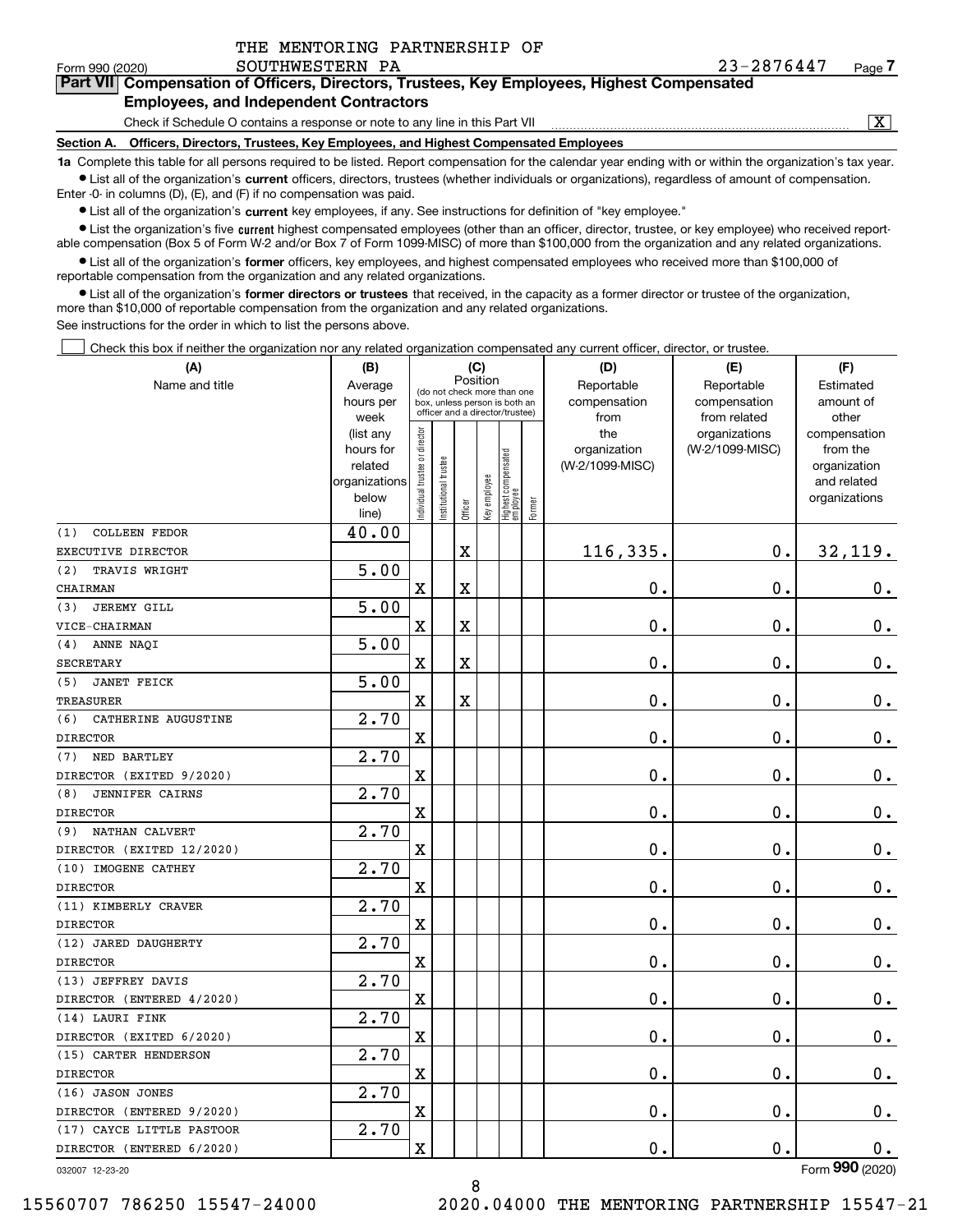|                 | THE MENTORING PARTNERSHIP OF |  |
|-----------------|------------------------------|--|
| commumpcoopn as |                              |  |

**8**23-2876447

| SOUTHWESTERN PA<br>Form 990 (2020)                                                                                                              |                    |                               |                      |         |              |                                                              |        |                         | 23-2876447       |              | Page 8        |
|-------------------------------------------------------------------------------------------------------------------------------------------------|--------------------|-------------------------------|----------------------|---------|--------------|--------------------------------------------------------------|--------|-------------------------|------------------|--------------|---------------|
| <b>Part VII</b><br>Section A. Officers, Directors, Trustees, Key Employees, and Highest Compensated Employees (continued)                       |                    |                               |                      |         |              |                                                              |        |                         |                  |              |               |
| (A)                                                                                                                                             | (B)                |                               |                      |         | (C)          |                                                              |        | (D)                     | (E)              |              | (F)           |
| Name and title                                                                                                                                  | Average            |                               |                      |         | Position     |                                                              |        | Reportable              | Reportable       |              | Estimated     |
|                                                                                                                                                 | hours per          |                               |                      |         |              | (do not check more than one<br>box, unless person is both an |        | compensation            | compensation     |              | amount of     |
|                                                                                                                                                 | week               |                               |                      |         |              | officer and a director/trustee)                              |        | from                    | from related     |              | other         |
|                                                                                                                                                 | (list any          |                               |                      |         |              |                                                              |        | the                     | organizations    |              | compensation  |
|                                                                                                                                                 | hours for          |                               |                      |         |              |                                                              |        | organization            | (W-2/1099-MISC)  |              | from the      |
|                                                                                                                                                 | related            |                               |                      |         |              |                                                              |        | (W-2/1099-MISC)         |                  |              | organization  |
|                                                                                                                                                 | organizations      |                               |                      |         |              |                                                              |        |                         |                  |              | and related   |
|                                                                                                                                                 | below              |                               |                      |         |              |                                                              |        |                         |                  |              | organizations |
|                                                                                                                                                 | line)              | ndividual trustee or director | nstitutional trustee | Officer | Key employee | Highest compensated<br> employee                             | Former |                         |                  |              |               |
| (18) JEFF MALLORY                                                                                                                               | $\overline{2}$ .70 |                               |                      |         |              |                                                              |        |                         |                  |              |               |
|                                                                                                                                                 |                    |                               |                      |         |              |                                                              |        |                         |                  |              |               |
| <b>DIRECTOR</b>                                                                                                                                 |                    | X                             |                      |         |              |                                                              |        | 0.                      | 0.               |              | $0$ .         |
| (19) FRED MASSEY                                                                                                                                | 2.70               |                               |                      |         |              |                                                              |        |                         |                  |              |               |
| <b>DIRECTOR</b>                                                                                                                                 |                    | X                             |                      |         |              |                                                              |        | 0.                      | $\mathbf 0$ .    |              | 0.            |
| (20) CARLO MORGANO                                                                                                                              | $\overline{2}$ .70 |                               |                      |         |              |                                                              |        |                         |                  |              |               |
| DIRECTOR (EXITED 9/2020)                                                                                                                        |                    | X                             |                      |         |              |                                                              |        | 0.                      | $\mathbf 0$ .    |              | $0$ .         |
| (21) COOPER MUNROE                                                                                                                              | 2.70               |                               |                      |         |              |                                                              |        |                         |                  |              |               |
| <b>DIRECTOR</b>                                                                                                                                 |                    | X                             |                      |         |              |                                                              |        | 0.                      | 0.               |              | $0$ .         |
|                                                                                                                                                 |                    |                               |                      |         |              |                                                              |        |                         |                  |              |               |
| (22) DONNELL SCOTT                                                                                                                              | 2.70               |                               |                      |         |              |                                                              |        |                         |                  |              |               |
| <b>DIRECTOR</b>                                                                                                                                 |                    | X                             |                      |         |              |                                                              |        | 0.                      | 0.               |              | $0$ .         |
| (23) BILL STROME                                                                                                                                | 2.70               |                               |                      |         |              |                                                              |        |                         |                  |              |               |
| DIRECTOR (EXITED 4/2020)                                                                                                                        |                    | X                             |                      |         |              |                                                              |        | 0.                      | 0.               |              | 0.            |
| (24) MEKAEL TESHOME                                                                                                                             | 2.70               |                               |                      |         |              |                                                              |        |                         |                  |              |               |
| <b>DIRECTOR</b>                                                                                                                                 |                    | X                             |                      |         |              |                                                              |        | 0.                      | 0.               |              | $0$ .         |
|                                                                                                                                                 |                    |                               |                      |         |              |                                                              |        |                         |                  |              |               |
|                                                                                                                                                 |                    |                               |                      |         |              |                                                              |        |                         |                  |              |               |
|                                                                                                                                                 |                    |                               |                      |         |              |                                                              |        |                         |                  |              |               |
|                                                                                                                                                 |                    |                               |                      |         |              |                                                              |        |                         |                  |              |               |
|                                                                                                                                                 |                    |                               |                      |         |              |                                                              |        |                         |                  |              |               |
|                                                                                                                                                 |                    |                               |                      |         |              |                                                              | ▶      | 116, 335.               | 0.               |              | 32,119.       |
| c Total from continuation sheets to Part VII, Section A                                                                                         |                    |                               |                      |         |              |                                                              |        | 0.                      | 0.               |              | 0.            |
|                                                                                                                                                 |                    |                               |                      |         |              |                                                              |        | 116, 335.               | $\overline{0}$ . |              | 32,119.       |
| Total number of individuals (including but not limited to those listed above) who received more than \$100,000 of reportable<br>$\mathbf{2}$    |                    |                               |                      |         |              |                                                              |        |                         |                  |              |               |
|                                                                                                                                                 |                    |                               |                      |         |              |                                                              |        |                         |                  |              |               |
| compensation from the organization $\blacktriangleright$                                                                                        |                    |                               |                      |         |              |                                                              |        |                         |                  |              |               |
|                                                                                                                                                 |                    |                               |                      |         |              |                                                              |        |                         |                  |              | No<br>Yes     |
| 3<br>Did the organization list any former officer, director, trustee, key employee, or highest compensated employee on                          |                    |                               |                      |         |              |                                                              |        |                         |                  |              |               |
| line 1a? If "Yes," complete Schedule J for such individual manufactured contained and the 1a? If "Yes," complete Schedule J for such individual |                    |                               |                      |         |              |                                                              |        |                         |                  | 3            | х             |
| For any individual listed on line 1a, is the sum of reportable compensation and other compensation from the organization                        |                    |                               |                      |         |              |                                                              |        |                         |                  |              |               |
|                                                                                                                                                 |                    |                               |                      |         |              |                                                              |        |                         |                  | 4            | х             |
| Did any person listed on line 1a receive or accrue compensation from any unrelated organization or individual for services<br>5                 |                    |                               |                      |         |              |                                                              |        |                         |                  |              |               |
|                                                                                                                                                 |                    |                               |                      |         |              |                                                              |        |                         |                  | 5            | x             |
| <b>Section B. Independent Contractors</b>                                                                                                       |                    |                               |                      |         |              |                                                              |        |                         |                  |              |               |
|                                                                                                                                                 |                    |                               |                      |         |              |                                                              |        |                         |                  |              |               |
| Complete this table for your five highest compensated independent contractors that received more than \$100,000 of compensation from<br>1.      |                    |                               |                      |         |              |                                                              |        |                         |                  |              |               |
| the organization. Report compensation for the calendar year ending with or within the organization's tax year.                                  |                    |                               |                      |         |              |                                                              |        |                         |                  |              |               |
| (A)                                                                                                                                             |                    |                               |                      |         |              |                                                              |        | (B)                     |                  | (C)          |               |
| Name and business address                                                                                                                       |                    |                               | <b>NONE</b>          |         |              |                                                              |        | Description of services |                  | Compensation |               |
|                                                                                                                                                 |                    |                               |                      |         |              |                                                              |        |                         |                  |              |               |
|                                                                                                                                                 |                    |                               |                      |         |              |                                                              |        |                         |                  |              |               |
|                                                                                                                                                 |                    |                               |                      |         |              |                                                              |        |                         |                  |              |               |
|                                                                                                                                                 |                    |                               |                      |         |              |                                                              |        |                         |                  |              |               |
|                                                                                                                                                 |                    |                               |                      |         |              |                                                              |        |                         |                  |              |               |
|                                                                                                                                                 |                    |                               |                      |         |              |                                                              |        |                         |                  |              |               |
|                                                                                                                                                 |                    |                               |                      |         |              |                                                              |        |                         |                  |              |               |
|                                                                                                                                                 |                    |                               |                      |         |              |                                                              |        |                         |                  |              |               |
|                                                                                                                                                 |                    |                               |                      |         |              |                                                              |        |                         |                  |              |               |
|                                                                                                                                                 |                    |                               |                      |         |              |                                                              |        |                         |                  |              |               |
|                                                                                                                                                 |                    |                               |                      |         |              |                                                              |        |                         |                  |              |               |
|                                                                                                                                                 |                    |                               |                      |         |              |                                                              |        |                         |                  |              |               |
| Total number of independent contractors (including but not limited to those listed above) who received more than<br>2                           |                    |                               |                      |         |              |                                                              |        |                         |                  |              |               |
| \$100,000 of compensation from the organization                                                                                                 |                    |                               |                      |         |              | 0                                                            |        |                         |                  |              |               |

Form (2020) **990**

032008 12-23-20

9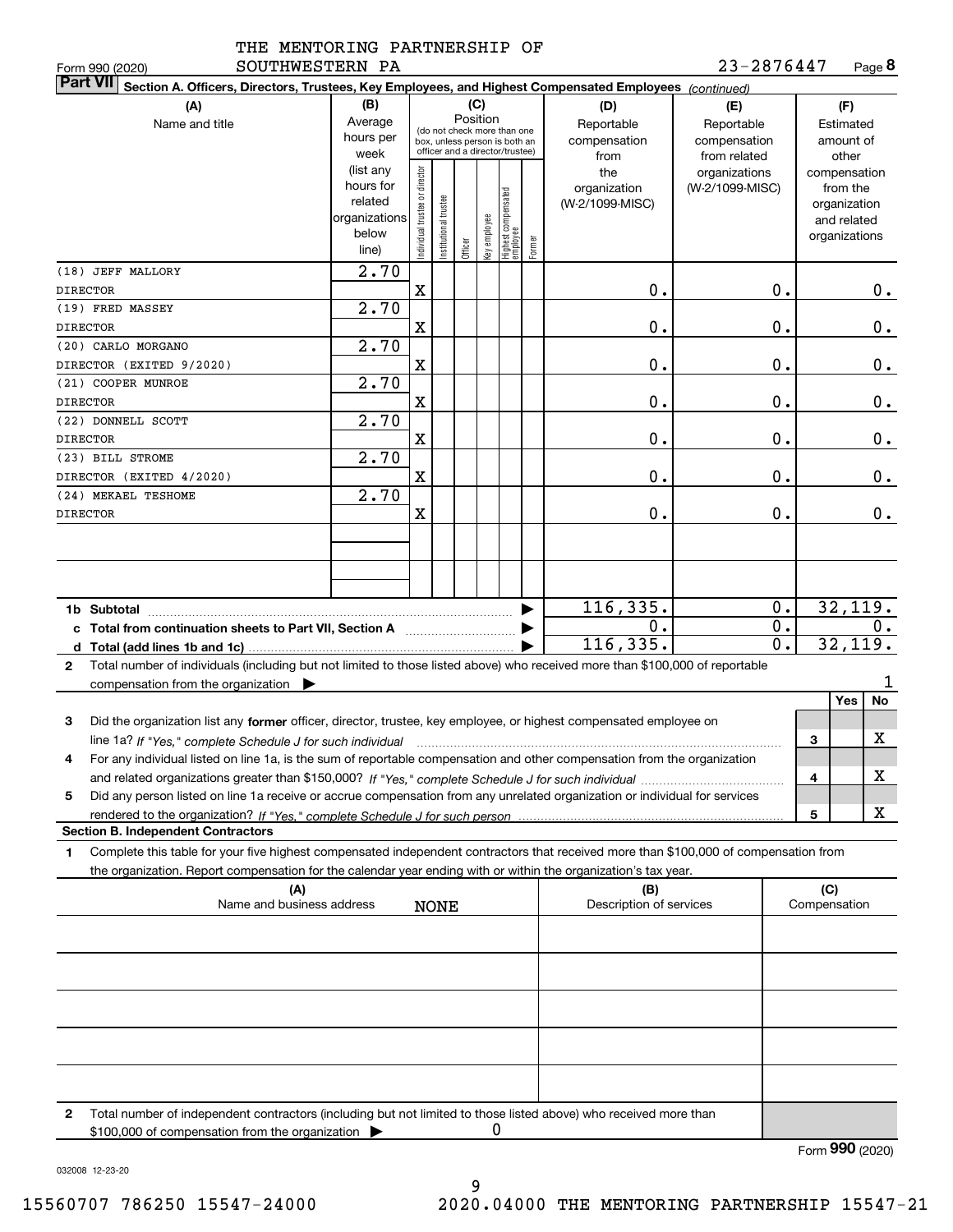| <b>Part VIII</b>                                          |      |   | <b>Statement of Revenue</b>                                                                                          |    |                                 |                 |                       |                      |                                              |                                                   |                                                                 |
|-----------------------------------------------------------|------|---|----------------------------------------------------------------------------------------------------------------------|----|---------------------------------|-----------------|-----------------------|----------------------|----------------------------------------------|---------------------------------------------------|-----------------------------------------------------------------|
|                                                           |      |   | Check if Schedule O contains a response or note to any line in this Part VIII                                        |    |                                 |                 |                       |                      |                                              |                                                   |                                                                 |
|                                                           |      |   |                                                                                                                      |    |                                 |                 |                       | (A)<br>Total revenue | (B)<br>Related or exempt<br>function revenue | $\overline{(C)}$<br>Unrelated<br>business revenue | (D)<br>Revenue excluded<br>from tax under<br>sections 512 - 514 |
|                                                           |      |   | 1 a Federated campaigns                                                                                              |    | 1a                              |                 |                       |                      |                                              |                                                   |                                                                 |
|                                                           |      |   | <b>b</b> Membership dues                                                                                             |    | 1 <sub>b</sub>                  |                 |                       |                      |                                              |                                                   |                                                                 |
|                                                           |      |   | c Fundraising events                                                                                                 |    | 1c                              |                 |                       |                      |                                              |                                                   |                                                                 |
|                                                           |      |   | d Related organizations                                                                                              |    | 1 <sub>d</sub>                  |                 |                       |                      |                                              |                                                   |                                                                 |
|                                                           |      |   | e Government grants (contributions)                                                                                  |    | 1e                              |                 |                       |                      |                                              |                                                   |                                                                 |
|                                                           |      |   | f All other contributions, gifts, grants, and                                                                        |    |                                 |                 |                       |                      |                                              |                                                   |                                                                 |
|                                                           |      |   | similar amounts not included above                                                                                   |    | 1f                              |                 | 460,057.              |                      |                                              |                                                   |                                                                 |
| Contributions, Gifts, Grants<br>and Other Similar Amounts |      |   | g Noncash contributions included in lines 1a-1f                                                                      |    |                                 | $1g$ \$         | 2,607.                |                      |                                              |                                                   |                                                                 |
|                                                           |      |   |                                                                                                                      |    |                                 |                 | $\blacktriangleright$ | 460,057.             |                                              |                                                   |                                                                 |
|                                                           |      |   |                                                                                                                      |    |                                 |                 | <b>Business Code</b>  |                      |                                              |                                                   |                                                                 |
|                                                           |      |   | 2 a MENTORING TECH. ASSIST                                                                                           |    |                                 |                 | 900099                | 88, 254.             | 88, 254.                                     |                                                   |                                                                 |
| Program Service<br>Revenue                                |      | b | <u> 1989 - Johann Stoff, Amerikaansk politiker (</u>                                                                 |    |                                 |                 |                       |                      |                                              |                                                   |                                                                 |
|                                                           |      | c | <u> 1989 - Johann Barbara, marka a shekara tsa 1989 - An tsa 1989 - An tsa 1989 - An tsa 1989 - An tsa 1989 - An</u> |    |                                 |                 |                       |                      |                                              |                                                   |                                                                 |
|                                                           |      | d | the control of the control of the control of the control of the control of                                           |    |                                 |                 |                       |                      |                                              |                                                   |                                                                 |
|                                                           |      | e | f All other program service revenue                                                                                  |    |                                 |                 |                       |                      |                                              |                                                   |                                                                 |
|                                                           |      |   |                                                                                                                      |    |                                 |                 |                       | 88, 254.             |                                              |                                                   |                                                                 |
|                                                           | 3    |   | Investment income (including dividends, interest, and                                                                |    |                                 |                 |                       |                      |                                              |                                                   |                                                                 |
|                                                           |      |   |                                                                                                                      |    |                                 |                 |                       | 20, 493.             |                                              |                                                   | 20,493.                                                         |
|                                                           | 4    |   | Income from investment of tax-exempt bond proceeds                                                                   |    |                                 |                 |                       |                      |                                              |                                                   |                                                                 |
|                                                           | 5    |   |                                                                                                                      |    |                                 |                 |                       |                      |                                              |                                                   |                                                                 |
|                                                           |      |   |                                                                                                                      |    | (i) Real                        |                 | (ii) Personal         |                      |                                              |                                                   |                                                                 |
|                                                           |      |   | 6 a Gross rents<br>.                                                                                                 | 6a |                                 |                 |                       |                      |                                              |                                                   |                                                                 |
|                                                           |      |   | <b>b</b> Less: rental expenses                                                                                       | 6b |                                 |                 |                       |                      |                                              |                                                   |                                                                 |
|                                                           |      |   | c Rental income or (loss)                                                                                            | 6c |                                 |                 |                       |                      |                                              |                                                   |                                                                 |
|                                                           |      |   | <b>d</b> Net rental income or (loss)                                                                                 |    |                                 |                 |                       |                      |                                              |                                                   |                                                                 |
|                                                           |      |   | 7 a Gross amount from sales of                                                                                       |    | (i) Securities                  |                 | (ii) Other            |                      |                                              |                                                   |                                                                 |
|                                                           |      |   | assets other than inventory                                                                                          | 7a | 88,000.                         |                 |                       |                      |                                              |                                                   |                                                                 |
|                                                           |      |   | <b>b</b> Less: cost or other basis                                                                                   |    |                                 |                 |                       |                      |                                              |                                                   |                                                                 |
|                                                           |      |   | and sales expenses                                                                                                   |    | $ 7b $ 78,490.<br>$7c - 9,510.$ |                 |                       |                      |                                              |                                                   |                                                                 |
| Revenue                                                   |      |   | c Gain or (loss)                                                                                                     |    |                                 |                 | ▶                     | 9,510.               |                                              |                                                   | 9,510.                                                          |
|                                                           |      |   | 8 a Gross income from fundraising events (not                                                                        |    |                                 |                 |                       |                      |                                              |                                                   |                                                                 |
| <b>Othe</b>                                               |      |   | including \$                                                                                                         |    |                                 |                 |                       |                      |                                              |                                                   |                                                                 |
|                                                           |      |   | contributions reported on line 1c). See                                                                              |    |                                 |                 |                       |                      |                                              |                                                   |                                                                 |
|                                                           |      |   |                                                                                                                      |    |                                 | 8a              |                       |                      |                                              |                                                   |                                                                 |
|                                                           |      |   |                                                                                                                      |    |                                 | 8b              |                       |                      |                                              |                                                   |                                                                 |
|                                                           |      |   | c Net income or (loss) from fundraising events                                                                       |    |                                 |                 |                       |                      |                                              |                                                   |                                                                 |
|                                                           |      |   | 9 a Gross income from gaming activities. See                                                                         |    |                                 |                 |                       |                      |                                              |                                                   |                                                                 |
|                                                           |      |   |                                                                                                                      |    |                                 | 9a              |                       |                      |                                              |                                                   |                                                                 |
|                                                           |      |   | <b>b</b> Less: direct expenses <b>manually</b>                                                                       |    |                                 | 9b              |                       |                      |                                              |                                                   |                                                                 |
|                                                           |      |   | c Net income or (loss) from gaming activities                                                                        |    |                                 |                 | .                     |                      |                                              |                                                   |                                                                 |
|                                                           |      |   | 10 a Gross sales of inventory, less returns                                                                          |    |                                 |                 |                       |                      |                                              |                                                   |                                                                 |
|                                                           |      |   |                                                                                                                      |    |                                 | 10a             |                       |                      |                                              |                                                   |                                                                 |
|                                                           |      |   | <b>b</b> Less: cost of goods sold                                                                                    |    |                                 | 10 <sub>b</sub> |                       |                      |                                              |                                                   |                                                                 |
|                                                           |      |   | c Net income or (loss) from sales of inventory                                                                       |    |                                 |                 | <b>Business Code</b>  |                      |                                              |                                                   |                                                                 |
|                                                           | 11 a |   |                                                                                                                      |    |                                 |                 |                       |                      |                                              |                                                   |                                                                 |
|                                                           |      | b | <u> 1989 - Johann Stein, marwolaethau a bhann an t-Amhair an t-Amhair an t-Amhair an t-Amhair an t-Amhair an t-A</u> |    |                                 |                 |                       |                      |                                              |                                                   |                                                                 |
|                                                           |      | с | the contract of the contract of the contract of the contract of the contract of                                      |    |                                 |                 |                       |                      |                                              |                                                   |                                                                 |
| Miscellaneous<br>Revenue                                  |      |   |                                                                                                                      |    |                                 |                 |                       |                      |                                              |                                                   |                                                                 |
|                                                           |      |   |                                                                                                                      |    |                                 |                 | $\blacktriangleright$ |                      |                                              |                                                   |                                                                 |
|                                                           | 12   |   |                                                                                                                      |    |                                 |                 |                       | 578, 314.            | 88,254.                                      | 0.1                                               | 30,003.                                                         |
| 032009 12-23-20                                           |      |   |                                                                                                                      |    |                                 |                 |                       |                      |                                              |                                                   | Form 990 (2020)                                                 |

10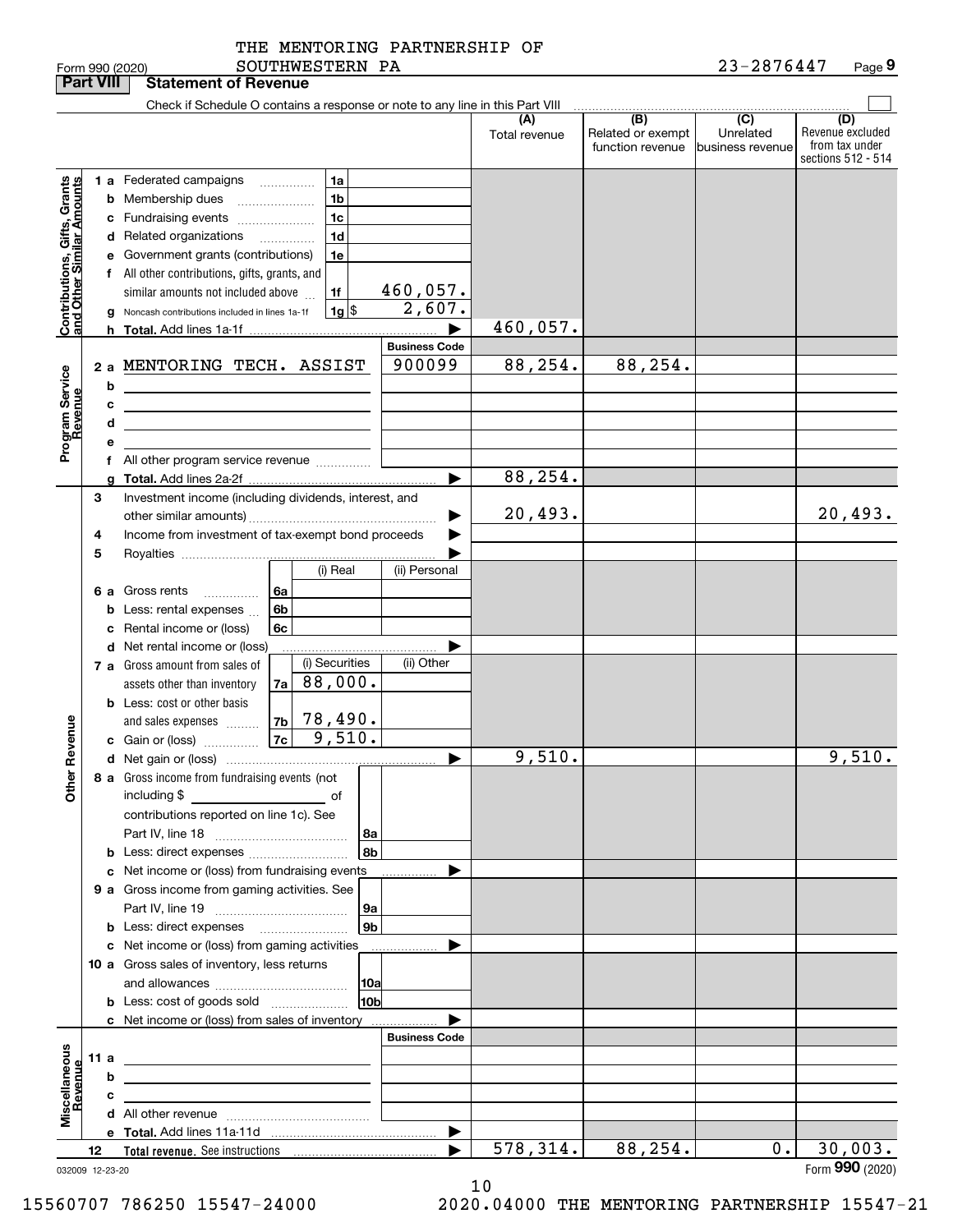#### Form 990 (2020) Page **Part IX Statement of Functional Expenses** SOUTHWESTERN PA THE MENTORING PARTNERSHIP OF

|              | Section 501(c)(3) and 501(c)(4) organizations must complete all columns. All other organizations must complete column (A).                                                                                 |                          |                             |                                    |                         |
|--------------|------------------------------------------------------------------------------------------------------------------------------------------------------------------------------------------------------------|--------------------------|-----------------------------|------------------------------------|-------------------------|
|              | Check if Schedule O contains a response or note to any line in this Part IX                                                                                                                                | (A)                      | (B)                         | (C)                                | (D)                     |
|              | Do not include amounts reported on lines 6b,<br>7b, 8b, 9b, and 10b of Part VIII.                                                                                                                          | Total expenses           | Program service<br>expenses | Management and<br>general expenses | Fundraising<br>expenses |
| $\mathbf 1$  | Grants and other assistance to domestic organizations                                                                                                                                                      |                          |                             |                                    |                         |
|              | and domestic governments. See Part IV, line 21                                                                                                                                                             |                          |                             |                                    |                         |
| $\mathbf{2}$ | Grants and other assistance to domestic                                                                                                                                                                    |                          |                             |                                    |                         |
|              | individuals. See Part IV, line 22                                                                                                                                                                          |                          |                             |                                    |                         |
| 3            | Grants and other assistance to foreign                                                                                                                                                                     |                          |                             |                                    |                         |
|              | organizations, foreign governments, and foreign                                                                                                                                                            |                          |                             |                                    |                         |
|              | individuals. See Part IV, lines 15 and 16                                                                                                                                                                  |                          |                             |                                    |                         |
| 4            | Benefits paid to or for members                                                                                                                                                                            |                          |                             |                                    |                         |
| 5            | Compensation of current officers, directors,                                                                                                                                                               |                          |                             |                                    |                         |
|              | trustees, and key employees                                                                                                                                                                                | <u>148,454.</u>          | <u>141,283.</u>             | <u>6,373.</u>                      | 798.                    |
| 6            | Compensation not included above to disqualified                                                                                                                                                            |                          |                             |                                    |                         |
|              | persons (as defined under section 4958(f)(1)) and                                                                                                                                                          |                          |                             |                                    |                         |
|              | persons described in section 4958(c)(3)(B)<br>.                                                                                                                                                            | 274,667.                 | 262, 123.                   | 11,033.                            | 1,511.                  |
| 7            |                                                                                                                                                                                                            |                          |                             |                                    |                         |
| 8            | Pension plan accruals and contributions (include                                                                                                                                                           |                          |                             |                                    |                         |
|              | section 401(k) and 403(b) employer contributions)                                                                                                                                                          | $\frac{2,039}{68,830}$ . | $\frac{1,561}{64,944}$ .    | $\frac{412}{3,608}$                | $\frac{66}{278}$ .      |
| 9<br>10      | Other employee benefits                                                                                                                                                                                    | 29,210.                  | $\overline{27.797}$ .       | 1,242.                             | 171.                    |
| 11           | Fees for services (nonemployees):                                                                                                                                                                          |                          |                             |                                    |                         |
| a            |                                                                                                                                                                                                            |                          |                             |                                    |                         |
| b            |                                                                                                                                                                                                            |                          |                             |                                    |                         |
| с            |                                                                                                                                                                                                            | $\overline{25,014}$ .    |                             | 25,014.                            |                         |
| d            |                                                                                                                                                                                                            |                          |                             |                                    |                         |
| е            | Professional fundraising services. See Part IV, line 17                                                                                                                                                    |                          |                             |                                    |                         |
| f            | Investment management fees                                                                                                                                                                                 |                          |                             |                                    |                         |
| a            | Other. (If line 11g amount exceeds 10% of line 25,                                                                                                                                                         |                          |                             |                                    |                         |
|              | column (A) amount, list line 11g expenses on Sch O.)                                                                                                                                                       |                          |                             | 2,998.                             | 820.                    |
| 12           |                                                                                                                                                                                                            | $\frac{10,518.}{44.}$    | $\frac{6,700.}{44.}$        |                                    |                         |
| 13           |                                                                                                                                                                                                            | 15,497.                  | 12,414.                     | 783.                               | 2,300.                  |
| 14           |                                                                                                                                                                                                            | 5,724.                   | 5,724.                      |                                    |                         |
| 15           |                                                                                                                                                                                                            |                          |                             |                                    |                         |
| 16           |                                                                                                                                                                                                            | $\overline{24}$ , 096.   | 22,794.                     | 1,157.                             | 145.                    |
| 17           |                                                                                                                                                                                                            | 1,543.                   | 1,543.                      |                                    |                         |
| 18           | Payments of travel or entertainment expenses                                                                                                                                                               |                          |                             |                                    |                         |
|              | for any federal, state, or local public officials                                                                                                                                                          |                          |                             |                                    |                         |
| 19           | Conferences, conventions, and meetings                                                                                                                                                                     | 451.                     | 451.                        |                                    |                         |
| 20           | Interest                                                                                                                                                                                                   | 644.                     |                             | 644.                               |                         |
| 21           |                                                                                                                                                                                                            |                          |                             |                                    |                         |
| 22           | Depreciation, depletion, and amortization                                                                                                                                                                  | 1,004.                   |                             | 1,004.                             |                         |
| 23           | Insurance                                                                                                                                                                                                  | 2,920.                   | $\overline{2,920}$ .        |                                    |                         |
| 24           | Other expenses. Itemize expenses not covered<br>above (List miscellaneous expenses on line 24e. If<br>line 24e amount exceeds 10% of line 25, column (A)<br>amount, list line 24e expenses on Schedule O.) |                          |                             |                                    |                         |
| a            | STAFF DEVELOPMENT                                                                                                                                                                                          | 1,351.                   | 1,094.                      | $\overline{257}$ .                 |                         |
| b            | DUES AND SUBSCRIPTIONS                                                                                                                                                                                     | 650.                     | 650.                        |                                    |                         |
| c            |                                                                                                                                                                                                            |                          |                             |                                    |                         |
| d            |                                                                                                                                                                                                            |                          |                             |                                    |                         |
| е            | All other expenses                                                                                                                                                                                         |                          |                             |                                    |                         |
| 25           | Total functional expenses. Add lines 1 through 24e                                                                                                                                                         | 612,656.                 | 552,042.                    | 54,525.                            | 6,089.                  |
| 26           | Joint costs. Complete this line only if the organization                                                                                                                                                   |                          |                             |                                    |                         |
|              | reported in column (B) joint costs from a combined                                                                                                                                                         |                          |                             |                                    |                         |
|              | educational campaign and fundraising solicitation.                                                                                                                                                         |                          |                             |                                    |                         |
|              | if following SOP 98-2 (ASC 958-720)<br>Check here $\blacktriangleright$                                                                                                                                    |                          |                             |                                    |                         |

11

032010 12-23-20

Form (2020) **990**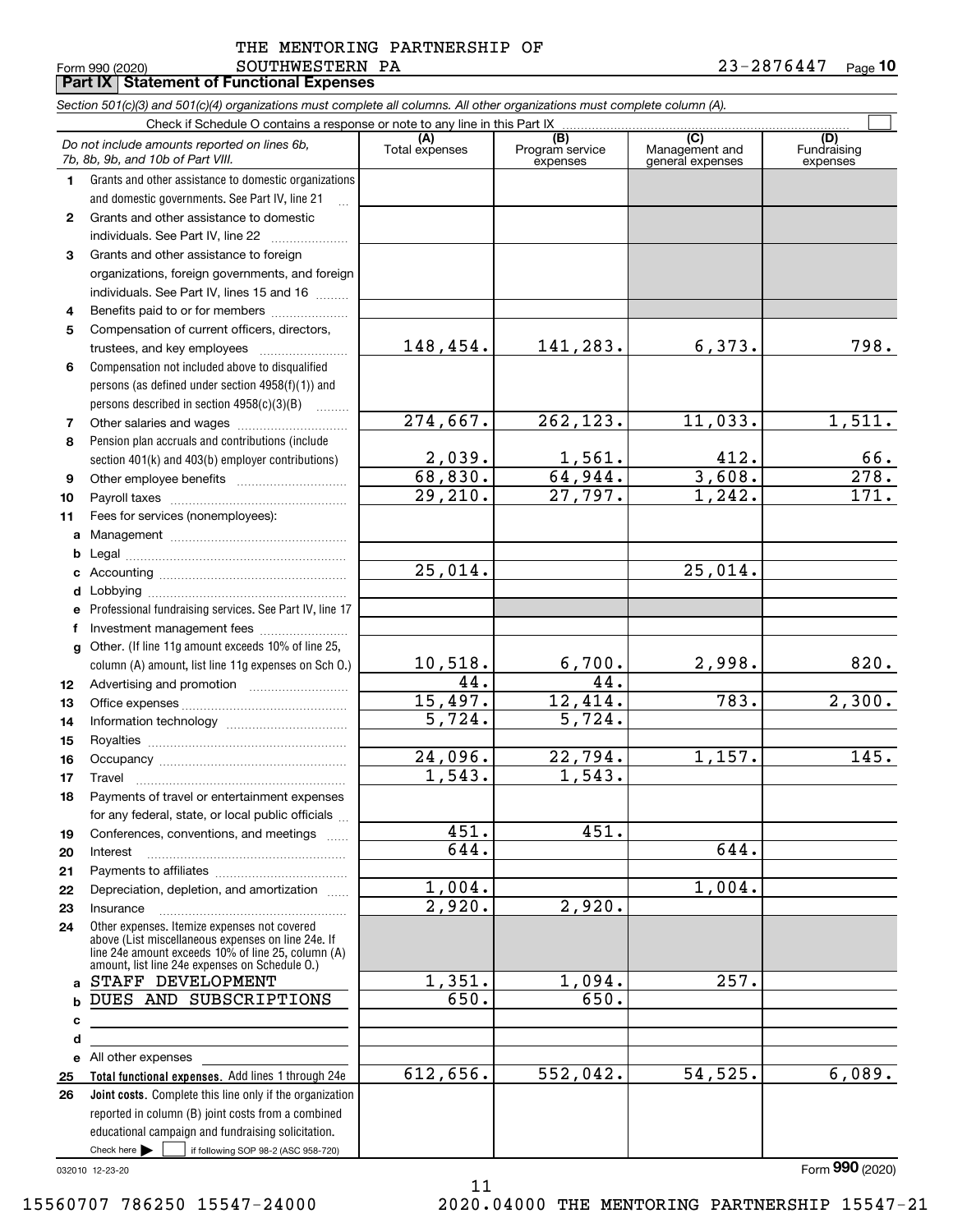|  | Form 990 (2020) |
|--|-----------------|
|  |                 |

|                             | Part X | <b>Balance Sheet</b>                                                                                                                                                                                                           |  |          |                          |                 |                         |
|-----------------------------|--------|--------------------------------------------------------------------------------------------------------------------------------------------------------------------------------------------------------------------------------|--|----------|--------------------------|-----------------|-------------------------|
|                             |        |                                                                                                                                                                                                                                |  |          |                          |                 |                         |
|                             |        |                                                                                                                                                                                                                                |  |          | (A)<br>Beginning of year |                 | (B)<br>End of year      |
|                             | 1      |                                                                                                                                                                                                                                |  |          | 572, 117.                | $\mathbf{1}$    | $\overline{626}$ , 351. |
|                             | 2      |                                                                                                                                                                                                                                |  |          | 372,872.                 | $\mathbf{2}$    | 288, 159.               |
|                             | з      |                                                                                                                                                                                                                                |  |          | 29,400.                  | 3               | 155,000.                |
|                             | 4      |                                                                                                                                                                                                                                |  |          | 64,993.                  | 4               | 8,641.                  |
|                             | 5      | Loans and other receivables from any current or former officer, director,                                                                                                                                                      |  |          |                          |                 |                         |
|                             |        | trustee, key employee, creator or founder, substantial contributor, or 35%                                                                                                                                                     |  |          |                          |                 |                         |
|                             |        | controlled entity or family member of any of these persons                                                                                                                                                                     |  |          |                          | 5               |                         |
|                             | 6      | Loans and other receivables from other disqualified persons (as defined                                                                                                                                                        |  |          |                          |                 |                         |
|                             |        | under section $4958(f)(1)$ , and persons described in section $4958(c)(3)(B)$                                                                                                                                                  |  | $\ldots$ |                          | 6               |                         |
|                             | 7      |                                                                                                                                                                                                                                |  |          |                          | 7               |                         |
| Assets                      | 8      |                                                                                                                                                                                                                                |  |          | 8                        |                 |                         |
|                             | 9      | Prepaid expenses and deferred charges                                                                                                                                                                                          |  |          | 836.                     | 9               | 860.                    |
|                             |        | <b>10a</b> Land, buildings, and equipment: cost or other                                                                                                                                                                       |  |          |                          |                 |                         |
|                             |        | basis. Complete Part VI of Schedule D  10a                                                                                                                                                                                     |  | 27,904.  |                          |                 |                         |
|                             |        | $\begin{array}{ c c c c c }\n\hline\n\hline\n\textbf{10b} & \textbf{10b}\n\end{array}$<br><b>b</b> Less: accumulated depreciation                                                                                              |  | 26, 103. | 2,805.                   | 10 <sub>c</sub> | 1,801.                  |
|                             | 11     |                                                                                                                                                                                                                                |  |          | 164,084.                 | 11              | 167,786.                |
|                             | 12     |                                                                                                                                                                                                                                |  | 12       |                          |                 |                         |
|                             | 13     | Investments - program-related. See Part IV, line 11                                                                                                                                                                            |  | 13       |                          |                 |                         |
|                             | 14     |                                                                                                                                                                                                                                |  |          | 14                       |                 |                         |
|                             | 15     |                                                                                                                                                                                                                                |  |          |                          | 15              |                         |
|                             | 16     |                                                                                                                                                                                                                                |  |          | 1,207,107.               | 16              | 1,248,598.              |
|                             | 17     |                                                                                                                                                                                                                                |  | 39,380.  | 17                       | 18,629.         |                         |
|                             | 18     |                                                                                                                                                                                                                                |  | 18       |                          |                 |                         |
|                             | 19     | Deferred revenue imminimum contracts and all the contracts and all the contracts and all the contracts are contracted and all the contracts are contracted and all the contracts are contracted and contract are contracted an |  |          |                          | 19              |                         |
|                             | 20     |                                                                                                                                                                                                                                |  |          |                          | 20              |                         |
|                             | 21     | Escrow or custodial account liability. Complete Part IV of Schedule D                                                                                                                                                          |  |          |                          | 21              |                         |
|                             | 22     | Loans and other payables to any current or former officer, director,                                                                                                                                                           |  |          |                          |                 |                         |
|                             |        | trustee, key employee, creator or founder, substantial contributor, or 35%                                                                                                                                                     |  |          |                          |                 |                         |
| Liabilities                 |        | controlled entity or family member of any of these persons                                                                                                                                                                     |  |          |                          | 22              |                         |
|                             | 23     | Secured mortgages and notes payable to unrelated third parties                                                                                                                                                                 |  | .        |                          | 23              |                         |
|                             | 24     |                                                                                                                                                                                                                                |  |          |                          | 24              |                         |
|                             | 25     | Other liabilities (including federal income tax, payables to related third                                                                                                                                                     |  |          |                          |                 |                         |
|                             |        | parties, and other liabilities not included on lines 17-24). Complete Part X                                                                                                                                                   |  |          |                          |                 |                         |
|                             |        | of Schedule D                                                                                                                                                                                                                  |  |          | 0.                       | 25              | 99,200.                 |
|                             | 26     | Total liabilities. Add lines 17 through 25                                                                                                                                                                                     |  |          | 39,380.                  | 26              | 117,829.                |
|                             |        | Organizations that follow FASB ASC 958, check here $\blacktriangleright \boxed{X}$                                                                                                                                             |  |          |                          |                 |                         |
|                             |        | and complete lines 27, 28, 32, and 33.                                                                                                                                                                                         |  |          |                          |                 |                         |
|                             | 27     | Net assets without donor restrictions                                                                                                                                                                                          |  |          | 1,074,782.<br>92,945.    | 27              | 932,824.<br>197,945.    |
|                             | 28     |                                                                                                                                                                                                                                |  |          |                          | 28              |                         |
|                             |        | Organizations that do not follow FASB ASC 958, check here $\blacktriangleright$                                                                                                                                                |  |          |                          |                 |                         |
|                             |        | and complete lines 29 through 33.                                                                                                                                                                                              |  |          |                          |                 |                         |
| Net Assets or Fund Balances | 29     |                                                                                                                                                                                                                                |  |          |                          | 29              |                         |
|                             | 30     | Paid-in or capital surplus, or land, building, or equipment fund                                                                                                                                                               |  |          |                          | 30              |                         |
|                             | 31     | Retained earnings, endowment, accumulated income, or other funds                                                                                                                                                               |  | .        | 1,167,727.               | 31              | 1,130,769.              |
|                             | 32     |                                                                                                                                                                                                                                |  |          | 1,207,107.               | 32              | 1,248,598.              |
|                             | 33     |                                                                                                                                                                                                                                |  |          |                          | 33              |                         |

Form (2020) **990**

032011 12-23-20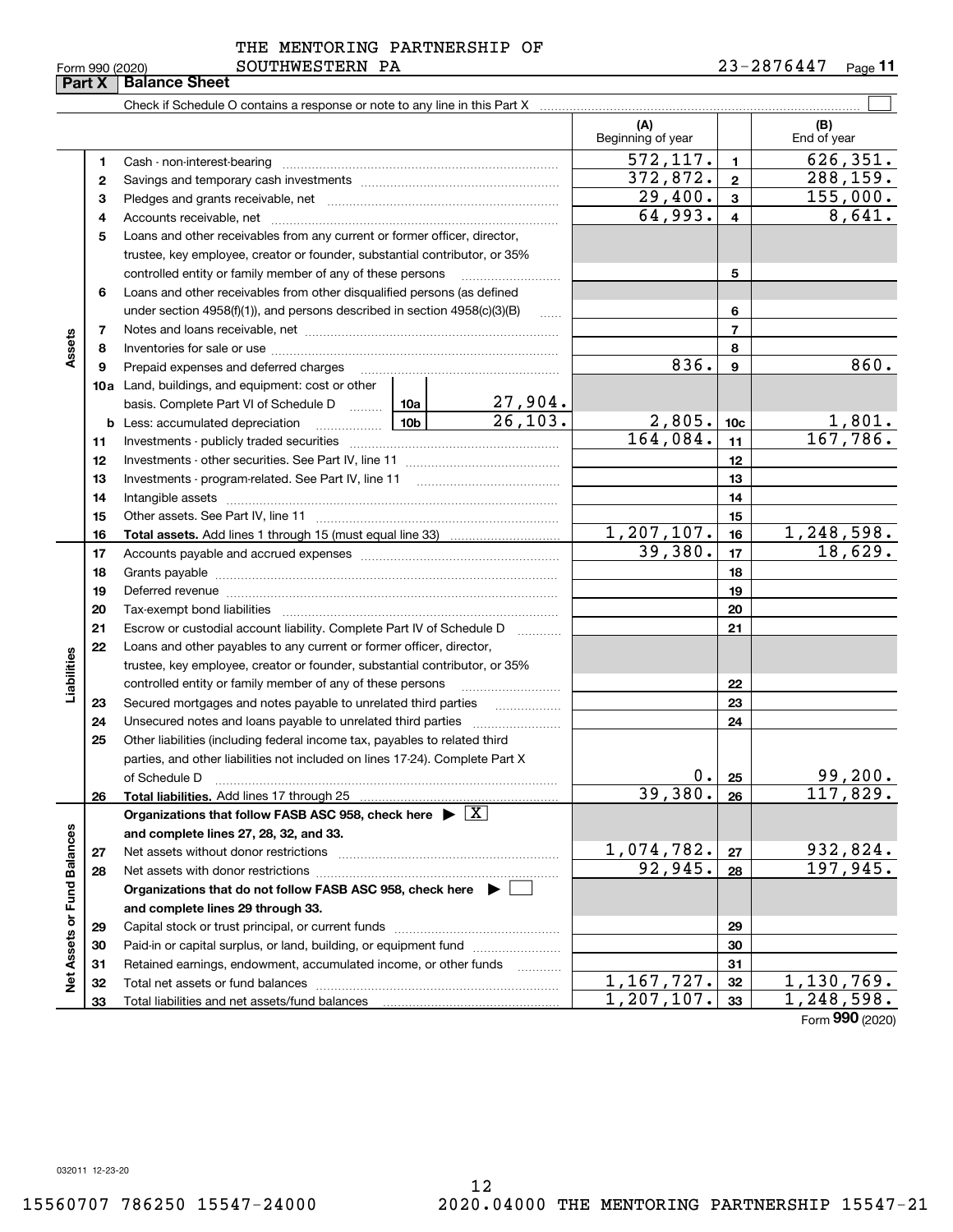|    | THE MENTORING PARTNERSHIP OF                                                                                                                                                                                                   |                         |                |    |     |            |
|----|--------------------------------------------------------------------------------------------------------------------------------------------------------------------------------------------------------------------------------|-------------------------|----------------|----|-----|------------|
|    | SOUTHWESTERN PA<br>Form 990 (2020)                                                                                                                                                                                             |                         | 23-2876447     |    |     | Page 12    |
|    | Part XI   Reconciliation of Net Assets                                                                                                                                                                                         |                         |                |    |     |            |
|    |                                                                                                                                                                                                                                |                         |                |    |     |            |
|    |                                                                                                                                                                                                                                |                         |                |    |     |            |
| 1  |                                                                                                                                                                                                                                | $\mathbf 1$             |                |    |     | 578,314.   |
| 2  |                                                                                                                                                                                                                                | $\overline{\mathbf{c}}$ |                |    |     | 612,656.   |
| 3  | Revenue less expenses. Subtract line 2 from line 1                                                                                                                                                                             | 3                       |                |    |     | $-34,342.$ |
| 4  |                                                                                                                                                                                                                                | $\overline{\mathbf{4}}$ | 1,167,727.     |    |     |            |
| 5  |                                                                                                                                                                                                                                | 5                       |                |    |     | $-2,616.$  |
| 6  | Donated services and use of facilities [111] matter contracts and the facilities in the matter of facilities [11] matter contracts and use of facilities [11] matter contracts and the service of the service of the service o | 6                       |                |    |     |            |
| 7  |                                                                                                                                                                                                                                | $\overline{7}$          |                |    |     |            |
| 8  | Prior period adjustments material contents and content of the content of the content of the content of the content of the content of the content of the content of the content of the content of the content of the content of | 8                       |                |    |     |            |
| 9  | Other changes in net assets or fund balances (explain on Schedule O)                                                                                                                                                           | 9                       |                |    |     | 0.         |
| 10 | Net assets or fund balances at end of year. Combine lines 3 through 9 (must equal Part X, line 32,                                                                                                                             |                         |                |    |     |            |
|    | column (B))                                                                                                                                                                                                                    | 10                      | 1,130,769.     |    |     |            |
|    | Part XII Financial Statements and Reporting                                                                                                                                                                                    |                         |                |    |     |            |
|    |                                                                                                                                                                                                                                |                         |                |    |     | ΙX.        |
|    |                                                                                                                                                                                                                                |                         |                |    | Yes | <b>No</b>  |
| 1  | $ X $ Accrual<br>Accounting method used to prepare the Form 990: <u>I</u> Cash<br>Other                                                                                                                                        |                         |                |    |     |            |
|    | If the organization changed its method of accounting from a prior year or checked "Other," explain in Schedule O.                                                                                                              |                         |                |    |     |            |
|    | 2a Were the organization's financial statements compiled or reviewed by an independent accountant?                                                                                                                             |                         |                | 2a |     | х          |
|    | If "Yes," check a box below to indicate whether the financial statements for the year were compiled or reviewed on a                                                                                                           |                         |                |    |     |            |
|    | separate basis, consolidated basis, or both:                                                                                                                                                                                   |                         |                |    |     |            |
|    | <b>Consolidated basis</b><br>Separate basis<br>Both consolidated and separate basis                                                                                                                                            |                         |                |    |     |            |
|    | <b>b</b> Were the organization's financial statements audited by an independent accountant?                                                                                                                                    |                         | 2 <sub>b</sub> |    | x   |            |
|    | If "Yes," check a box below to indicate whether the financial statements for the year were audited on a separate basis,                                                                                                        |                         |                |    |     |            |
|    | consolidated basis, or both:                                                                                                                                                                                                   |                         |                |    |     |            |
|    | $\boxed{\textbf{X}}$ Separate basis<br>Both consolidated and separate basis<br><b>Consolidated basis</b>                                                                                                                       |                         |                |    |     |            |
|    | c If "Yes" to line 2a or 2b, does the organization have a committee that assumes responsibility for oversight of the audit,                                                                                                    |                         |                |    |     |            |
|    |                                                                                                                                                                                                                                |                         |                | 2c | X   |            |
|    | If the organization changed either its oversight process or selection process during the tax year, explain on Schedule O.                                                                                                      |                         |                |    |     |            |
|    | 3a As a result of a federal award, was the organization required to undergo an audit or audits as set forth in the Single Audit                                                                                                |                         |                |    |     |            |
|    |                                                                                                                                                                                                                                |                         | За             |    |     | X.         |
|    | <b>b</b> If "Yes," did the organization undergo the required audit or audits? If the organization did not undergo the required audit                                                                                           |                         |                |    |     |            |
|    |                                                                                                                                                                                                                                |                         | 3b             |    |     |            |

Form (2020) **990**

032012 12-23-20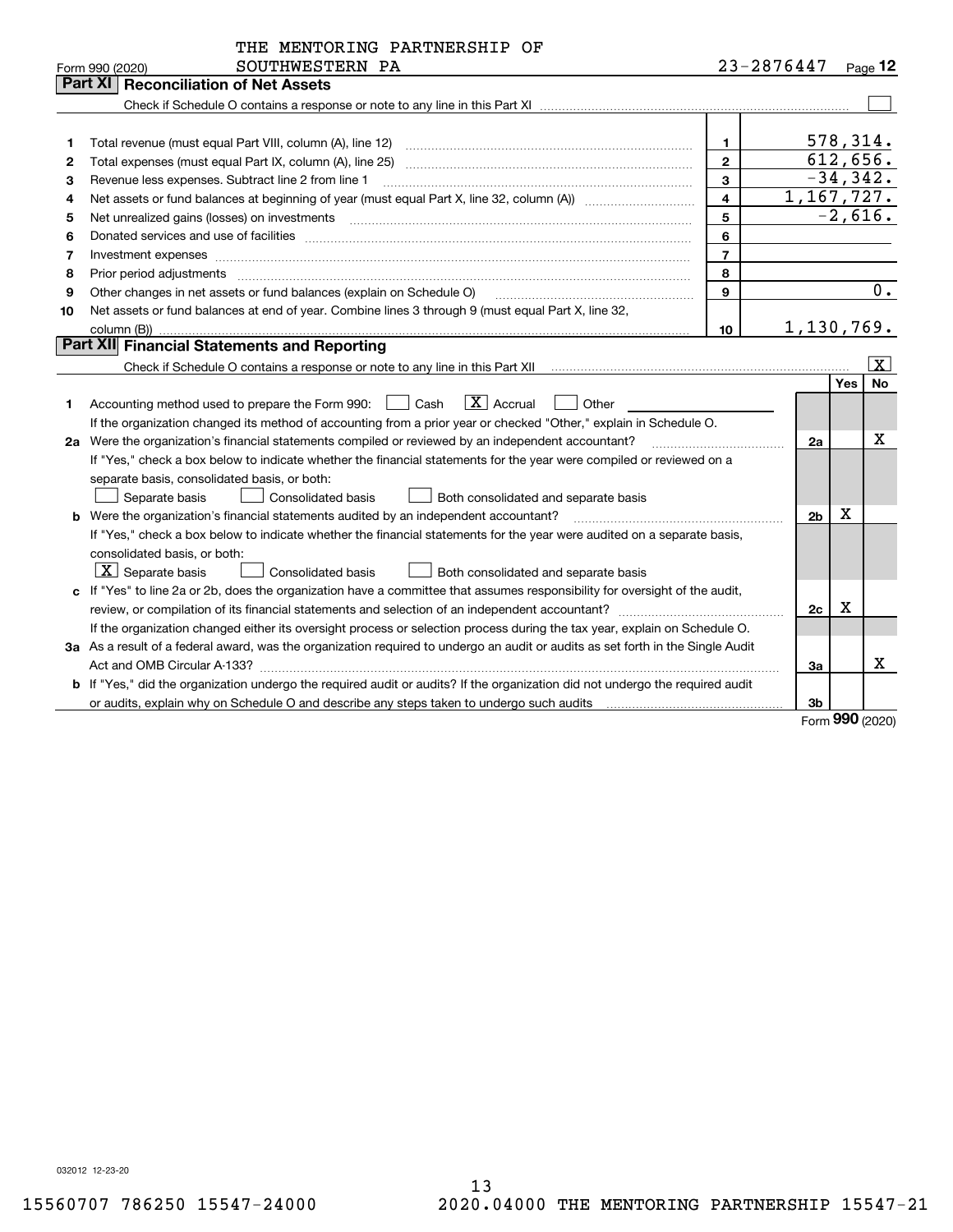|       |                     | <b>SCHEDULE A</b><br>(Form 990 or 990-EZ)<br>Department of the Treasury<br>Internal Revenue Service | <b>Public Charity Status and Public Support</b><br>Complete if the organization is a section 501(c)(3) organization or a section<br>4947(a)(1) nonexempt charitable trust.<br>Attach to Form 990 or Form 990-EZ. | OMB No. 1545-0047<br><b>Open to Public</b><br>Inspection                                                                                     |     |                                          |                            |                                       |
|-------|---------------------|-----------------------------------------------------------------------------------------------------|------------------------------------------------------------------------------------------------------------------------------------------------------------------------------------------------------------------|----------------------------------------------------------------------------------------------------------------------------------------------|-----|------------------------------------------|----------------------------|---------------------------------------|
|       |                     | Name of the organization                                                                            |                                                                                                                                                                                                                  | ▶ Go to www.irs.gov/Form990 for instructions and the latest information.<br>THE MENTORING PARTNERSHIP OF                                     |     |                                          |                            | <b>Employer identification number</b> |
|       |                     |                                                                                                     | SOUTHWESTERN PA                                                                                                                                                                                                  |                                                                                                                                              |     |                                          |                            | 23-2876447                            |
|       | Part I              |                                                                                                     |                                                                                                                                                                                                                  | Reason for Public Charity Status. (All organizations must complete this part.) See instructions.                                             |     |                                          |                            |                                       |
|       |                     |                                                                                                     |                                                                                                                                                                                                                  | The organization is not a private foundation because it is: (For lines 1 through 12, check only one box.)                                    |     |                                          |                            |                                       |
| 1     |                     |                                                                                                     |                                                                                                                                                                                                                  | A church, convention of churches, or association of churches described in section 170(b)(1)(A)(i).                                           |     |                                          |                            |                                       |
| 2     |                     |                                                                                                     |                                                                                                                                                                                                                  | A school described in section 170(b)(1)(A)(ii). (Attach Schedule E (Form 990 or 990-EZ).)                                                    |     |                                          |                            |                                       |
| 3     |                     |                                                                                                     |                                                                                                                                                                                                                  | A hospital or a cooperative hospital service organization described in section 170(b)(1)(A)(iii).                                            |     |                                          |                            |                                       |
| 4     |                     |                                                                                                     |                                                                                                                                                                                                                  | A medical research organization operated in conjunction with a hospital described in section 170(b)(1)(A)(iii). Enter the hospital's name,   |     |                                          |                            |                                       |
|       |                     | city, and state:                                                                                    |                                                                                                                                                                                                                  |                                                                                                                                              |     |                                          |                            |                                       |
| 5     |                     |                                                                                                     | section 170(b)(1)(A)(iv). (Complete Part II.)                                                                                                                                                                    | An organization operated for the benefit of a college or university owned or operated by a governmental unit described in                    |     |                                          |                            |                                       |
| 6     |                     |                                                                                                     |                                                                                                                                                                                                                  | A federal, state, or local government or governmental unit described in section 170(b)(1)(A)(v).                                             |     |                                          |                            |                                       |
| 7     | $\lfloor x \rfloor$ |                                                                                                     |                                                                                                                                                                                                                  | An organization that normally receives a substantial part of its support from a governmental unit or from the general public described in    |     |                                          |                            |                                       |
|       |                     |                                                                                                     | section 170(b)(1)(A)(vi). (Complete Part II.)                                                                                                                                                                    |                                                                                                                                              |     |                                          |                            |                                       |
| 8     |                     |                                                                                                     |                                                                                                                                                                                                                  | A community trust described in section 170(b)(1)(A)(vi). (Complete Part II.)                                                                 |     |                                          |                            |                                       |
| 9     |                     |                                                                                                     |                                                                                                                                                                                                                  | An agricultural research organization described in section 170(b)(1)(A)(ix) operated in conjunction with a land-grant college                |     |                                          |                            |                                       |
|       |                     |                                                                                                     |                                                                                                                                                                                                                  | or university or a non-land-grant college of agriculture (see instructions). Enter the name, city, and state of the college or               |     |                                          |                            |                                       |
|       |                     | university:                                                                                         |                                                                                                                                                                                                                  |                                                                                                                                              |     |                                          |                            |                                       |
| 10    |                     |                                                                                                     |                                                                                                                                                                                                                  | An organization that normally receives (1) more than 33 1/3% of its support from contributions, membership fees, and gross receipts from     |     |                                          |                            |                                       |
|       |                     |                                                                                                     |                                                                                                                                                                                                                  | activities related to its exempt functions, subject to certain exceptions; and (2) no more than 33 1/3% of its support from gross investment |     |                                          |                            |                                       |
|       |                     |                                                                                                     | See section 509(a)(2). (Complete Part III.)                                                                                                                                                                      | income and unrelated business taxable income (less section 511 tax) from businesses acquired by the organization after June 30, 1975.        |     |                                          |                            |                                       |
| 11    |                     |                                                                                                     |                                                                                                                                                                                                                  | An organization organized and operated exclusively to test for public safety. See section 509(a)(4).                                         |     |                                          |                            |                                       |
| 12    |                     |                                                                                                     |                                                                                                                                                                                                                  | An organization organized and operated exclusively for the benefit of, to perform the functions of, or to carry out the purposes of one or   |     |                                          |                            |                                       |
|       |                     |                                                                                                     |                                                                                                                                                                                                                  | more publicly supported organizations described in section 509(a)(1) or section 509(a)(2). See section 509(a)(3). Check the box in           |     |                                          |                            |                                       |
|       |                     |                                                                                                     |                                                                                                                                                                                                                  | lines 12a through 12d that describes the type of supporting organization and complete lines 12e, 12f, and 12g.                               |     |                                          |                            |                                       |
| a     |                     |                                                                                                     |                                                                                                                                                                                                                  | Type I. A supporting organization operated, supervised, or controlled by its supported organization(s), typically by giving                  |     |                                          |                            |                                       |
|       |                     |                                                                                                     |                                                                                                                                                                                                                  | the supported organization(s) the power to regularly appoint or elect a majority of the directors or trustees of the supporting              |     |                                          |                            |                                       |
|       |                     |                                                                                                     | organization. You must complete Part IV, Sections A and B.                                                                                                                                                       |                                                                                                                                              |     |                                          |                            |                                       |
| b     |                     |                                                                                                     |                                                                                                                                                                                                                  | Type II. A supporting organization supervised or controlled in connection with its supported organization(s), by having                      |     |                                          |                            |                                       |
|       |                     |                                                                                                     | organization(s). You must complete Part IV, Sections A and C.                                                                                                                                                    | control or management of the supporting organization vested in the same persons that control or manage the supported                         |     |                                          |                            |                                       |
| c     |                     |                                                                                                     |                                                                                                                                                                                                                  | Type III functionally integrated. A supporting organization operated in connection with, and functionally integrated with,                   |     |                                          |                            |                                       |
|       |                     |                                                                                                     |                                                                                                                                                                                                                  | its supported organization(s) (see instructions). You must complete Part IV, Sections A, D, and E.                                           |     |                                          |                            |                                       |
| d     |                     |                                                                                                     |                                                                                                                                                                                                                  | Type III non-functionally integrated. A supporting organization operated in connection with its supported organization(s)                    |     |                                          |                            |                                       |
|       |                     |                                                                                                     |                                                                                                                                                                                                                  | that is not functionally integrated. The organization generally must satisfy a distribution requirement and an attentiveness                 |     |                                          |                            |                                       |
|       |                     |                                                                                                     |                                                                                                                                                                                                                  | requirement (see instructions). You must complete Part IV, Sections A and D, and Part V.                                                     |     |                                          |                            |                                       |
| е     |                     |                                                                                                     |                                                                                                                                                                                                                  | Check this box if the organization received a written determination from the IRS that it is a Type I, Type II, Type III                      |     |                                          |                            |                                       |
|       |                     |                                                                                                     |                                                                                                                                                                                                                  | functionally integrated, or Type III non-functionally integrated supporting organization.                                                    |     |                                          |                            |                                       |
|       |                     |                                                                                                     | <b>f</b> Enter the number of supported organizations                                                                                                                                                             |                                                                                                                                              |     |                                          |                            |                                       |
|       |                     | (i) Name of supported                                                                               | g Provide the following information about the supported organization(s).<br>(ii) EIN                                                                                                                             | (iii) Type of organization                                                                                                                   |     | (iv) Is the organization listed          | (v) Amount of monetary     | (vi) Amount of other                  |
|       |                     | organization                                                                                        |                                                                                                                                                                                                                  | (described on lines 1-10<br>above (see instructions))                                                                                        | Yes | in your governing document?<br><b>No</b> | support (see instructions) | support (see instructions)            |
|       |                     |                                                                                                     |                                                                                                                                                                                                                  |                                                                                                                                              |     |                                          |                            |                                       |
|       |                     |                                                                                                     |                                                                                                                                                                                                                  |                                                                                                                                              |     |                                          |                            |                                       |
|       |                     |                                                                                                     |                                                                                                                                                                                                                  |                                                                                                                                              |     |                                          |                            |                                       |
|       |                     |                                                                                                     |                                                                                                                                                                                                                  |                                                                                                                                              |     |                                          |                            |                                       |
|       |                     |                                                                                                     |                                                                                                                                                                                                                  |                                                                                                                                              |     |                                          |                            |                                       |
|       |                     |                                                                                                     |                                                                                                                                                                                                                  |                                                                                                                                              |     |                                          |                            |                                       |
|       |                     |                                                                                                     |                                                                                                                                                                                                                  |                                                                                                                                              |     |                                          |                            |                                       |
|       |                     |                                                                                                     |                                                                                                                                                                                                                  |                                                                                                                                              |     |                                          |                            |                                       |
|       |                     |                                                                                                     |                                                                                                                                                                                                                  |                                                                                                                                              |     |                                          |                            |                                       |
| Total |                     |                                                                                                     |                                                                                                                                                                                                                  |                                                                                                                                              |     |                                          |                            |                                       |
|       |                     |                                                                                                     |                                                                                                                                                                                                                  | U. Ear Reparatively Reduction Act Notice, see the Instructions for Ferm 000 or 000-F7 200001.01.05.01 Schoolule A (Ferm 000 or 000-F7) 2020  |     |                                          |                            |                                       |

032021 01-25-21 **For Paperwork Reduction Act Notice, see the Instructions for Form 990 or 990-EZ. Schedule A (Form 990 or 990-EZ) 2020 LHA For Paperwork Reduction Act Notion** the Instructions for Form 990<br> $14$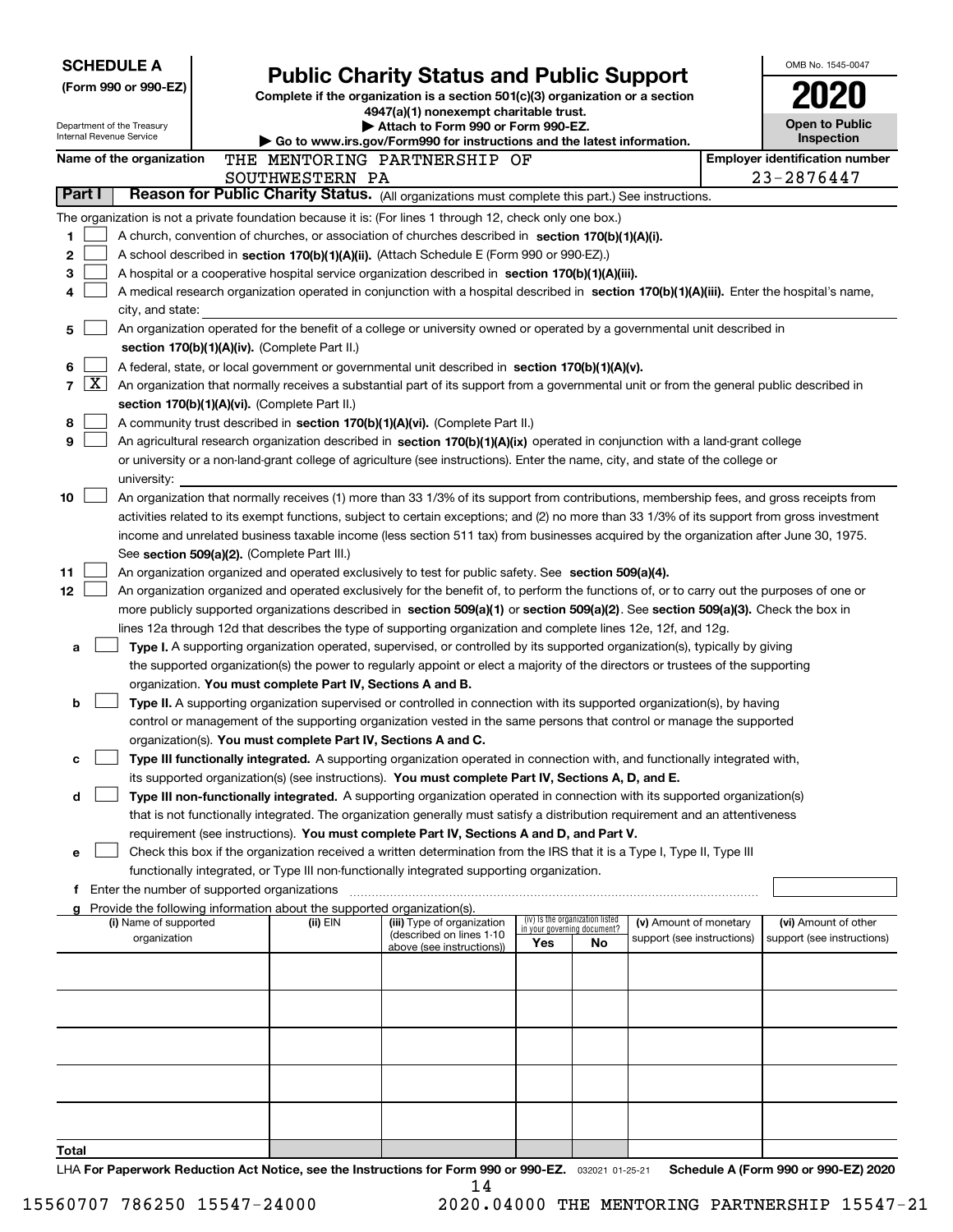#### Schedule A (Form 990 or 990-EZ) 2020 Page SOUTHWESTERN PA 23-2876447

23-2876447 Page 2

(Complete only if you checked the box on line 5, 7, or 8 of Part I or if the organization failed to qualify under Part III. If the organization fails to qualify under the tests listed below, please complete Part III.) **Part II Support Schedule for Organizations Described in Sections 170(b)(1)(A)(iv) and 170(b)(1)(A)(vi)**

|    | <b>Section A. Public Support</b>                                                                                                                                                                                               |           |           |            |                         |                                      |                                          |
|----|--------------------------------------------------------------------------------------------------------------------------------------------------------------------------------------------------------------------------------|-----------|-----------|------------|-------------------------|--------------------------------------|------------------------------------------|
|    | Calendar year (or fiscal year beginning in)                                                                                                                                                                                    | (a) 2016  | (b) 2017  | $(c)$ 2018 | $(d)$ 2019              | (e) 2020                             | (f) Total                                |
|    | 1 Gifts, grants, contributions, and                                                                                                                                                                                            |           |           |            |                         |                                      |                                          |
|    | membership fees received. (Do not                                                                                                                                                                                              |           |           |            |                         |                                      |                                          |
|    | include any "unusual grants.")                                                                                                                                                                                                 | 406, 157. | 674, 195. | 433,965.   | 588, 811.               | 460,057.                             | 2563185.                                 |
|    | 2 Tax revenues levied for the organ-                                                                                                                                                                                           |           |           |            |                         |                                      |                                          |
|    | ization's benefit and either paid to                                                                                                                                                                                           |           |           |            |                         |                                      |                                          |
|    | or expended on its behalf                                                                                                                                                                                                      |           |           |            |                         |                                      |                                          |
|    | 3 The value of services or facilities                                                                                                                                                                                          |           |           |            |                         |                                      |                                          |
|    | furnished by a governmental unit to                                                                                                                                                                                            |           |           |            |                         |                                      |                                          |
|    | the organization without charge                                                                                                                                                                                                |           |           |            |                         |                                      |                                          |
|    | 4 Total. Add lines 1 through 3                                                                                                                                                                                                 | 406, 157. | 674, 195. | 433,965.   | 588, 811.               | 460,057.                             | 2563185.                                 |
| 5. | The portion of total contributions                                                                                                                                                                                             |           |           |            |                         |                                      |                                          |
|    | by each person (other than a                                                                                                                                                                                                   |           |           |            |                         |                                      |                                          |
|    | governmental unit or publicly                                                                                                                                                                                                  |           |           |            |                         |                                      |                                          |
|    | supported organization) included                                                                                                                                                                                               |           |           |            |                         |                                      |                                          |
|    | on line 1 that exceeds 2% of the                                                                                                                                                                                               |           |           |            |                         |                                      |                                          |
|    | amount shown on line 11,                                                                                                                                                                                                       |           |           |            |                         |                                      |                                          |
|    | column (f)                                                                                                                                                                                                                     |           |           |            |                         |                                      | 1022541.                                 |
|    | 6 Public support. Subtract line 5 from line 4.                                                                                                                                                                                 |           |           |            |                         |                                      | 1540644.                                 |
|    | <b>Section B. Total Support</b>                                                                                                                                                                                                |           |           |            |                         |                                      |                                          |
|    | Calendar year (or fiscal year beginning in)                                                                                                                                                                                    | (a) 2016  | (b) 2017  | $(c)$ 2018 | $(d)$ 2019              | (e) 2020                             | (f) Total                                |
|    | <b>7</b> Amounts from line 4                                                                                                                                                                                                   | 406,157.  | 674, 195. | 433,965.   | $\overline{588, 811}$ . | 460,057.                             | 2563185.                                 |
|    | 8 Gross income from interest,                                                                                                                                                                                                  |           |           |            |                         |                                      |                                          |
|    | dividends, payments received on                                                                                                                                                                                                |           |           |            |                         |                                      |                                          |
|    | securities loans, rents, royalties,                                                                                                                                                                                            |           |           |            |                         |                                      |                                          |
|    | and income from similar sources                                                                                                                                                                                                | 1,475.    | 17,434.   | 22,726.    | 18,343.                 | 20,493.                              | 80,471.                                  |
|    | 9 Net income from unrelated business                                                                                                                                                                                           |           |           |            |                         |                                      |                                          |
|    | activities, whether or not the                                                                                                                                                                                                 |           |           |            |                         |                                      |                                          |
|    | business is regularly carried on                                                                                                                                                                                               |           |           |            |                         |                                      |                                          |
|    | 10 Other income. Do not include gain                                                                                                                                                                                           |           |           |            |                         |                                      |                                          |
|    | or loss from the sale of capital                                                                                                                                                                                               |           |           |            |                         |                                      |                                          |
|    | assets (Explain in Part VI.)                                                                                                                                                                                                   |           |           |            |                         |                                      |                                          |
|    | 11 Total support. Add lines 7 through 10                                                                                                                                                                                       |           |           |            |                         |                                      | 2643656.                                 |
|    | 12 Gross receipts from related activities, etc. (see instructions)                                                                                                                                                             |           |           |            |                         | 12                                   | 376,018.                                 |
|    | 13 First 5 years. If the Form 990 is for the organization's first, second, third, fourth, or fifth tax year as a section 501(c)(3)                                                                                             |           |           |            |                         |                                      |                                          |
|    | organization, check this box and stop here manufactured and content to the state of the state of the state of the state of the state of the state of the state of the state of the state of the state of the state of the stat |           |           |            |                         |                                      |                                          |
|    | <b>Section C. Computation of Public Support Percentage</b>                                                                                                                                                                     |           |           |            |                         |                                      |                                          |
|    |                                                                                                                                                                                                                                |           |           |            |                         | 14                                   | 58.28<br>%                               |
|    |                                                                                                                                                                                                                                |           |           |            |                         | 15                                   | 63.14<br>%                               |
|    | 16a 33 1/3% support test - 2020. If the organization did not check the box on line 13, and line 14 is 33 1/3% or more, check this box and                                                                                      |           |           |            |                         |                                      |                                          |
|    | stop here. The organization qualifies as a publicly supported organization                                                                                                                                                     |           |           |            |                         |                                      | $\blacktriangleright$ $\boxed{\text{X}}$ |
|    | b 33 1/3% support test - 2019. If the organization did not check a box on line 13 or 16a, and line 15 is 33 1/3% or more, check this box                                                                                       |           |           |            |                         |                                      |                                          |
|    | and stop here. The organization qualifies as a publicly supported organization                                                                                                                                                 |           |           |            |                         |                                      |                                          |
|    | 17a 10% -facts-and-circumstances test - 2020. If the organization did not check a box on line 13, 16a, or 16b, and line 14 is 10% or more,                                                                                     |           |           |            |                         |                                      |                                          |
|    | and if the organization meets the facts-and-circumstances test, check this box and stop here. Explain in Part VI how the organization                                                                                          |           |           |            |                         |                                      |                                          |
|    | meets the facts-and-circumstances test. The organization qualifies as a publicly supported organization                                                                                                                        |           |           |            |                         |                                      |                                          |
|    | <b>b 10% -facts-and-circumstances test - 2019.</b> If the organization did not check a box on line 13, 16a, 16b, or 17a, and line 15 is 10% or                                                                                 |           |           |            |                         |                                      |                                          |
|    | more, and if the organization meets the facts-and-circumstances test, check this box and stop here. Explain in Part VI how the                                                                                                 |           |           |            |                         |                                      |                                          |
|    | organization meets the facts-and-circumstances test. The organization qualifies as a publicly supported organization                                                                                                           |           |           |            |                         |                                      |                                          |
|    | 18 Private foundation. If the organization did not check a box on line 13, 16a, 16b, 17a, or 17b, check this box and see instructions                                                                                          |           |           |            |                         |                                      |                                          |
|    |                                                                                                                                                                                                                                |           |           |            |                         | Schedule A (Form 990 or 990-F7) 2020 |                                          |

**Schedule A (Form 990 or 990-EZ) 2020**

032022 01-25-21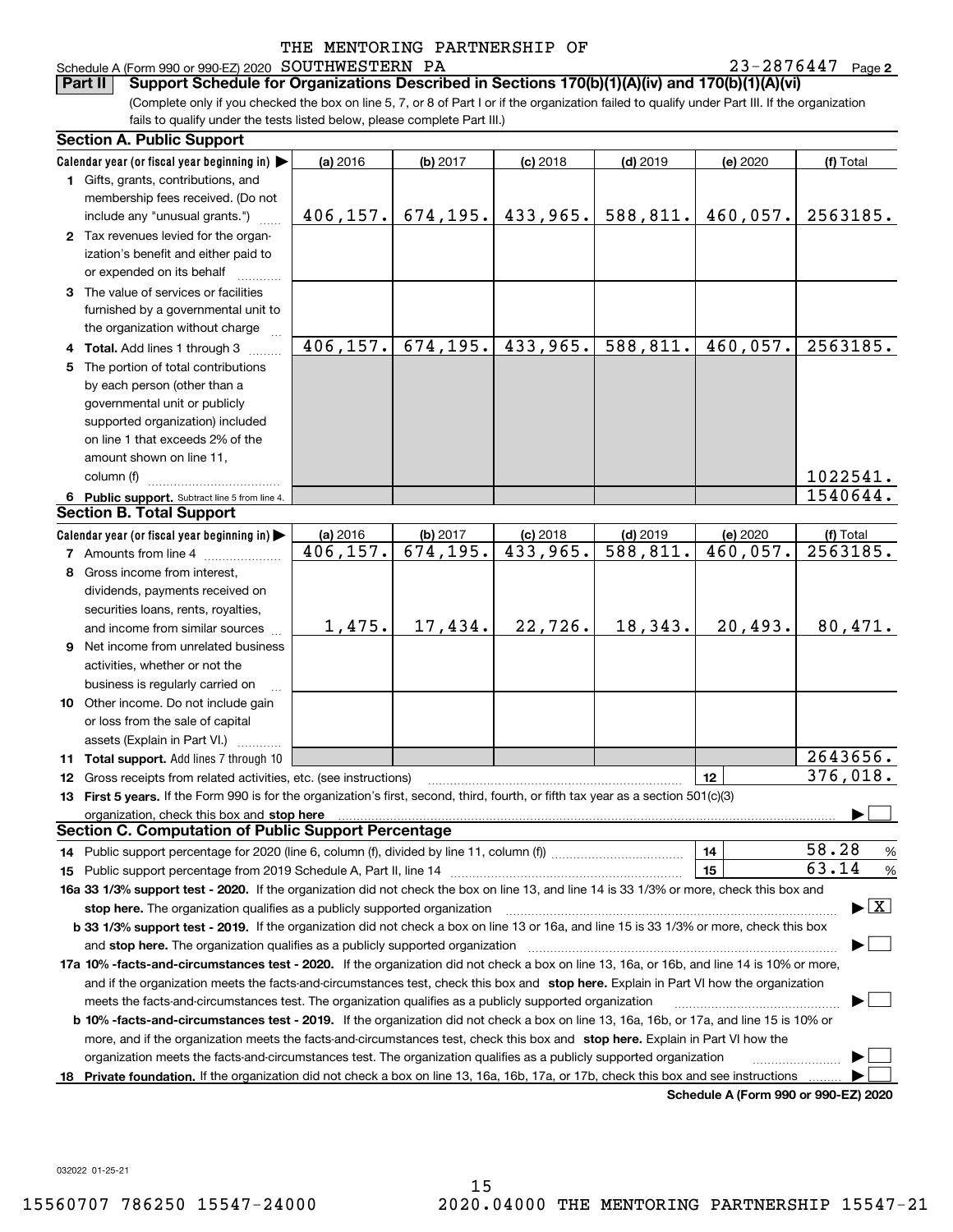### **Part III Support Schedule for Organizations Described in Section 509(a)(2)**

(Complete only if you checked the box on line 10 of Part I or if the organization failed to qualify under Part II. If the organization fails to qualify under the tests listed below, please complete Part II.)

|    | <b>Section A. Public Support</b>                                                                                                                                                                |          |          |            |            |          |                                      |
|----|-------------------------------------------------------------------------------------------------------------------------------------------------------------------------------------------------|----------|----------|------------|------------|----------|--------------------------------------|
|    | Calendar year (or fiscal year beginning in) $\blacktriangleright$                                                                                                                               | (a) 2016 | (b) 2017 | $(c)$ 2018 | $(d)$ 2019 | (e) 2020 | (f) Total                            |
|    | 1 Gifts, grants, contributions, and                                                                                                                                                             |          |          |            |            |          |                                      |
|    | membership fees received. (Do not                                                                                                                                                               |          |          |            |            |          |                                      |
|    | include any "unusual grants.")                                                                                                                                                                  |          |          |            |            |          |                                      |
|    | <b>2</b> Gross receipts from admissions,<br>merchandise sold or services per-<br>formed, or facilities furnished in<br>any activity that is related to the<br>organization's tax-exempt purpose |          |          |            |            |          |                                      |
|    | 3 Gross receipts from activities that<br>are not an unrelated trade or bus-                                                                                                                     |          |          |            |            |          |                                      |
|    | iness under section 513                                                                                                                                                                         |          |          |            |            |          |                                      |
|    | 4 Tax revenues levied for the organ-<br>ization's benefit and either paid to                                                                                                                    |          |          |            |            |          |                                      |
|    | or expended on its behalf<br>.                                                                                                                                                                  |          |          |            |            |          |                                      |
|    | 5 The value of services or facilities<br>furnished by a governmental unit to<br>the organization without charge                                                                                 |          |          |            |            |          |                                      |
|    |                                                                                                                                                                                                 |          |          |            |            |          |                                      |
|    | <b>6 Total.</b> Add lines 1 through 5<br>7a Amounts included on lines 1, 2, and<br>3 received from disqualified persons                                                                         |          |          |            |            |          |                                      |
|    | <b>b</b> Amounts included on lines 2 and 3 received<br>from other than disqualified persons that<br>exceed the greater of \$5,000 or 1% of the<br>amount on line 13 for the year                |          |          |            |            |          |                                      |
|    | c Add lines 7a and 7b                                                                                                                                                                           |          |          |            |            |          |                                      |
|    | 8 Public support. (Subtract line 7c from line 6.)                                                                                                                                               |          |          |            |            |          |                                      |
|    | <b>Section B. Total Support</b>                                                                                                                                                                 |          |          |            |            |          |                                      |
|    | Calendar year (or fiscal year beginning in)                                                                                                                                                     | (a) 2016 | (b) 2017 | $(c)$ 2018 | $(d)$ 2019 | (e) 2020 | (f) Total                            |
|    | 9 Amounts from line 6<br>10a Gross income from interest,                                                                                                                                        |          |          |            |            |          |                                      |
|    | dividends, payments received on<br>securities loans, rents, royalties,<br>and income from similar sources                                                                                       |          |          |            |            |          |                                      |
|    | <b>b</b> Unrelated business taxable income<br>(less section 511 taxes) from businesses<br>acquired after June 30, 1975                                                                          |          |          |            |            |          |                                      |
|    | c Add lines 10a and 10b                                                                                                                                                                         |          |          |            |            |          |                                      |
|    | 11 Net income from unrelated business<br>activities not included in line 10b,<br>whether or not the business is<br>regularly carried on                                                         |          |          |            |            |          |                                      |
|    | <b>12</b> Other income. Do not include gain<br>or loss from the sale of capital<br>assets (Explain in Part VI.)                                                                                 |          |          |            |            |          |                                      |
|    | <b>13</b> Total support. (Add lines 9, 10c, 11, and 12.)                                                                                                                                        |          |          |            |            |          |                                      |
|    | 14 First 5 years. If the Form 990 is for the organization's first, second, third, fourth, or fifth tax year as a section 501(c)(3) organization,                                                |          |          |            |            |          |                                      |
|    | check this box and stop here measurements are constructed as the state of the state of the state of the state o                                                                                 |          |          |            |            |          |                                      |
|    | Section C. Computation of Public Support Percentage                                                                                                                                             |          |          |            |            |          |                                      |
|    |                                                                                                                                                                                                 |          |          |            |            | 15       | %                                    |
|    | 16 Public support percentage from 2019 Schedule A, Part III, line 15                                                                                                                            |          |          |            |            | 16       | %                                    |
|    | <b>Section D. Computation of Investment Income Percentage</b>                                                                                                                                   |          |          |            |            |          |                                      |
|    | 17 Investment income percentage for 2020 (line 10c, column (f), divided by line 13, column (f))<br>18 Investment income percentage from 2019 Schedule A, Part III, line 17                      |          |          |            |            | 17<br>18 | %<br>%                               |
|    | 19a 33 1/3% support tests - 2020. If the organization did not check the box on line 14, and line 15 is more than 33 1/3%, and line 17 is not                                                    |          |          |            |            |          |                                      |
|    | more than 33 1/3%, check this box and stop here. The organization qualifies as a publicly supported organization                                                                                |          |          |            |            |          | $\sim$                               |
|    | b 33 1/3% support tests - 2019. If the organization did not check a box on line 14 or line 19a, and line 16 is more than 33 1/3%, and                                                           |          |          |            |            |          |                                      |
|    | line 18 is not more than 33 1/3%, check this box and stop here. The organization qualifies as a publicly supported organization                                                                 |          |          |            |            |          |                                      |
| 20 | <b>Private foundation.</b> If the organization did not check a box on line 14, 19a, or 19b, check this box and see instructions                                                                 |          |          |            |            |          |                                      |
|    | 032023 01-25-21                                                                                                                                                                                 |          |          |            |            |          | Schedule A (Form 990 or 990-EZ) 2020 |
|    |                                                                                                                                                                                                 |          | 16       |            |            |          |                                      |

15560707 786250 15547-24000 2020.04000 THE MENTORING PARTNERSHIP 15547-21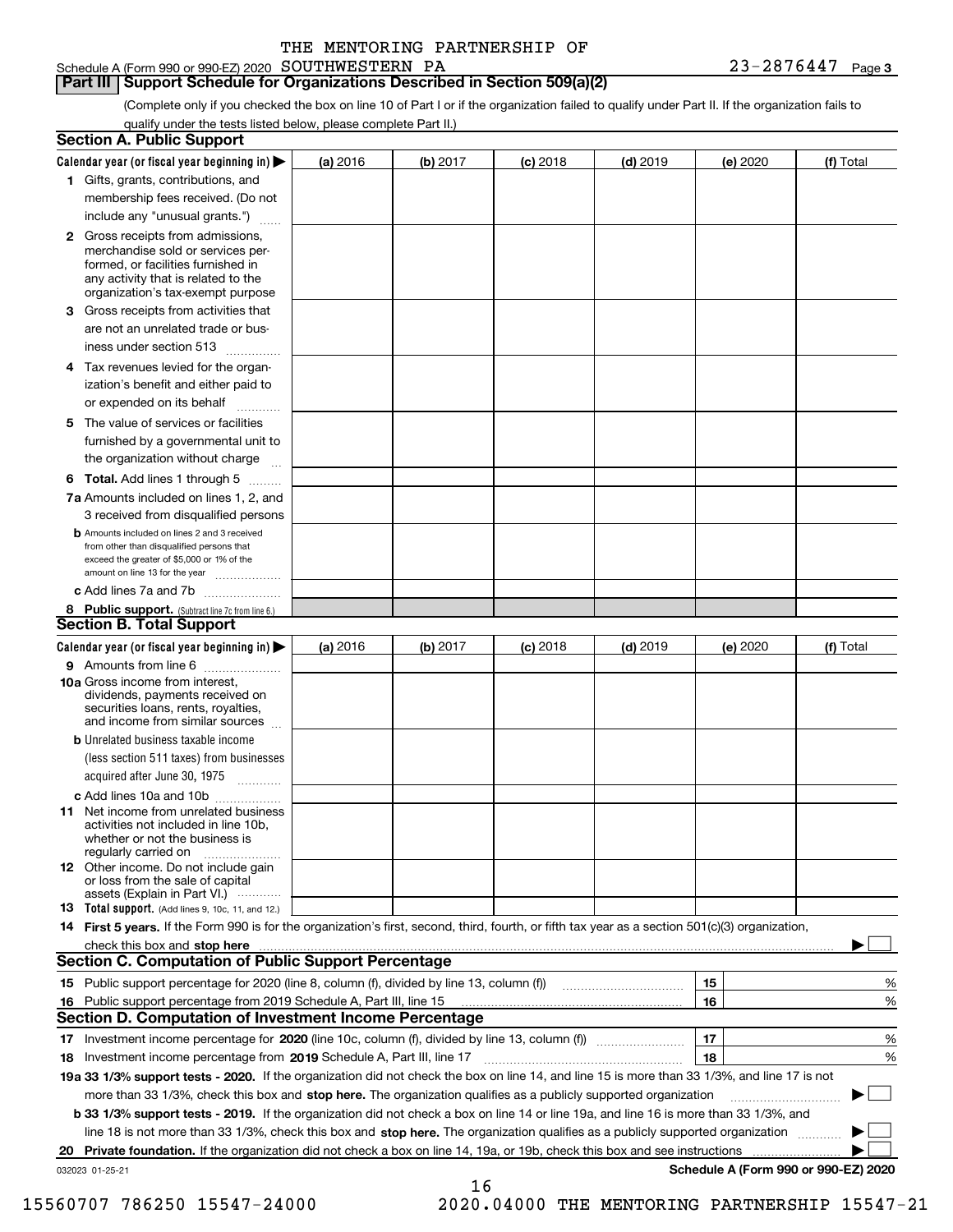## Schedule A (Form 990 or 990-EZ) 2020 Page SOUTHWESTERN PA 23-2876447

**1**

**2**

**3a**

**3b**

**3c**

**4a**

**4b**

**4c**

**5a**

**5b5c**

**6**

**7**

**8**

**9a**

**9b**

**9c**

**10a**

**10b**

**YesNo**

## **Part IV Supporting Organizations**

(Complete only if you checked a box in line 12 on Part I. If you checked box 12a, Part I, complete Sections A and B. If you checked box 12b, Part I, complete Sections A and C. If you checked box 12c, Part I, complete Sections A, D, and E. If you checked box 12d, Part I, complete Sections A and D, and complete Part V.)

#### **Section A. All Supporting Organizations**

- **1** Are all of the organization's supported organizations listed by name in the organization's governing documents? If "No," describe in **Part VI** how the supported organizations are designated. If designated by *class or purpose, describe the designation. If historic and continuing relationship, explain.*
- **2** Did the organization have any supported organization that does not have an IRS determination of status under section 509(a)(1) or (2)? If "Yes," explain in Part VI how the organization determined that the supported *organization was described in section 509(a)(1) or (2).*
- **3a** Did the organization have a supported organization described in section 501(c)(4), (5), or (6)? If "Yes," answer *lines 3b and 3c below.*
- **b** Did the organization confirm that each supported organization qualified under section 501(c)(4), (5), or (6) and satisfied the public support tests under section 509(a)(2)? If "Yes," describe in **Part VI** when and how the *organization made the determination.*
- **c**Did the organization ensure that all support to such organizations was used exclusively for section 170(c)(2)(B) purposes? If "Yes," explain in **Part VI** what controls the organization put in place to ensure such use.
- **4a***If* Was any supported organization not organized in the United States ("foreign supported organization")? *"Yes," and if you checked box 12a or 12b in Part I, answer lines 4b and 4c below.*
- **b** Did the organization have ultimate control and discretion in deciding whether to make grants to the foreign supported organization? If "Yes," describe in **Part VI** how the organization had such control and discretion *despite being controlled or supervised by or in connection with its supported organizations.*
- **c** Did the organization support any foreign supported organization that does not have an IRS determination under sections 501(c)(3) and 509(a)(1) or (2)? If "Yes," explain in **Part VI** what controls the organization used *to ensure that all support to the foreign supported organization was used exclusively for section 170(c)(2)(B) purposes.*
- **5a** Did the organization add, substitute, or remove any supported organizations during the tax year? If "Yes," answer lines 5b and 5c below (if applicable). Also, provide detail in **Part VI,** including (i) the names and EIN *numbers of the supported organizations added, substituted, or removed; (ii) the reasons for each such action; (iii) the authority under the organization's organizing document authorizing such action; and (iv) how the action was accomplished (such as by amendment to the organizing document).*
- **b** Type I or Type II only. Was any added or substituted supported organization part of a class already designated in the organization's organizing document?
- **cSubstitutions only.**  Was the substitution the result of an event beyond the organization's control?
- **6** Did the organization provide support (whether in the form of grants or the provision of services or facilities) to **Part VI.** *If "Yes," provide detail in* support or benefit one or more of the filing organization's supported organizations? anyone other than (i) its supported organizations, (ii) individuals that are part of the charitable class benefited by one or more of its supported organizations, or (iii) other supporting organizations that also
- **7**Did the organization provide a grant, loan, compensation, or other similar payment to a substantial contributor *If "Yes," complete Part I of Schedule L (Form 990 or 990-EZ).* regard to a substantial contributor? (as defined in section 4958(c)(3)(C)), a family member of a substantial contributor, or a 35% controlled entity with
- **8** Did the organization make a loan to a disqualified person (as defined in section 4958) not described in line 7? *If "Yes," complete Part I of Schedule L (Form 990 or 990-EZ).*
- **9a** Was the organization controlled directly or indirectly at any time during the tax year by one or more in section 509(a)(1) or (2))? If "Yes," *provide detail in* <code>Part VI.</code> disqualified persons, as defined in section 4946 (other than foundation managers and organizations described
- **b**the supporting organization had an interest? If "Yes," provide detail in P**art VI**. Did one or more disqualified persons (as defined in line 9a) hold a controlling interest in any entity in which
- **c**Did a disqualified person (as defined in line 9a) have an ownership interest in, or derive any personal benefit from, assets in which the supporting organization also had an interest? If "Yes," provide detail in P**art VI.**
- **10a** Was the organization subject to the excess business holdings rules of section 4943 because of section supporting organizations)? If "Yes," answer line 10b below. 4943(f) (regarding certain Type II supporting organizations, and all Type III non-functionally integrated
- **b** Did the organization have any excess business holdings in the tax year? (Use Schedule C, Form 4720, to *determine whether the organization had excess business holdings.)*

17

032024 01-25-21

**Schedule A (Form 990 or 990-EZ) 2020**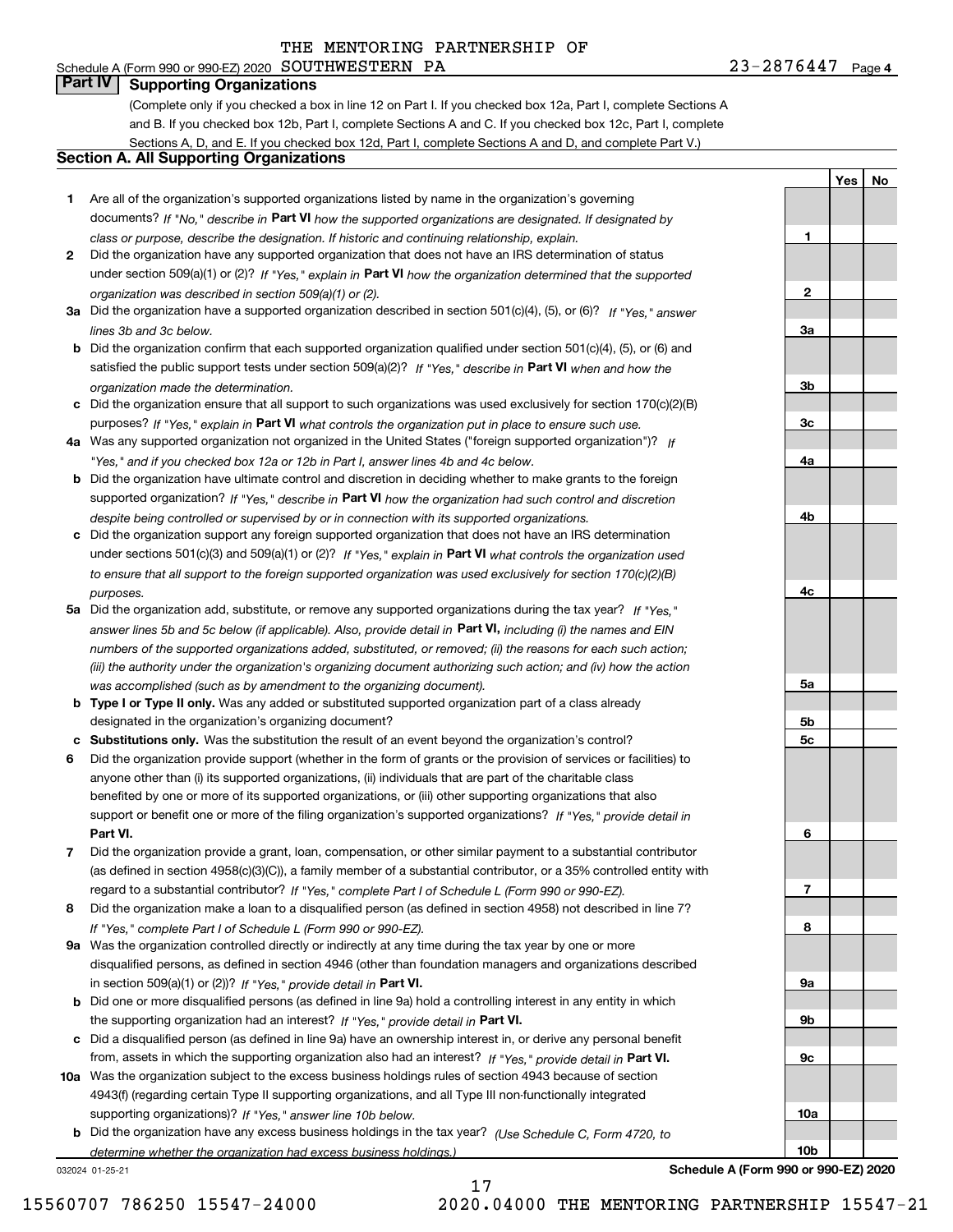|  |  |  | 23-2876447 | Page 5 |
|--|--|--|------------|--------|
|--|--|--|------------|--------|

|              | <b>Part IV</b> | <b>Supporting Organizations (continued)</b>                                                                                                                                                                                                               |                 |     |    |
|--------------|----------------|-----------------------------------------------------------------------------------------------------------------------------------------------------------------------------------------------------------------------------------------------------------|-----------------|-----|----|
|              |                |                                                                                                                                                                                                                                                           |                 | Yes | No |
| 11           |                | Has the organization accepted a gift or contribution from any of the following persons?                                                                                                                                                                   |                 |     |    |
|              |                | a A person who directly or indirectly controls, either alone or together with persons described in lines 11b and                                                                                                                                          |                 |     |    |
|              |                | 11c below, the governing body of a supported organization?                                                                                                                                                                                                | 11a             |     |    |
|              |                | <b>b</b> A family member of a person described in line 11a above?                                                                                                                                                                                         | 11 <sub>b</sub> |     |    |
|              |                | c A 35% controlled entity of a person described in line 11a or 11b above? If "Yes" to line 11a, 11b, or 11c, provide                                                                                                                                      |                 |     |    |
|              |                | detail in Part VI.                                                                                                                                                                                                                                        | 11c             |     |    |
|              |                | <b>Section B. Type I Supporting Organizations</b>                                                                                                                                                                                                         |                 |     |    |
|              |                |                                                                                                                                                                                                                                                           |                 | Yes | No |
| 1            |                | Did the governing body, members of the governing body, officers acting in their official capacity, or membership of one or                                                                                                                                |                 |     |    |
|              |                | more supported organizations have the power to regularly appoint or elect at least a majority of the organization's officers,                                                                                                                             |                 |     |    |
|              |                | directors, or trustees at all times during the tax year? If "No," describe in Part VI how the supported organization(s)<br>effectively operated, supervised, or controlled the organization's activities. If the organization had more than one supported |                 |     |    |
|              |                | organization, describe how the powers to appoint and/or remove officers, directors, or trustees were allocated among the                                                                                                                                  |                 |     |    |
|              |                | supported organizations and what conditions or restrictions, if any, applied to such powers during the tax year.                                                                                                                                          | 1               |     |    |
| $\mathbf{2}$ |                | Did the organization operate for the benefit of any supported organization other than the supported                                                                                                                                                       |                 |     |    |
|              |                | organization(s) that operated, supervised, or controlled the supporting organization? If "Yes," explain in                                                                                                                                                |                 |     |    |
|              |                | Part VI how providing such benefit carried out the purposes of the supported organization(s) that operated,                                                                                                                                               |                 |     |    |
|              |                | supervised, or controlled the supporting organization.                                                                                                                                                                                                    | $\overline{2}$  |     |    |
|              |                | Section C. Type II Supporting Organizations                                                                                                                                                                                                               |                 |     |    |
|              |                |                                                                                                                                                                                                                                                           |                 | Yes | No |
| 1.           |                | Were a majority of the organization's directors or trustees during the tax year also a majority of the directors                                                                                                                                          |                 |     |    |
|              |                | or trustees of each of the organization's supported organization(s)? If "No," describe in Part VI how control                                                                                                                                             |                 |     |    |
|              |                | or management of the supporting organization was vested in the same persons that controlled or managed                                                                                                                                                    |                 |     |    |
|              |                | the supported organization(s).                                                                                                                                                                                                                            | 1               |     |    |
|              |                | <b>Section D. All Type III Supporting Organizations</b>                                                                                                                                                                                                   |                 |     |    |
|              |                |                                                                                                                                                                                                                                                           |                 | Yes | No |
| 1            |                | Did the organization provide to each of its supported organizations, by the last day of the fifth month of the                                                                                                                                            |                 |     |    |
|              |                | organization's tax year, (i) a written notice describing the type and amount of support provided during the prior tax                                                                                                                                     |                 |     |    |
|              |                | year, (ii) a copy of the Form 990 that was most recently filed as of the date of notification, and (iii) copies of the                                                                                                                                    |                 |     |    |
|              |                | organization's governing documents in effect on the date of notification, to the extent not previously provided?                                                                                                                                          | 1               |     |    |
| $\mathbf{2}$ |                | Were any of the organization's officers, directors, or trustees either (i) appointed or elected by the supported                                                                                                                                          |                 |     |    |
|              |                | organization(s) or (ii) serving on the governing body of a supported organization? If "No," explain in Part VI how                                                                                                                                        |                 |     |    |
|              |                | the organization maintained a close and continuous working relationship with the supported organization(s).                                                                                                                                               | 2               |     |    |
| 3            |                | By reason of the relationship described in line 2, above, did the organization's supported organizations have a                                                                                                                                           |                 |     |    |
|              |                | significant voice in the organization's investment policies and in directing the use of the organization's                                                                                                                                                |                 |     |    |
|              |                | income or assets at all times during the tax year? If "Yes," describe in Part VI the role the organization's                                                                                                                                              |                 |     |    |
|              |                | supported organizations played in this regard.<br>Section E. Type III Functionally Integrated Supporting Organizations                                                                                                                                    |                 |     |    |
|              |                |                                                                                                                                                                                                                                                           |                 |     |    |
| 1<br>a       |                | Check the box next to the method that the organization used to satisfy the Integral Part Test during the year (see instructions).                                                                                                                         |                 |     |    |
| b            |                | The organization satisfied the Activities Test. Complete line 2 below.<br>The organization is the parent of each of its supported organizations. Complete line 3 below.                                                                                   |                 |     |    |
| c            |                | The organization supported a governmental entity. Describe in Part VI how you supported a governmental entity (see instructions)                                                                                                                          |                 |     |    |
| 2            |                | Activities Test. Answer lines 2a and 2b below.                                                                                                                                                                                                            |                 | Yes | No |
| а            |                | Did substantially all of the organization's activities during the tax year directly further the exempt purposes of                                                                                                                                        |                 |     |    |
|              |                | the supported organization(s) to which the organization was responsive? If "Yes," then in Part VI identify                                                                                                                                                |                 |     |    |
|              |                | those supported organizations and explain how these activities directly furthered their exempt purposes,                                                                                                                                                  |                 |     |    |
|              |                | how the organization was responsive to those supported organizations, and how the organization determined                                                                                                                                                 |                 |     |    |
|              |                | that these activities constituted substantially all of its activities.                                                                                                                                                                                    | 2a              |     |    |
|              |                | <b>b</b> Did the activities described in line 2a, above, constitute activities that, but for the organization's involvement,                                                                                                                              |                 |     |    |
|              |                | one or more of the organization's supported organization(s) would have been engaged in? If "Yes," explain in                                                                                                                                              |                 |     |    |
|              |                | <b>Part VI</b> the reasons for the organization's position that its supported organization(s) would have engaged in                                                                                                                                       |                 |     |    |
|              |                | these activities but for the organization's involvement.                                                                                                                                                                                                  | 2b              |     |    |
| 3            |                | Parent of Supported Organizations. Answer lines 3a and 3b below.                                                                                                                                                                                          |                 |     |    |
| a            |                | Did the organization have the power to regularly appoint or elect a majority of the officers, directors, or                                                                                                                                               |                 |     |    |
|              |                | trustees of each of the supported organizations? If "Yes" or "No" provide details in Part VI.                                                                                                                                                             | За              |     |    |
|              |                | h Did the organization exercise a substantial degree of direction over the policies programs, and activities of each                                                                                                                                      |                 |     |    |

**b** Did the organization exercise a substantial degree of direction over the policies, programs, and activities of each of its supported organizations? If "Yes," describe in Part VI the role played by the organization in this regard.

18

032025 01-25-21

**Schedule A (Form 990 or 990-EZ) 2020**

**3b**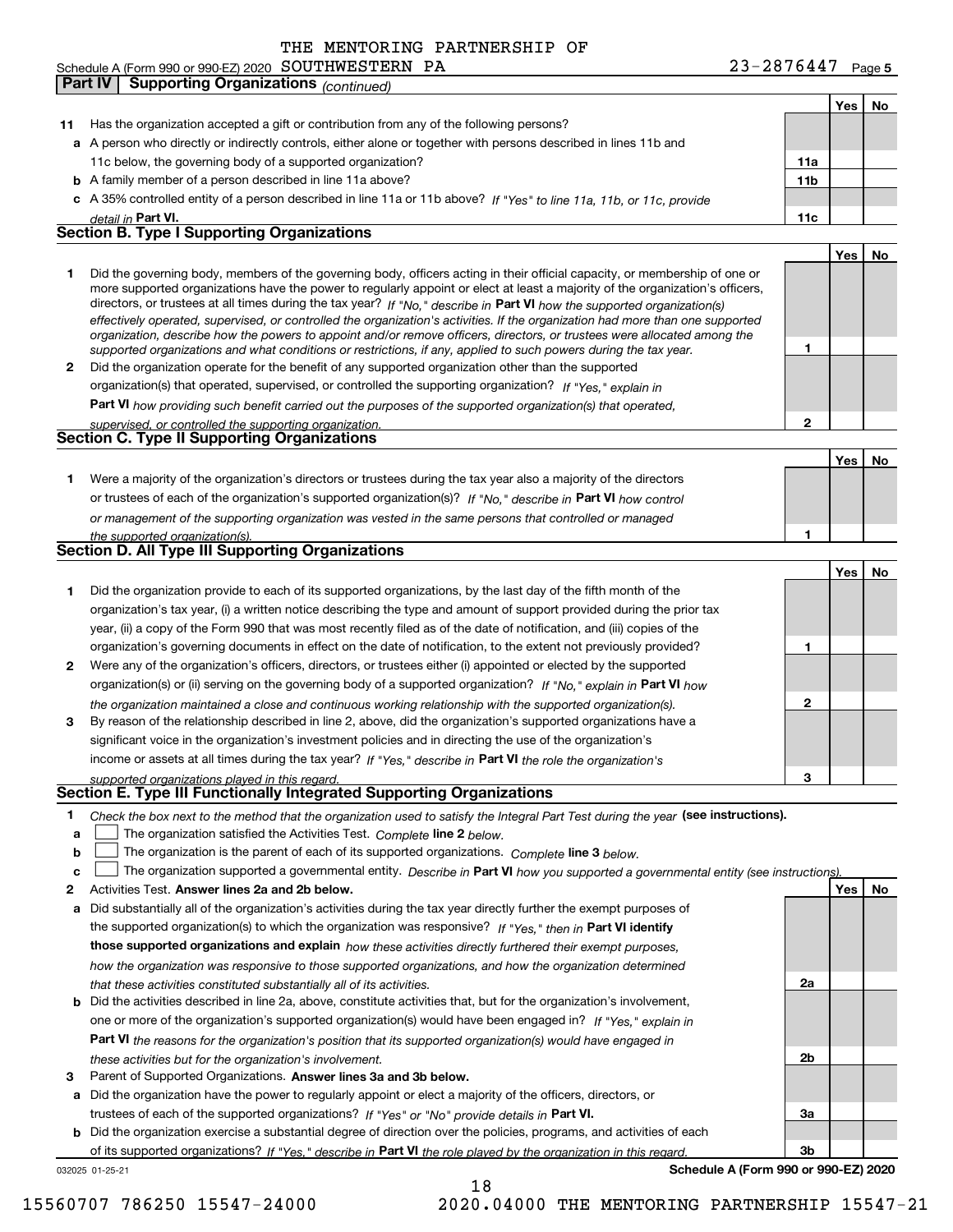#### **1Part VI** Check here if the organization satisfied the Integral Part Test as a qualifying trust on Nov. 20, 1970 ( explain in Part **VI**). See instructions. **Section A - Adjusted Net Income 123** Other gross income (see instructions) **456** Portion of operating expenses paid or incurred for production or **7** Other expenses (see instructions) **8** Adjusted Net Income (subtract lines 5, 6, and 7 from line 4) **8 8 1234567Section B - Minimum Asset Amount 1**Aggregate fair market value of all non-exempt-use assets (see **2**Acquisition indebtedness applicable to non-exempt-use assets **3** Subtract line 2 from line 1d. **4**Cash deemed held for exempt use. Enter 0.015 of line 3 (for greater amount, **5** Net value of non-exempt-use assets (subtract line 4 from line 3) **678a** Average monthly value of securities **b** Average monthly cash balances **c**Fair market value of other non-exempt-use assets **dTotal**  (add lines 1a, 1b, and 1c) **eDiscount** claimed for blockage or other factors **1a1b1c1d2345678**(explain in detail in Part VI): **Minimum Asset Amount**  (add line 7 to line 6) **Section C - Distributable Amount 12**Enter 0.85 of line 1. **3456123456Distributable Amount.** Subtract line 5 from line 4, unless subject to Schedule A (Form 990 or 990-EZ) 2020 Page SOUTHWESTERN PA 23-2876447 All other Type III non-functionally integrated supporting organizations must complete Sections A through E. (B) Current Year (optional)(A) Prior Year Net short-term capital gain Recoveries of prior-year distributions Add lines 1 through 3. Depreciation and depletion collection of gross income or for management, conservation, or maintenance of property held for production of income (see instructions) (B) Current Year (optional)(A) Prior Year instructions for short tax year or assets held for part of year): see instructions). Multiply line 5 by 0.035. Recoveries of prior-year distributions Current Year Adjusted net income for prior year (from Section A, line 8, column A) Minimum asset amount for prior year (from Section B, line 8, column A) Enter greater of line 2 or line 3. Income tax imposed in prior year emergency temporary reduction (see instructions). **Part V Type III Non-Functionally Integrated 509(a)(3) Supporting Organizations**   $\mathcal{L}^{\text{max}}$

**7**Check here if the current year is the organization's first as a non-functionally integrated Type III supporting organization (see instructions). $\mathcal{L}^{\text{max}}$ 

**Schedule A (Form 990 or 990-EZ) 2020**

032026 01-25-21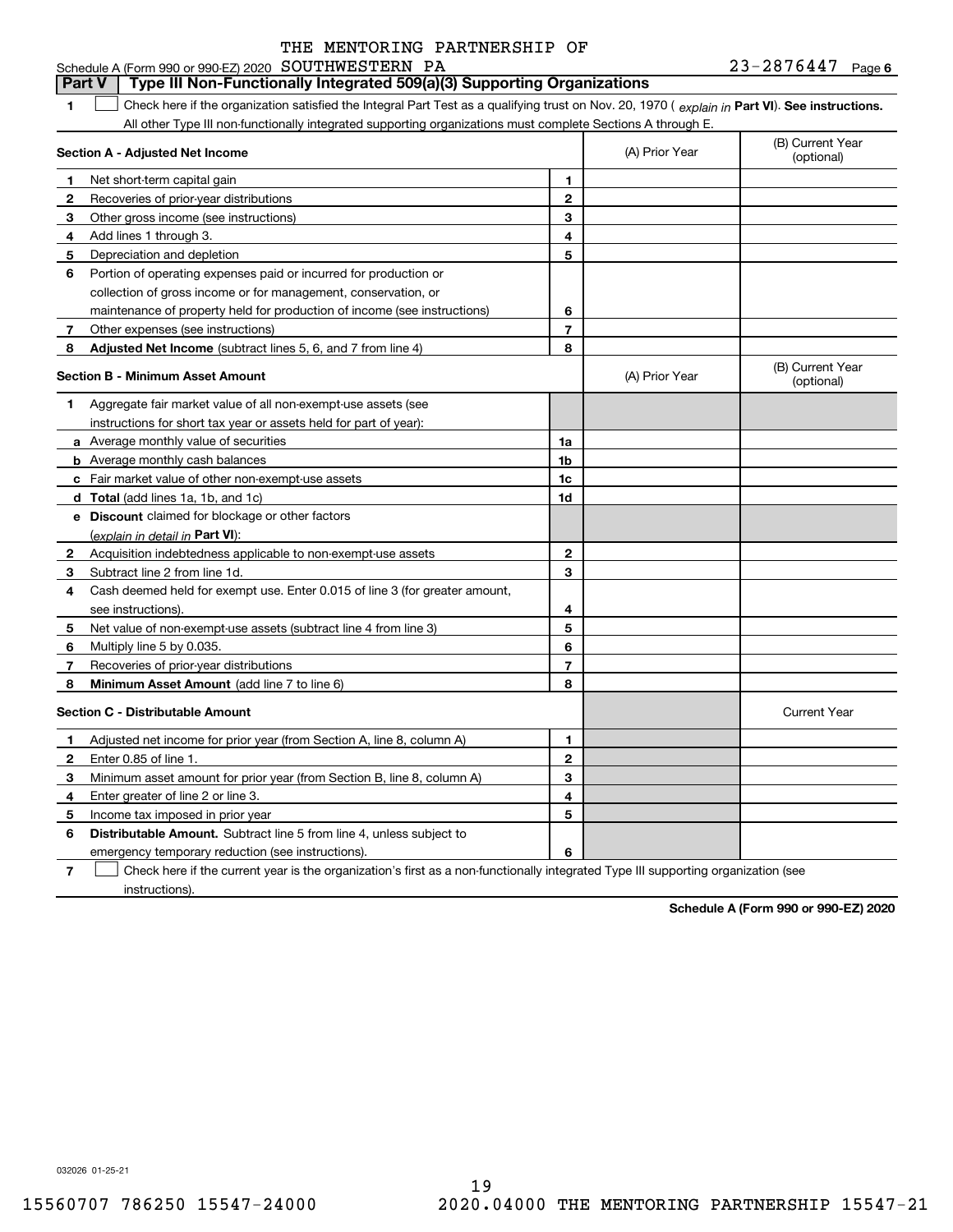|    | Schedule A (Form 990 or 990-EZ) 2020 SOUTHWESTERN PA<br>Type III Non-Functionally Integrated 509(a)(3) Supporting Organizations<br>  Part V |                                    |                                               |    | Z3-Z8/644/<br>Page 7                             |
|----|---------------------------------------------------------------------------------------------------------------------------------------------|------------------------------------|-----------------------------------------------|----|--------------------------------------------------|
|    | <b>Section D - Distributions</b>                                                                                                            |                                    | (continued)                                   |    | <b>Current Year</b>                              |
| 1  | Amounts paid to supported organizations to accomplish exempt purposes                                                                       |                                    |                                               | 1  |                                                  |
| 2  | Amounts paid to perform activity that directly furthers exempt purposes of supported                                                        |                                    |                                               |    |                                                  |
|    | organizations, in excess of income from activity                                                                                            |                                    |                                               | 2  |                                                  |
| 3  | Administrative expenses paid to accomplish exempt purposes of supported organizations                                                       |                                    |                                               | 3  |                                                  |
| 4  | Amounts paid to acquire exempt-use assets                                                                                                   |                                    |                                               | 4  |                                                  |
| 5  | Qualified set-aside amounts (prior IRS approval required - provide details in Part VI)                                                      |                                    | 5                                             |    |                                                  |
| 6  | Other distributions ( <i>describe in</i> Part VI). See instructions.                                                                        |                                    | 6                                             |    |                                                  |
| 7  | Total annual distributions. Add lines 1 through 6.                                                                                          |                                    |                                               | 7  |                                                  |
| 8  | Distributions to attentive supported organizations to which the organization is responsive                                                  |                                    |                                               |    |                                                  |
|    | (provide details in Part VI). See instructions.                                                                                             |                                    |                                               | 8  |                                                  |
| 9  | Distributable amount for 2020 from Section C, line 6                                                                                        |                                    |                                               | 9  |                                                  |
| 10 | Line 8 amount divided by line 9 amount                                                                                                      |                                    |                                               | 10 |                                                  |
|    | <b>Section E - Distribution Allocations</b> (see instructions)                                                                              | (i)<br><b>Excess Distributions</b> | (ii)<br><b>Underdistributions</b><br>Pre-2020 |    | (iii)<br><b>Distributable</b><br>Amount for 2020 |
| 1  | Distributable amount for 2020 from Section C, line 6                                                                                        |                                    |                                               |    |                                                  |
| 2  | Underdistributions, if any, for years prior to 2020 (reason-                                                                                |                                    |                                               |    |                                                  |
|    | able cause required - explain in Part VI). See instructions.                                                                                |                                    |                                               |    |                                                  |
| З. | Excess distributions carryover, if any, to 2020                                                                                             |                                    |                                               |    |                                                  |
|    | a From 2015                                                                                                                                 |                                    |                                               |    |                                                  |
|    | <b>b</b> From 2016                                                                                                                          |                                    |                                               |    |                                                  |
|    | $c$ From 2017                                                                                                                               |                                    |                                               |    |                                                  |
|    | <b>d</b> From 2018                                                                                                                          |                                    |                                               |    |                                                  |
|    | e From 2019                                                                                                                                 |                                    |                                               |    |                                                  |
|    | f Total of lines 3a through 3e                                                                                                              |                                    |                                               |    |                                                  |
|    | g Applied to underdistributions of prior years                                                                                              |                                    |                                               |    |                                                  |
|    | h Applied to 2020 distributable amount                                                                                                      |                                    |                                               |    |                                                  |
| Î. | Carryover from 2015 not applied (see instructions)                                                                                          |                                    |                                               |    |                                                  |
|    | Remainder. Subtract lines 3g, 3h, and 3i from line 3f.                                                                                      |                                    |                                               |    |                                                  |
| 4  | Distributions for 2020 from Section D,                                                                                                      |                                    |                                               |    |                                                  |
|    | \$<br>line $7:$                                                                                                                             |                                    |                                               |    |                                                  |
|    | a Applied to underdistributions of prior years                                                                                              |                                    |                                               |    |                                                  |
|    | <b>b</b> Applied to 2020 distributable amount                                                                                               |                                    |                                               |    |                                                  |
|    | <b>c</b> Remainder. Subtract lines 4a and 4b from line 4.                                                                                   |                                    |                                               |    |                                                  |
| 5  | Remaining underdistributions for years prior to 2020, if                                                                                    |                                    |                                               |    |                                                  |
|    | any. Subtract lines 3g and 4a from line 2. For result greater                                                                               |                                    |                                               |    |                                                  |
|    | than zero, explain in Part VI. See instructions.                                                                                            |                                    |                                               |    |                                                  |
| 6  | Remaining underdistributions for 2020. Subtract lines 3h                                                                                    |                                    |                                               |    |                                                  |
|    | and 4b from line 1. For result greater than zero, explain in                                                                                |                                    |                                               |    |                                                  |
|    | Part VI. See instructions.                                                                                                                  |                                    |                                               |    |                                                  |
| 7  | Excess distributions carryover to 2021. Add lines 3j                                                                                        |                                    |                                               |    |                                                  |
|    | and 4c.                                                                                                                                     |                                    |                                               |    |                                                  |
| 8  | Breakdown of line 7:                                                                                                                        |                                    |                                               |    |                                                  |
|    | a Excess from 2016                                                                                                                          |                                    |                                               |    |                                                  |
|    | <b>b</b> Excess from 2017                                                                                                                   |                                    |                                               |    |                                                  |
|    | c Excess from 2018                                                                                                                          |                                    |                                               |    |                                                  |
|    | d Excess from 2019                                                                                                                          |                                    |                                               |    |                                                  |
|    | e Excess from 2020                                                                                                                          |                                    |                                               |    |                                                  |

**Schedule A (Form 990 or 990-EZ) 2020**

032027 01-25-21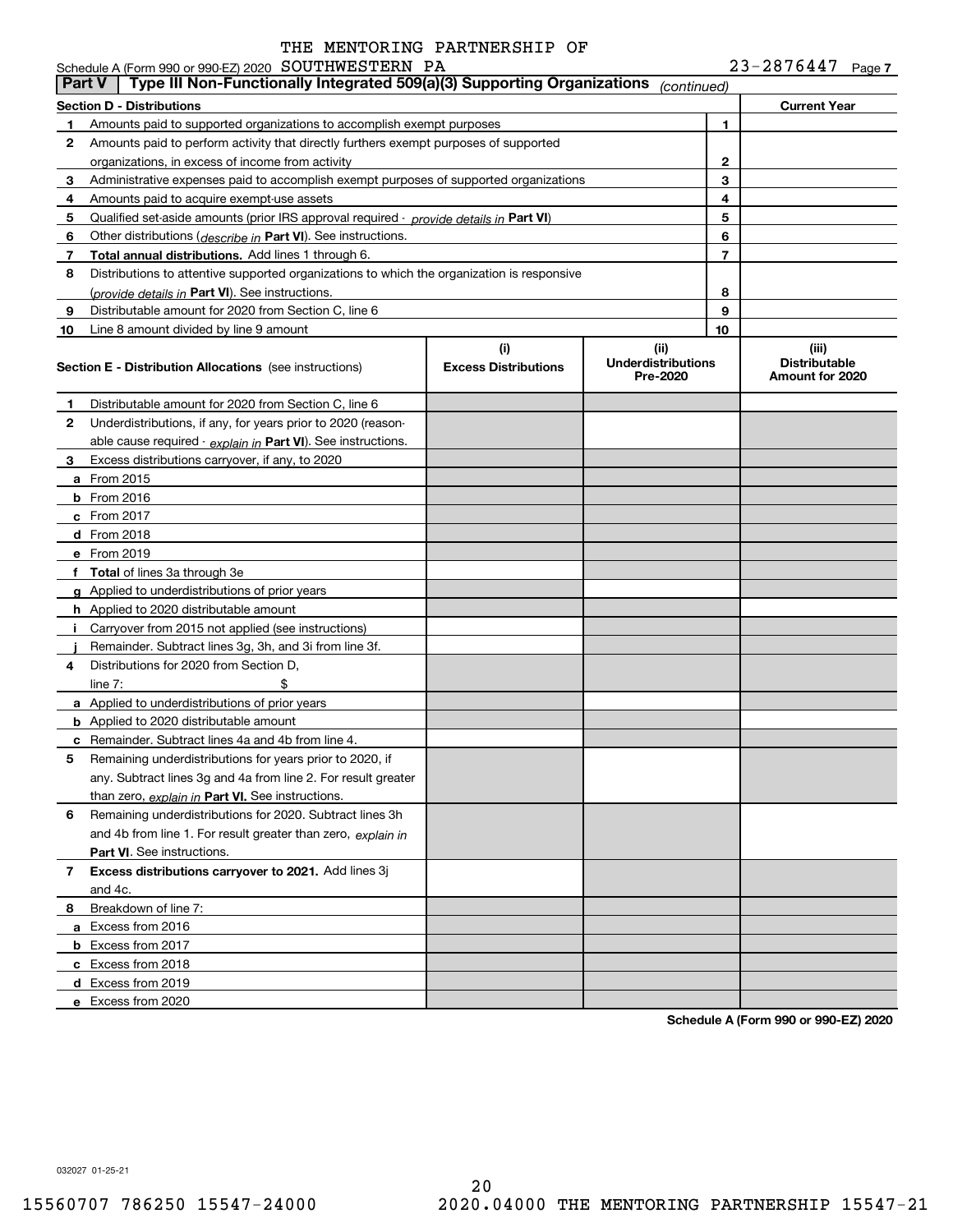|                 |                                                                                                                                                      | THE MENTORING PARTNERSHIP OF                                                                                                    |    |                                                                                                                                                                                                                                                                                                  |  |
|-----------------|------------------------------------------------------------------------------------------------------------------------------------------------------|---------------------------------------------------------------------------------------------------------------------------------|----|--------------------------------------------------------------------------------------------------------------------------------------------------------------------------------------------------------------------------------------------------------------------------------------------------|--|
|                 | Schedule A (Form 990 or 990-EZ) 2020 SOUTHWESTERN PA                                                                                                 |                                                                                                                                 |    | 23-2876447 Page 8                                                                                                                                                                                                                                                                                |  |
| <b>Part VI</b>  | Supplemental Information. Provide the explanations required by Part II, line 10; Part II, line 17a or 17b; Part III, line 12;<br>(See instructions.) | Section D, lines 5, 6, and 8; and Part V, Section E, lines 2, 5, and 6. Also complete this part for any additional information. |    | Part IV, Section A, lines 1, 2, 3b, 3c, 4b, 4c, 5a, 6, 9a, 9b, 9c, 11a, 11b, and 11c; Part IV, Section B, lines 1 and 2; Part IV, Section C,<br>line 1; Part IV, Section D, lines 2 and 3; Part IV, Section E, lines 1c, 2a, 2b, 3a, and 3b; Part V, line 1; Part V, Section B, line 1e; Part V, |  |
|                 |                                                                                                                                                      |                                                                                                                                 |    |                                                                                                                                                                                                                                                                                                  |  |
|                 |                                                                                                                                                      |                                                                                                                                 |    |                                                                                                                                                                                                                                                                                                  |  |
|                 |                                                                                                                                                      |                                                                                                                                 |    |                                                                                                                                                                                                                                                                                                  |  |
|                 |                                                                                                                                                      |                                                                                                                                 |    |                                                                                                                                                                                                                                                                                                  |  |
|                 |                                                                                                                                                      |                                                                                                                                 |    |                                                                                                                                                                                                                                                                                                  |  |
|                 |                                                                                                                                                      |                                                                                                                                 |    |                                                                                                                                                                                                                                                                                                  |  |
|                 |                                                                                                                                                      |                                                                                                                                 |    |                                                                                                                                                                                                                                                                                                  |  |
|                 |                                                                                                                                                      |                                                                                                                                 |    |                                                                                                                                                                                                                                                                                                  |  |
|                 |                                                                                                                                                      |                                                                                                                                 |    |                                                                                                                                                                                                                                                                                                  |  |
|                 |                                                                                                                                                      |                                                                                                                                 |    |                                                                                                                                                                                                                                                                                                  |  |
|                 |                                                                                                                                                      |                                                                                                                                 |    |                                                                                                                                                                                                                                                                                                  |  |
|                 |                                                                                                                                                      |                                                                                                                                 |    |                                                                                                                                                                                                                                                                                                  |  |
|                 |                                                                                                                                                      |                                                                                                                                 |    |                                                                                                                                                                                                                                                                                                  |  |
|                 |                                                                                                                                                      |                                                                                                                                 |    |                                                                                                                                                                                                                                                                                                  |  |
|                 |                                                                                                                                                      |                                                                                                                                 |    |                                                                                                                                                                                                                                                                                                  |  |
|                 |                                                                                                                                                      |                                                                                                                                 |    |                                                                                                                                                                                                                                                                                                  |  |
|                 |                                                                                                                                                      |                                                                                                                                 |    |                                                                                                                                                                                                                                                                                                  |  |
|                 |                                                                                                                                                      |                                                                                                                                 |    |                                                                                                                                                                                                                                                                                                  |  |
|                 |                                                                                                                                                      |                                                                                                                                 |    |                                                                                                                                                                                                                                                                                                  |  |
|                 |                                                                                                                                                      |                                                                                                                                 |    |                                                                                                                                                                                                                                                                                                  |  |
|                 |                                                                                                                                                      |                                                                                                                                 |    |                                                                                                                                                                                                                                                                                                  |  |
|                 |                                                                                                                                                      |                                                                                                                                 |    |                                                                                                                                                                                                                                                                                                  |  |
|                 |                                                                                                                                                      |                                                                                                                                 |    |                                                                                                                                                                                                                                                                                                  |  |
|                 |                                                                                                                                                      |                                                                                                                                 |    |                                                                                                                                                                                                                                                                                                  |  |
|                 |                                                                                                                                                      |                                                                                                                                 |    |                                                                                                                                                                                                                                                                                                  |  |
|                 |                                                                                                                                                      |                                                                                                                                 |    |                                                                                                                                                                                                                                                                                                  |  |
|                 |                                                                                                                                                      |                                                                                                                                 |    |                                                                                                                                                                                                                                                                                                  |  |
|                 |                                                                                                                                                      |                                                                                                                                 |    |                                                                                                                                                                                                                                                                                                  |  |
|                 |                                                                                                                                                      |                                                                                                                                 |    |                                                                                                                                                                                                                                                                                                  |  |
|                 |                                                                                                                                                      |                                                                                                                                 |    |                                                                                                                                                                                                                                                                                                  |  |
|                 |                                                                                                                                                      |                                                                                                                                 |    |                                                                                                                                                                                                                                                                                                  |  |
| 032028 01-25-21 |                                                                                                                                                      |                                                                                                                                 | 21 | Schedule A (Form 990 or 990-EZ) 2020                                                                                                                                                                                                                                                             |  |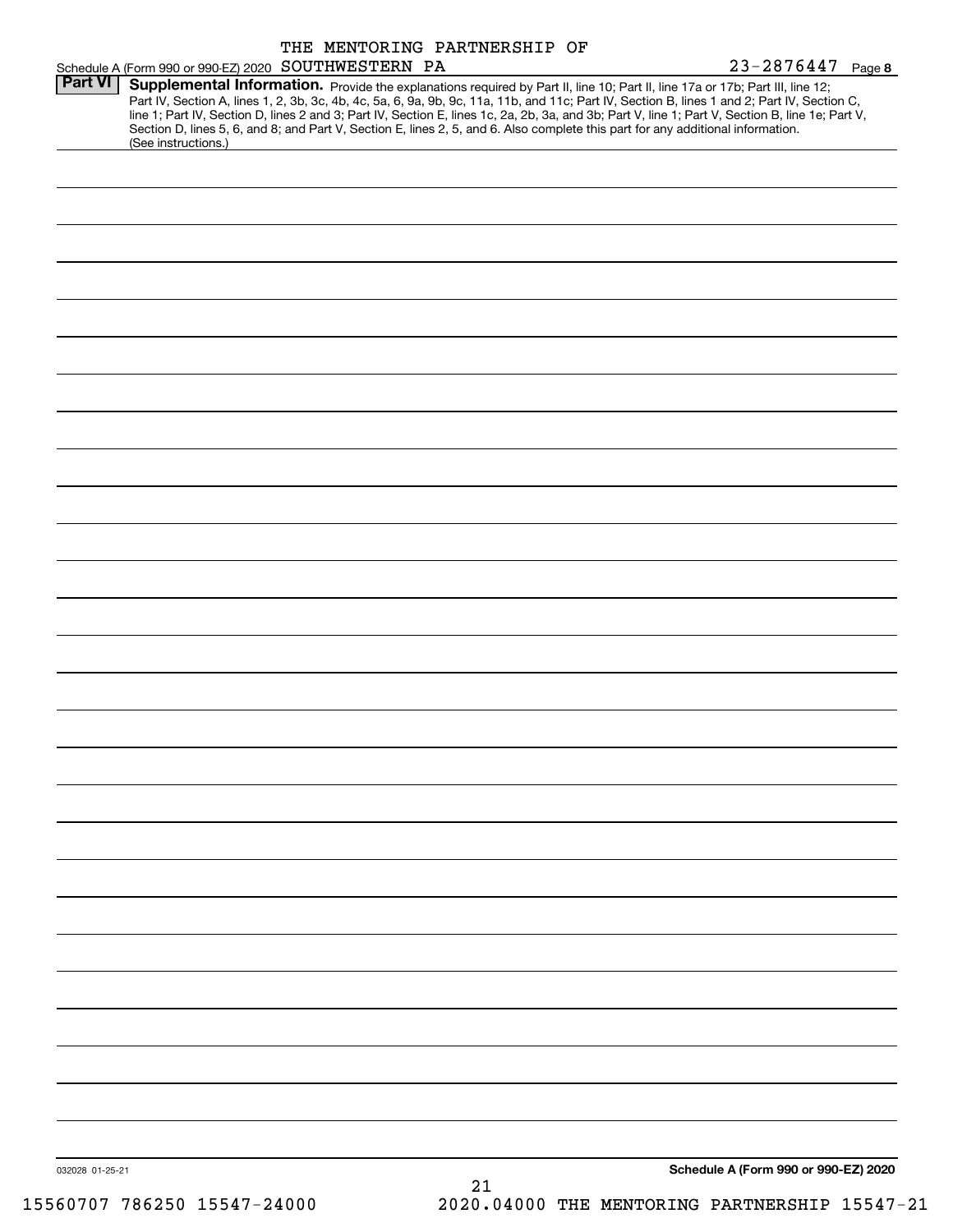Department of the Treasury Internal Revenue Service **(Form 990, 990-EZ, or 990-PF)**

|  | Name of the organization |  |
|--|--------------------------|--|
|  |                          |  |

**Organization type** (check one):

#### \*\* PUBLIC DISCLOSURE COPY \*\*

# **Schedule B Schedule of Contributors**

**| Attach to Form 990, Form 990-EZ, or Form 990-PF. | Go to www.irs.gov/Form990 for the latest information.** OMB No. 1545-0047

**2020**

**Employer identification number**

|  | THE MENTORING PARTNERSHIP OF |  |
|--|------------------------------|--|
|  |                              |  |

SOUTHWESTERN PA 23-2876447

| Filers of:         | Section:                                                                           |
|--------------------|------------------------------------------------------------------------------------|
| Form 990 or 990-EZ | $\lfloor x \rfloor$ 501(c)( 3) (enter number) organization                         |
|                    | $4947(a)(1)$ nonexempt charitable trust <b>not</b> treated as a private foundation |
|                    | 527 political organization                                                         |
| Form 990-PF        | 501(c)(3) exempt private foundation                                                |
|                    | 4947(a)(1) nonexempt charitable trust treated as a private foundation              |
|                    | 501(c)(3) taxable private foundation                                               |

Check if your organization is covered by the **General Rule** or a **Special Rule. Note:**  Only a section 501(c)(7), (8), or (10) organization can check boxes for both the General Rule and a Special Rule. See instructions.

#### **General Rule**

 $\mathcal{L}^{\text{max}}$ 

For an organization filing Form 990, 990-EZ, or 990-PF that received, during the year, contributions totaling \$5,000 or more (in money or property) from any one contributor. Complete Parts I and II. See instructions for determining a contributor's total contributions.

#### **Special Rules**

any one contributor, during the year, total contributions of the greater of  $\,$  (1) \$5,000; or **(2)** 2% of the amount on (i) Form 990, Part VIII, line 1h;  $\boxed{\textbf{X}}$  For an organization described in section 501(c)(3) filing Form 990 or 990-EZ that met the 33 1/3% support test of the regulations under sections 509(a)(1) and 170(b)(1)(A)(vi), that checked Schedule A (Form 990 or 990-EZ), Part II, line 13, 16a, or 16b, and that received from or (ii) Form 990-EZ, line 1. Complete Parts I and II.

For an organization described in section 501(c)(7), (8), or (10) filing Form 990 or 990-EZ that received from any one contributor, during the year, total contributions of more than \$1,000 exclusively for religious, charitable, scientific, literary, or educational purposes, or for the prevention of cruelty to children or animals. Complete Parts I (entering "N/A" in column (b) instead of the contributor name and address), II, and III.  $\mathcal{L}^{\text{max}}$ 

purpose. Don't complete any of the parts unless the **General Rule** applies to this organization because it received *nonexclusively* year, contributions <sub>exclusively</sub> for religious, charitable, etc., purposes, but no such contributions totaled more than \$1,000. If this box is checked, enter here the total contributions that were received during the year for an  $\;$ exclusively religious, charitable, etc., For an organization described in section 501(c)(7), (8), or (10) filing Form 990 or 990-EZ that received from any one contributor, during the religious, charitable, etc., contributions totaling \$5,000 or more during the year  $\Box$ — $\Box$   $\Box$  $\mathcal{L}^{\text{max}}$ 

**Caution:**  An organization that isn't covered by the General Rule and/or the Special Rules doesn't file Schedule B (Form 990, 990-EZ, or 990-PF),  **must** but it answer "No" on Part IV, line 2, of its Form 990; or check the box on line H of its Form 990-EZ or on its Form 990-PF, Part I, line 2, to certify that it doesn't meet the filing requirements of Schedule B (Form 990, 990-EZ, or 990-PF).

**For Paperwork Reduction Act Notice, see the instructions for Form 990, 990-EZ, or 990-PF. Schedule B (Form 990, 990-EZ, or 990-PF) (2020)** LHA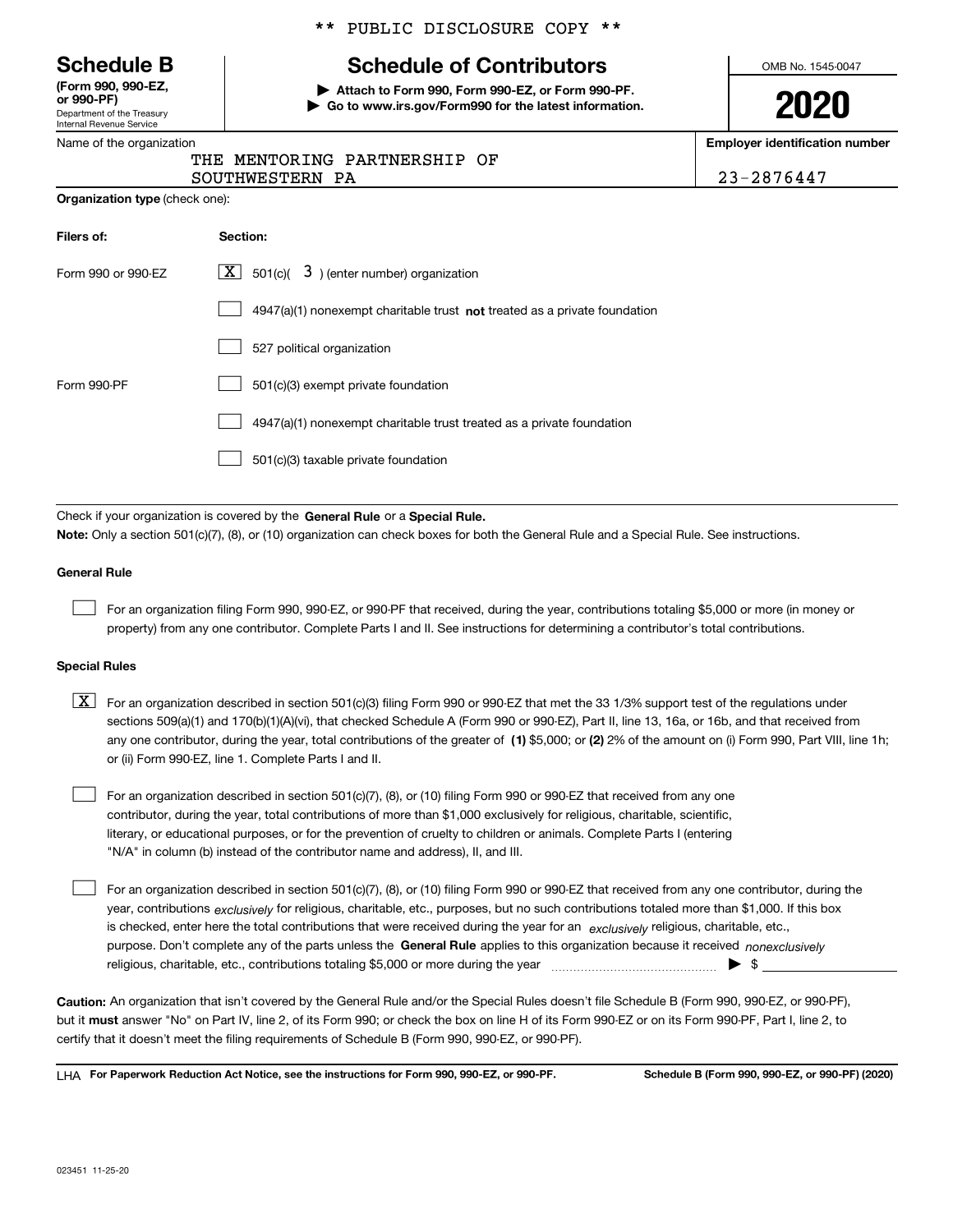| Schedule B (Form 990, 990-EZ, or 990-PF) (2020) | Page |
|-------------------------------------------------|------|
|-------------------------------------------------|------|

Name of organization

Chedule B (Form 990, 990-EZ, or 990-PF) (2020)<br> **2Part II Contributors** (see instructions). Use duplicate copies of Part I if additional space is needed.<br> **23** – 2876447<br> **23** – 2876447 THE MENTORING PARTNERSHIP OF SOUTHWESTERN PA 23-2876447

**Employer identification number**

Contributors (see instructions). Use duplicate copies of Part I if additional space is needed.

| (a)                  | (b)                        | (c)                        | (d)                                                                                                                                                          |
|----------------------|----------------------------|----------------------------|--------------------------------------------------------------------------------------------------------------------------------------------------------------|
| No.                  | Name, address, and ZIP + 4 | <b>Total contributions</b> | Type of contribution                                                                                                                                         |
| 1                    |                            | 15,000.<br>\$              | Х<br>Person<br>Payroll<br>Noncash<br>(Complete Part II for<br>noncash contributions.)                                                                        |
| (a)                  | (b)                        | (c)                        | (d)                                                                                                                                                          |
| No.                  | Name, address, and ZIP + 4 | <b>Total contributions</b> | Type of contribution                                                                                                                                         |
| $\boldsymbol{2}$     |                            | 17,600.<br>\$              | х<br>Person<br>Payroll<br>Noncash<br>(Complete Part II for<br>noncash contributions.)                                                                        |
| (a)                  | (b)                        | (c)                        | (d)                                                                                                                                                          |
| No.                  | Name, address, and ZIP + 4 | <b>Total contributions</b> | Type of contribution                                                                                                                                         |
| 3                    |                            | 12,000.<br>\$              | x<br>Person<br>Payroll<br>Noncash<br>(Complete Part II for<br>noncash contributions.)                                                                        |
| (a)                  | (b)                        | (c)                        | (d)                                                                                                                                                          |
| No.                  | Name, address, and ZIP + 4 | <b>Total contributions</b> | Type of contribution                                                                                                                                         |
| 4                    |                            | 282,500.<br>\$             | x<br>Person<br>Payroll<br>Noncash<br>(Complete Part II for<br>noncash contributions.)                                                                        |
| (a)                  | (b)                        | (c)                        | (d)                                                                                                                                                          |
| No.                  | Name, address, and ZIP + 4 | <b>Total contributions</b> | Type of contribution                                                                                                                                         |
| 5                    |                            | 10,000.<br>\$              | $\overline{\text{X}}$<br>Person<br>Payroll<br>Noncash<br>(Complete Part II for<br>noncash contributions.)                                                    |
| (a)                  | (b)                        | (c)                        | (d)                                                                                                                                                          |
| No.                  | Name, address, and ZIP + 4 | <b>Total contributions</b> | Type of contribution                                                                                                                                         |
| 6<br>023452 11-25-20 |                            | 60,000.<br>\$              | $\overline{\text{X}}$<br>Person<br>Payroll<br>Noncash<br>(Complete Part II for<br>noncash contributions.)<br>Schedule B (Form 990, 990-EZ, or 990-PF) (2020) |

23 15560707 786250 15547-24000 2020.04000 THE MENTORING PARTNERSHIP 15547-21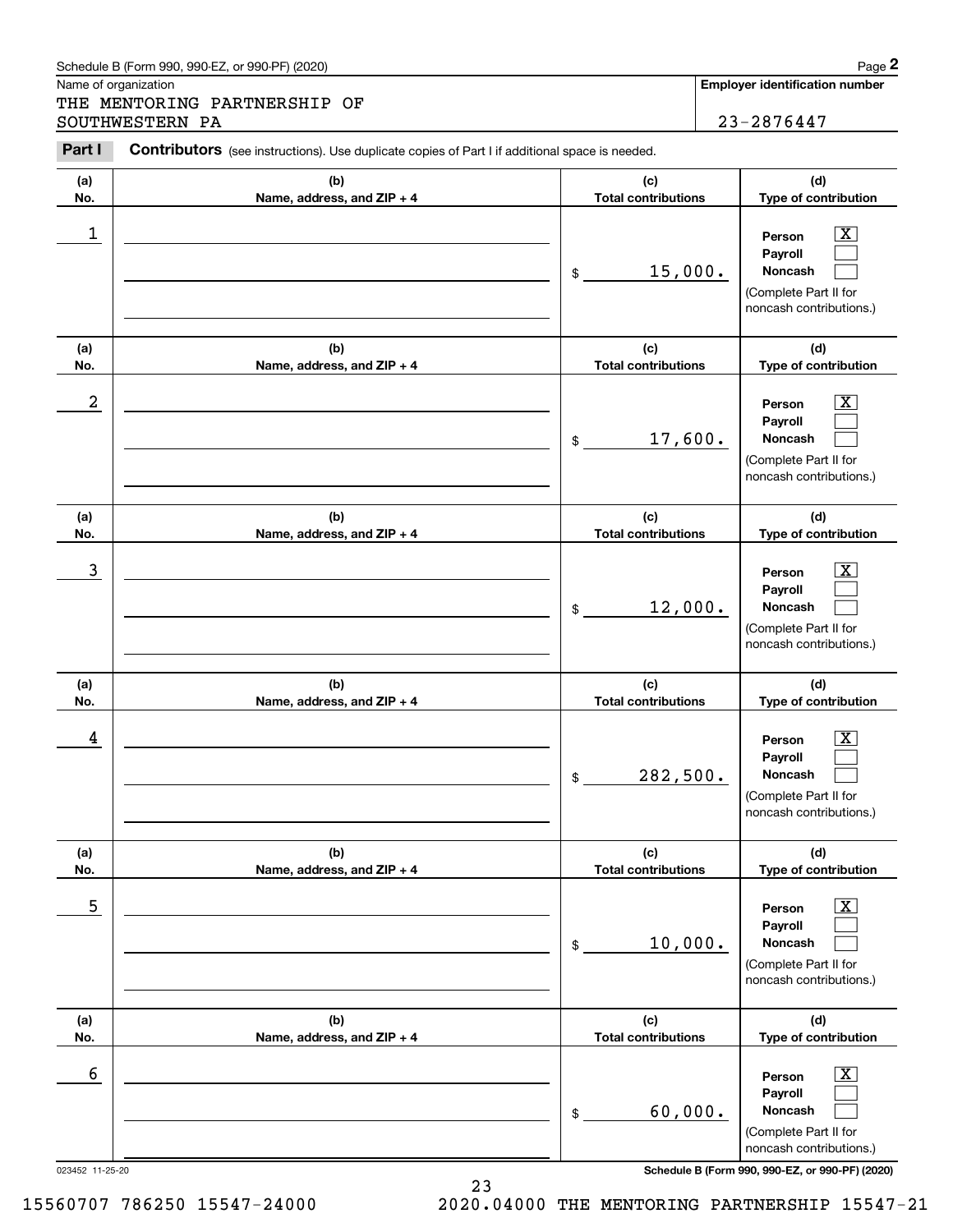|                              | THE MENTORING PARTNERSHIP OF<br>SOUTHWESTERN PA                                                     |                                                 | $23 - 2876447$       |
|------------------------------|-----------------------------------------------------------------------------------------------------|-------------------------------------------------|----------------------|
| Part II                      | Noncash Property (see instructions). Use duplicate copies of Part II if additional space is needed. |                                                 |                      |
| (a)<br>No.<br>from<br>Part I | (b)<br>Description of noncash property given                                                        | (c)<br>FMV (or estimate)<br>(See instructions.) | (d)<br>Date received |
|                              |                                                                                                     | \$                                              |                      |
| (a)<br>No.<br>from<br>Part I | (b)<br>Description of noncash property given                                                        | (c)<br>FMV (or estimate)<br>(See instructions.) | (d)<br>Date received |
|                              |                                                                                                     | \$                                              |                      |
| (a)<br>No.<br>from<br>Part I | (b)<br>Description of noncash property given                                                        | (c)<br>FMV (or estimate)<br>(See instructions.) | (d)<br>Date received |
|                              |                                                                                                     | \$                                              |                      |
| (a)<br>No.<br>from<br>Part I | (b)<br>Description of noncash property given                                                        | (c)<br>FMV (or estimate)<br>(See instructions.) | (d)<br>Date received |
|                              |                                                                                                     | \$                                              |                      |
| (a)<br>No.<br>from<br>Part I | (b)<br>Description of noncash property given                                                        | (c)<br>FMV (or estimate)<br>(See instructions.) | (d)<br>Date received |
|                              |                                                                                                     | \$                                              |                      |
| (a)<br>No.<br>from<br>Part I | (b)<br>Description of noncash property given                                                        | (c)<br>FMV (or estimate)<br>(See instructions.) | (d)<br>Date received |
|                              |                                                                                                     | \$                                              |                      |

15560707 786250 15547-24000 2020.04000 THE MENTORING PARTNERSHIP 15547-21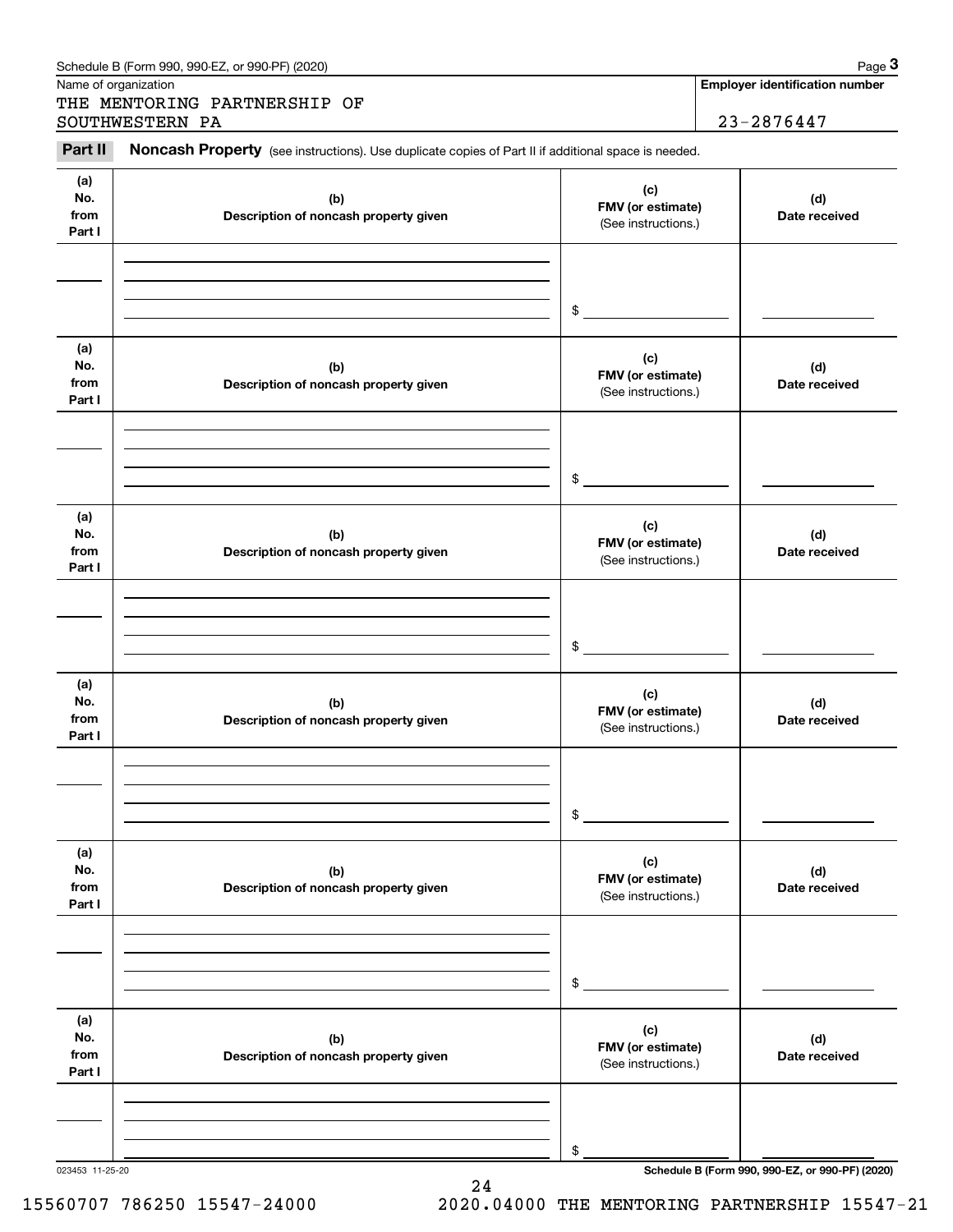|                      | Schedule B (Form 990, 990-EZ, or 990-PF) (2020)                                                                                                                                                                                                      |                      | Page 4                                                                                                                                                                       |  |  |  |  |  |  |
|----------------------|------------------------------------------------------------------------------------------------------------------------------------------------------------------------------------------------------------------------------------------------------|----------------------|------------------------------------------------------------------------------------------------------------------------------------------------------------------------------|--|--|--|--|--|--|
| Name of organization |                                                                                                                                                                                                                                                      |                      | Employer identification number                                                                                                                                               |  |  |  |  |  |  |
|                      | THE MENTORING PARTNERSHIP OF                                                                                                                                                                                                                         |                      |                                                                                                                                                                              |  |  |  |  |  |  |
| Part III             | SOUTHWESTERN PA                                                                                                                                                                                                                                      |                      | 23-2876447<br>Exclusively religious, charitable, etc., contributions to organizations described in section 501(c)(7), (8), or (10) that total more than \$1,000 for the year |  |  |  |  |  |  |
|                      | from any one contributor. Complete columns (a) through (e) and the following line entry. For organizations                                                                                                                                           |                      |                                                                                                                                                                              |  |  |  |  |  |  |
|                      | completing Part III, enter the total of exclusively religious, charitable, etc., contributions of \$1,000 or less for the year. (Enter this info. once.) $\blacktriangleright$ \$<br>Use duplicate copies of Part III if additional space is needed. |                      |                                                                                                                                                                              |  |  |  |  |  |  |
| (a) No.              |                                                                                                                                                                                                                                                      |                      |                                                                                                                                                                              |  |  |  |  |  |  |
| from<br>Part I       | (b) Purpose of gift                                                                                                                                                                                                                                  | (c) Use of gift      | (d) Description of how gift is held                                                                                                                                          |  |  |  |  |  |  |
|                      |                                                                                                                                                                                                                                                      |                      |                                                                                                                                                                              |  |  |  |  |  |  |
|                      |                                                                                                                                                                                                                                                      |                      |                                                                                                                                                                              |  |  |  |  |  |  |
|                      |                                                                                                                                                                                                                                                      |                      |                                                                                                                                                                              |  |  |  |  |  |  |
|                      |                                                                                                                                                                                                                                                      |                      |                                                                                                                                                                              |  |  |  |  |  |  |
|                      |                                                                                                                                                                                                                                                      | (e) Transfer of gift |                                                                                                                                                                              |  |  |  |  |  |  |
|                      | Transferee's name, address, and ZIP + 4                                                                                                                                                                                                              |                      | Relationship of transferor to transferee                                                                                                                                     |  |  |  |  |  |  |
|                      |                                                                                                                                                                                                                                                      |                      |                                                                                                                                                                              |  |  |  |  |  |  |
|                      |                                                                                                                                                                                                                                                      |                      |                                                                                                                                                                              |  |  |  |  |  |  |
|                      |                                                                                                                                                                                                                                                      |                      |                                                                                                                                                                              |  |  |  |  |  |  |
| (a) No.              |                                                                                                                                                                                                                                                      |                      |                                                                                                                                                                              |  |  |  |  |  |  |
| from<br>Part I       | (b) Purpose of gift                                                                                                                                                                                                                                  | (c) Use of gift      | (d) Description of how gift is held                                                                                                                                          |  |  |  |  |  |  |
|                      |                                                                                                                                                                                                                                                      |                      |                                                                                                                                                                              |  |  |  |  |  |  |
|                      |                                                                                                                                                                                                                                                      |                      |                                                                                                                                                                              |  |  |  |  |  |  |
|                      |                                                                                                                                                                                                                                                      |                      |                                                                                                                                                                              |  |  |  |  |  |  |
|                      |                                                                                                                                                                                                                                                      |                      |                                                                                                                                                                              |  |  |  |  |  |  |
|                      | (e) Transfer of gift                                                                                                                                                                                                                                 |                      |                                                                                                                                                                              |  |  |  |  |  |  |
|                      | Transferee's name, address, and $ZIP + 4$                                                                                                                                                                                                            |                      | Relationship of transferor to transferee                                                                                                                                     |  |  |  |  |  |  |
|                      |                                                                                                                                                                                                                                                      |                      |                                                                                                                                                                              |  |  |  |  |  |  |
|                      |                                                                                                                                                                                                                                                      |                      |                                                                                                                                                                              |  |  |  |  |  |  |
|                      |                                                                                                                                                                                                                                                      |                      |                                                                                                                                                                              |  |  |  |  |  |  |
|                      |                                                                                                                                                                                                                                                      |                      |                                                                                                                                                                              |  |  |  |  |  |  |
| (a) No.<br>from      | (b) Purpose of gift                                                                                                                                                                                                                                  | (c) Use of gift      | (d) Description of how gift is held                                                                                                                                          |  |  |  |  |  |  |
| Part I               |                                                                                                                                                                                                                                                      |                      |                                                                                                                                                                              |  |  |  |  |  |  |
|                      |                                                                                                                                                                                                                                                      |                      |                                                                                                                                                                              |  |  |  |  |  |  |
|                      |                                                                                                                                                                                                                                                      |                      |                                                                                                                                                                              |  |  |  |  |  |  |
|                      |                                                                                                                                                                                                                                                      |                      |                                                                                                                                                                              |  |  |  |  |  |  |
|                      |                                                                                                                                                                                                                                                      | (e) Transfer of gift |                                                                                                                                                                              |  |  |  |  |  |  |
|                      | Transferee's name, address, and $ZIP + 4$                                                                                                                                                                                                            |                      | Relationship of transferor to transferee                                                                                                                                     |  |  |  |  |  |  |
|                      |                                                                                                                                                                                                                                                      |                      |                                                                                                                                                                              |  |  |  |  |  |  |
|                      |                                                                                                                                                                                                                                                      |                      |                                                                                                                                                                              |  |  |  |  |  |  |
|                      |                                                                                                                                                                                                                                                      |                      |                                                                                                                                                                              |  |  |  |  |  |  |
|                      |                                                                                                                                                                                                                                                      |                      |                                                                                                                                                                              |  |  |  |  |  |  |
| (a) No.<br>from      | (b) Purpose of gift                                                                                                                                                                                                                                  | (c) Use of gift      | (d) Description of how gift is held                                                                                                                                          |  |  |  |  |  |  |
| Part I               |                                                                                                                                                                                                                                                      |                      |                                                                                                                                                                              |  |  |  |  |  |  |
|                      |                                                                                                                                                                                                                                                      |                      |                                                                                                                                                                              |  |  |  |  |  |  |
|                      |                                                                                                                                                                                                                                                      |                      |                                                                                                                                                                              |  |  |  |  |  |  |
|                      |                                                                                                                                                                                                                                                      |                      |                                                                                                                                                                              |  |  |  |  |  |  |
|                      |                                                                                                                                                                                                                                                      | (e) Transfer of gift |                                                                                                                                                                              |  |  |  |  |  |  |
|                      |                                                                                                                                                                                                                                                      |                      |                                                                                                                                                                              |  |  |  |  |  |  |
|                      | Transferee's name, address, and $ZIP + 4$                                                                                                                                                                                                            |                      | Relationship of transferor to transferee                                                                                                                                     |  |  |  |  |  |  |
|                      |                                                                                                                                                                                                                                                      |                      |                                                                                                                                                                              |  |  |  |  |  |  |
|                      |                                                                                                                                                                                                                                                      |                      |                                                                                                                                                                              |  |  |  |  |  |  |
|                      |                                                                                                                                                                                                                                                      |                      |                                                                                                                                                                              |  |  |  |  |  |  |

023454 11-25-20

**Schedule B (Form 990, 990-EZ, or 990-PF) (2020)**

15560707 786250 15547-24000 2020.04000 THE MENTORING PARTNERSHIP 15547-21

25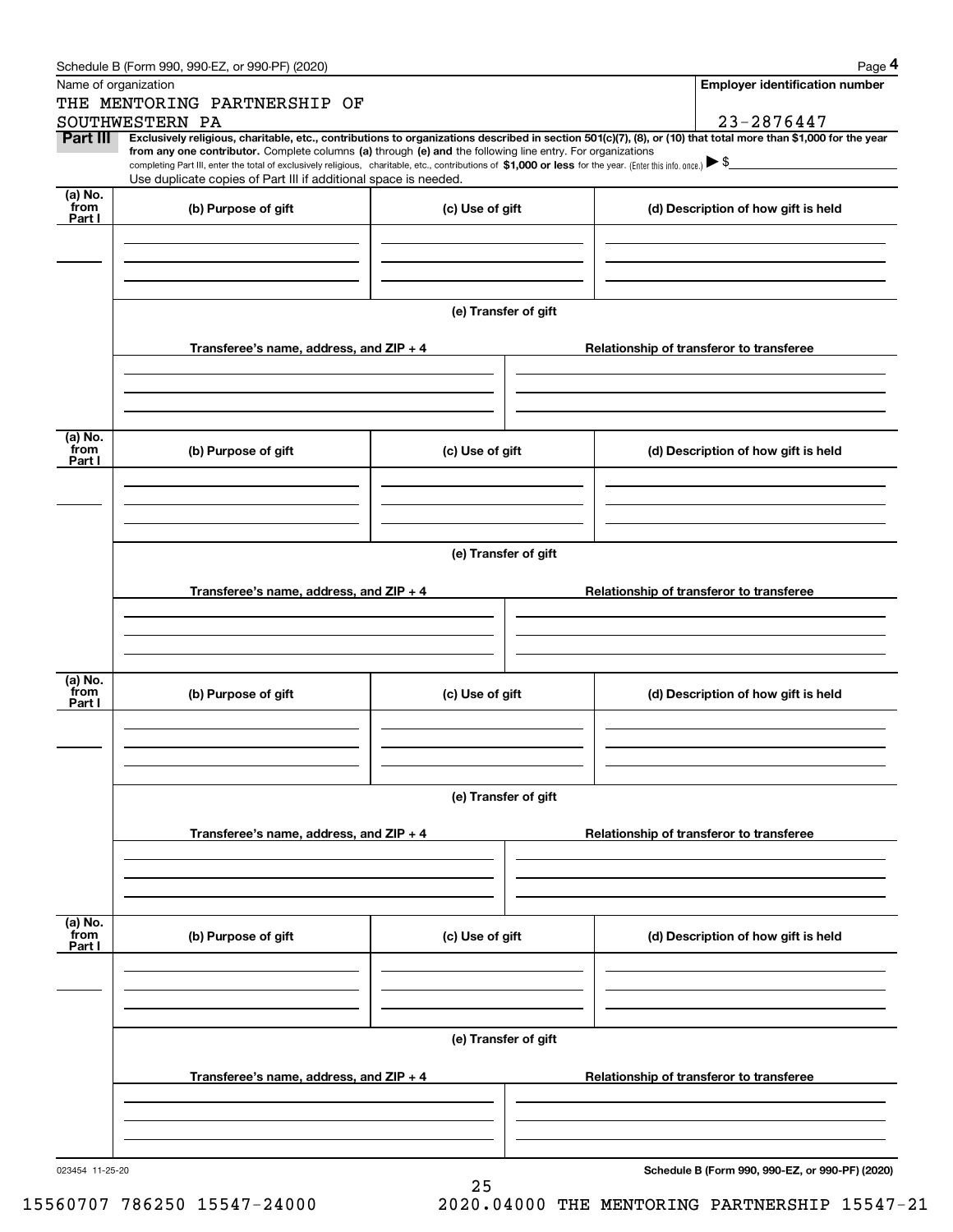| <b>SCHEDULE D</b> |                                 |                                                                                                        | <b>Supplemental Financial Statements</b>                                                                                                                                                                                                                             |                         | OMB No. 1545-0047                     |
|-------------------|---------------------------------|--------------------------------------------------------------------------------------------------------|----------------------------------------------------------------------------------------------------------------------------------------------------------------------------------------------------------------------------------------------------------------------|-------------------------|---------------------------------------|
| (Form 990)        |                                 |                                                                                                        | Complete if the organization answered "Yes" on Form 990,                                                                                                                                                                                                             |                         |                                       |
|                   | Department of the Treasury      |                                                                                                        | Part IV, line 6, 7, 8, 9, 10, 11a, 11b, 11c, 11d, 11e, 11f, 12a, or 12b.<br>Attach to Form 990.                                                                                                                                                                      |                         | <b>Open to Public</b>                 |
|                   | <b>Internal Revenue Service</b> |                                                                                                        | Go to www.irs.gov/Form990 for instructions and the latest information.                                                                                                                                                                                               |                         | Inspection                            |
|                   | Name of the organization        | THE MENTORING PARTNERSHIP OF                                                                           |                                                                                                                                                                                                                                                                      |                         | <b>Employer identification number</b> |
| Part I            |                                 | SOUTHWESTERN PA                                                                                        | Organizations Maintaining Donor Advised Funds or Other Similar Funds or Accounts. Complete if the                                                                                                                                                                    |                         | 23-2876447                            |
|                   |                                 | organization answered "Yes" on Form 990, Part IV, line 6.                                              |                                                                                                                                                                                                                                                                      |                         |                                       |
|                   |                                 |                                                                                                        | (a) Donor advised funds                                                                                                                                                                                                                                              |                         | (b) Funds and other accounts          |
| 1                 |                                 |                                                                                                        |                                                                                                                                                                                                                                                                      |                         |                                       |
| 2                 |                                 | Aggregate value of contributions to (during year)                                                      |                                                                                                                                                                                                                                                                      |                         |                                       |
| з                 |                                 |                                                                                                        |                                                                                                                                                                                                                                                                      |                         |                                       |
| 4                 |                                 |                                                                                                        |                                                                                                                                                                                                                                                                      |                         |                                       |
| 5                 |                                 |                                                                                                        | Did the organization inform all donors and donor advisors in writing that the assets held in donor advised funds                                                                                                                                                     |                         |                                       |
|                   |                                 |                                                                                                        |                                                                                                                                                                                                                                                                      |                         | Yes<br>No                             |
| 6                 |                                 |                                                                                                        | Did the organization inform all grantees, donors, and donor advisors in writing that grant funds can be used only                                                                                                                                                    |                         |                                       |
|                   |                                 |                                                                                                        | for charitable purposes and not for the benefit of the donor or donor advisor, or for any other purpose conferring                                                                                                                                                   |                         |                                       |
|                   |                                 |                                                                                                        |                                                                                                                                                                                                                                                                      |                         | <b>Yes</b><br>No                      |
| Part II           |                                 |                                                                                                        | Conservation Easements. Complete if the organization answered "Yes" on Form 990, Part IV, line 7.                                                                                                                                                                    |                         |                                       |
| 1                 |                                 | Purpose(s) of conservation easements held by the organization (check all that apply).                  |                                                                                                                                                                                                                                                                      |                         |                                       |
|                   |                                 | Preservation of land for public use (for example, recreation or education)                             | Preservation of a historically important land area                                                                                                                                                                                                                   |                         |                                       |
|                   |                                 | Protection of natural habitat                                                                          | Preservation of a certified historic structure                                                                                                                                                                                                                       |                         |                                       |
|                   |                                 | Preservation of open space                                                                             |                                                                                                                                                                                                                                                                      |                         |                                       |
| 2                 |                                 |                                                                                                        | Complete lines 2a through 2d if the organization held a qualified conservation contribution in the form of a conservation easement on the last                                                                                                                       |                         |                                       |
|                   | day of the tax year.            |                                                                                                        |                                                                                                                                                                                                                                                                      |                         | Held at the End of the Tax Year       |
|                   |                                 |                                                                                                        |                                                                                                                                                                                                                                                                      | 2a                      |                                       |
|                   |                                 | Total acreage restricted by conservation easements                                                     |                                                                                                                                                                                                                                                                      | 2 <sub>b</sub><br>2c    |                                       |
| d                 |                                 |                                                                                                        | Number of conservation easements on a certified historic structure included in (a) manufacture included in (a)<br>Number of conservation easements included in (c) acquired after 7/25/06, and not on a historic structure                                           |                         |                                       |
|                   |                                 |                                                                                                        |                                                                                                                                                                                                                                                                      | 2d                      |                                       |
| 3                 |                                 |                                                                                                        | Number of conservation easements modified, transferred, released, extinguished, or terminated by the organization during the tax                                                                                                                                     |                         |                                       |
|                   | $year \triangleright$           |                                                                                                        |                                                                                                                                                                                                                                                                      |                         |                                       |
| 4                 |                                 | Number of states where property subject to conservation easement is located $\blacktriangleright$      |                                                                                                                                                                                                                                                                      |                         |                                       |
| 5                 |                                 | Does the organization have a written policy regarding the periodic monitoring, inspection, handling of |                                                                                                                                                                                                                                                                      |                         |                                       |
|                   |                                 | violations, and enforcement of the conservation easements it holds?                                    |                                                                                                                                                                                                                                                                      |                         | <b>No</b><br>Yes                      |
| 6                 |                                 |                                                                                                        | Staff and volunteer hours devoted to monitoring, inspecting, handling of violations, and enforcing conservation easements during the year                                                                                                                            |                         |                                       |
|                   |                                 |                                                                                                        |                                                                                                                                                                                                                                                                      |                         |                                       |
| 7                 |                                 |                                                                                                        | Amount of expenses incurred in monitoring, inspecting, handling of violations, and enforcing conservation easements during the year                                                                                                                                  |                         |                                       |
|                   | ► \$                            |                                                                                                        |                                                                                                                                                                                                                                                                      |                         |                                       |
| 8                 |                                 |                                                                                                        | Does each conservation easement reported on line 2(d) above satisfy the requirements of section 170(h)(4)(B)(i)                                                                                                                                                      |                         |                                       |
|                   | and section $170(h)(4)(B)(ii)?$ |                                                                                                        |                                                                                                                                                                                                                                                                      |                         | Yes<br>No                             |
| 9                 |                                 |                                                                                                        | In Part XIII, describe how the organization reports conservation easements in its revenue and expense statement and                                                                                                                                                  |                         |                                       |
|                   |                                 |                                                                                                        | balance sheet, and include, if applicable, the text of the footnote to the organization's financial statements that describes the                                                                                                                                    |                         |                                       |
|                   | Part III l                      | organization's accounting for conservation easements.                                                  | Organizations Maintaining Collections of Art, Historical Treasures, or Other Similar Assets.                                                                                                                                                                         |                         |                                       |
|                   |                                 | Complete if the organization answered "Yes" on Form 990, Part IV, line 8.                              |                                                                                                                                                                                                                                                                      |                         |                                       |
|                   |                                 |                                                                                                        |                                                                                                                                                                                                                                                                      |                         |                                       |
|                   |                                 |                                                                                                        | 1a If the organization elected, as permitted under FASB ASC 958, not to report in its revenue statement and balance sheet works<br>of art, historical treasures, or other similar assets held for public exhibition, education, or research in furtherance of public |                         |                                       |
|                   |                                 |                                                                                                        | service, provide in Part XIII the text of the footnote to its financial statements that describes these items.                                                                                                                                                       |                         |                                       |
|                   |                                 |                                                                                                        | <b>b</b> If the organization elected, as permitted under FASB ASC 958, to report in its revenue statement and balance sheet works of                                                                                                                                 |                         |                                       |
|                   |                                 |                                                                                                        | art, historical treasures, or other similar assets held for public exhibition, education, or research in furtherance of public service,                                                                                                                              |                         |                                       |
|                   |                                 | provide the following amounts relating to these items:                                                 |                                                                                                                                                                                                                                                                      |                         |                                       |
|                   |                                 |                                                                                                        |                                                                                                                                                                                                                                                                      |                         |                                       |
|                   |                                 | (ii) Assets included in Form 990, Part X                                                               |                                                                                                                                                                                                                                                                      |                         | $\bullet$ \$                          |
| 2                 |                                 |                                                                                                        | If the organization received or held works of art, historical treasures, or other similar assets for financial gain, provide                                                                                                                                         |                         |                                       |
|                   |                                 | the following amounts required to be reported under FASB ASC 958 relating to these items:              |                                                                                                                                                                                                                                                                      |                         |                                       |
| а                 |                                 |                                                                                                        |                                                                                                                                                                                                                                                                      | $\blacktriangleright$ s |                                       |
|                   |                                 |                                                                                                        |                                                                                                                                                                                                                                                                      | ▶ \$                    |                                       |
|                   |                                 | LHA For Paperwork Reduction Act Notice, see the Instructions for Form 990.                             |                                                                                                                                                                                                                                                                      |                         | Schedule D (Form 990) 2020            |
|                   | 032051 12-01-20                 |                                                                                                        |                                                                                                                                                                                                                                                                      |                         |                                       |
|                   |                                 |                                                                                                        | 26                                                                                                                                                                                                                                                                   |                         |                                       |

| ∠ ∪ |  |       |  |
|-----|--|-------|--|
| ۱ ک |  | 01000 |  |

15560707 786250 15547-24000 2020.04000 THE MENTORING PARTNERSHIP 15547-21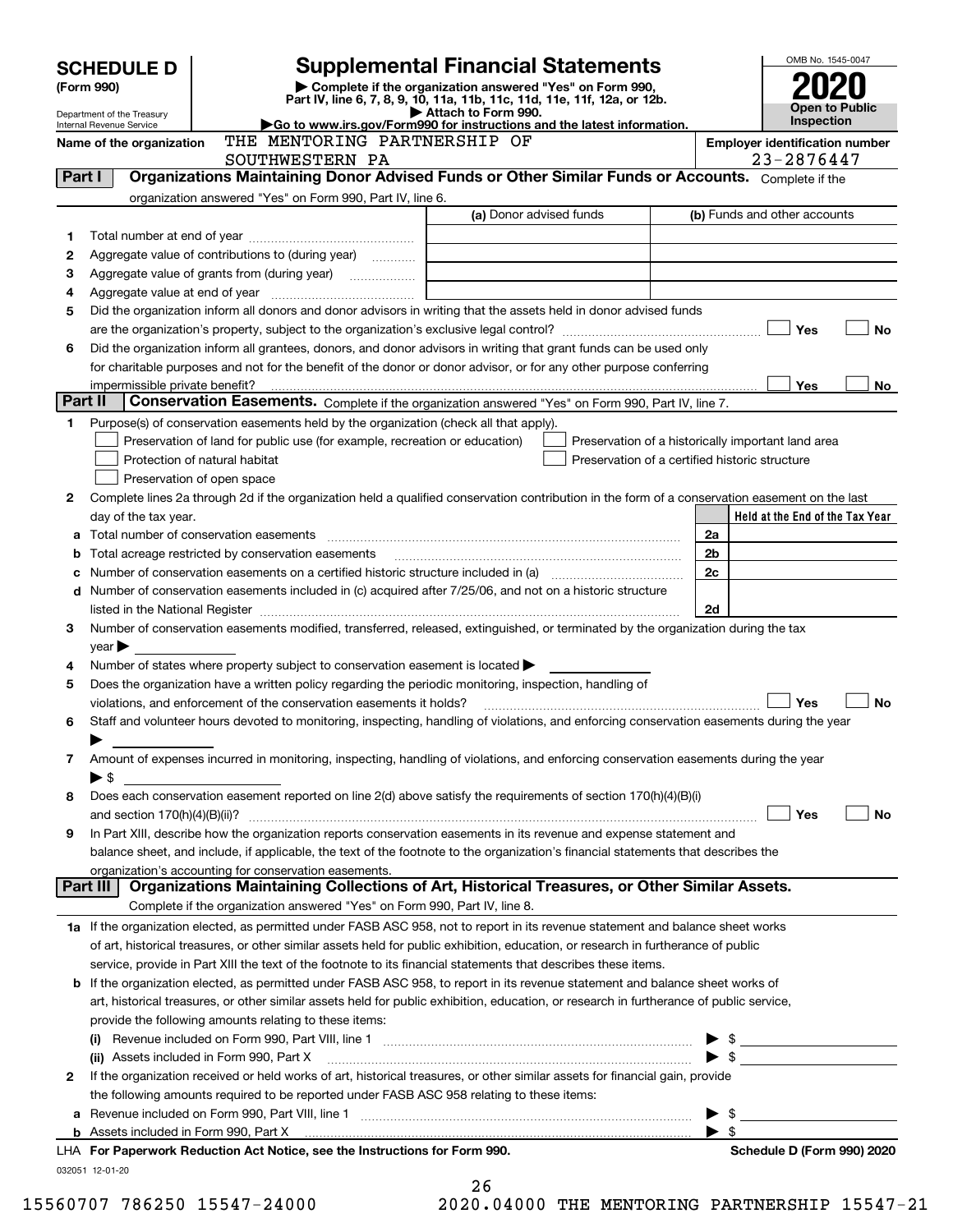|               |                                                                                                                                                                                                                                | THE MENTORING PARTNERSHIP OF |                |                   |                                                                                                                                                                                                                               |                 |                                            |           |
|---------------|--------------------------------------------------------------------------------------------------------------------------------------------------------------------------------------------------------------------------------|------------------------------|----------------|-------------------|-------------------------------------------------------------------------------------------------------------------------------------------------------------------------------------------------------------------------------|-----------------|--------------------------------------------|-----------|
|               | Schedule D (Form 990) 2020                                                                                                                                                                                                     | SOUTHWESTERN PA              |                |                   |                                                                                                                                                                                                                               |                 | $23 - 2876447$ Page 2                      |           |
|               | Part III<br>Organizations Maintaining Collections of Art, Historical Treasures, or Other Similar Assets (continued)                                                                                                            |                              |                |                   |                                                                                                                                                                                                                               |                 |                                            |           |
| З             | Using the organization's acquisition, accession, and other records, check any of the following that make significant use of its                                                                                                |                              |                |                   |                                                                                                                                                                                                                               |                 |                                            |           |
|               | collection items (check all that apply):                                                                                                                                                                                       |                              |                |                   |                                                                                                                                                                                                                               |                 |                                            |           |
| a             | Public exhibition                                                                                                                                                                                                              |                              | d              |                   | Loan or exchange program                                                                                                                                                                                                      |                 |                                            |           |
| b             | Scholarly research                                                                                                                                                                                                             |                              | е              |                   | Other and the contract of the contract of the contract of the contract of the contract of the contract of the contract of the contract of the contract of the contract of the contract of the contract of the contract of the |                 |                                            |           |
| c             | Preservation for future generations                                                                                                                                                                                            |                              |                |                   |                                                                                                                                                                                                                               |                 |                                            |           |
|               | Provide a description of the organization's collections and explain how they further the organization's exempt purpose in Part XIII.                                                                                           |                              |                |                   |                                                                                                                                                                                                                               |                 |                                            |           |
| 5             | During the year, did the organization solicit or receive donations of art, historical treasures, or other similar assets                                                                                                       |                              |                |                   |                                                                                                                                                                                                                               |                 |                                            |           |
|               | to be sold to raise funds rather than to be maintained as part of the organization's collection?                                                                                                                               |                              |                |                   |                                                                                                                                                                                                                               |                 | Yes                                        | No        |
|               | Part IV<br>Escrow and Custodial Arrangements. Complete if the organization answered "Yes" on Form 990, Part IV, line 9, or                                                                                                     |                              |                |                   |                                                                                                                                                                                                                               |                 |                                            |           |
|               | reported an amount on Form 990, Part X, line 21.                                                                                                                                                                               |                              |                |                   |                                                                                                                                                                                                                               |                 |                                            |           |
|               | 1a Is the organization an agent, trustee, custodian or other intermediary for contributions or other assets not included                                                                                                       |                              |                |                   |                                                                                                                                                                                                                               |                 |                                            |           |
|               |                                                                                                                                                                                                                                |                              |                |                   |                                                                                                                                                                                                                               |                 |                                            |           |
|               | on Form 990, Part X? [11] matter and the contract of the contract of the contract of the contract of the contract of the contract of the contract of the contract of the contract of the contract of the contract of the contr |                              |                |                   |                                                                                                                                                                                                                               |                 | Yes                                        | No        |
|               | b If "Yes," explain the arrangement in Part XIII and complete the following table:                                                                                                                                             |                              |                |                   |                                                                                                                                                                                                                               |                 |                                            |           |
|               |                                                                                                                                                                                                                                |                              |                |                   |                                                                                                                                                                                                                               |                 | Amount                                     |           |
| c             |                                                                                                                                                                                                                                |                              |                |                   |                                                                                                                                                                                                                               | 1c              |                                            |           |
|               |                                                                                                                                                                                                                                |                              |                |                   |                                                                                                                                                                                                                               | 1d              |                                            |           |
|               | Distributions during the year manufactured and continuum and contained and the year manufactured and contained                                                                                                                 |                              |                |                   |                                                                                                                                                                                                                               | 1e              |                                            |           |
|               |                                                                                                                                                                                                                                |                              |                |                   |                                                                                                                                                                                                                               | 1f              |                                            |           |
|               | 2a Did the organization include an amount on Form 990, Part X, line 21, for escrow or custodial account liability?                                                                                                             |                              |                |                   |                                                                                                                                                                                                                               |                 | Yes                                        | No        |
|               | <b>b</b> If "Yes," explain the arrangement in Part XIII. Check here if the explanation has been provided on Part XIII                                                                                                          |                              |                |                   |                                                                                                                                                                                                                               |                 |                                            |           |
| <b>Part V</b> | Endowment Funds. Complete if the organization answered "Yes" on Form 990, Part IV, line 10.                                                                                                                                    |                              |                |                   |                                                                                                                                                                                                                               |                 |                                            |           |
|               |                                                                                                                                                                                                                                | (a) Current year             | (b) Prior year |                   | (c) Two years back                                                                                                                                                                                                            |                 | (d) Three years back   (e) Four years back |           |
| 1a            | Beginning of year balance                                                                                                                                                                                                      |                              |                |                   |                                                                                                                                                                                                                               |                 |                                            |           |
|               |                                                                                                                                                                                                                                |                              |                |                   |                                                                                                                                                                                                                               |                 |                                            |           |
|               | Net investment earnings, gains, and losses                                                                                                                                                                                     |                              |                |                   |                                                                                                                                                                                                                               |                 |                                            |           |
|               | Grants or scholarships                                                                                                                                                                                                         |                              |                |                   |                                                                                                                                                                                                                               |                 |                                            |           |
|               | e Other expenditures for facilities                                                                                                                                                                                            |                              |                |                   |                                                                                                                                                                                                                               |                 |                                            |           |
|               |                                                                                                                                                                                                                                |                              |                |                   |                                                                                                                                                                                                                               |                 |                                            |           |
|               |                                                                                                                                                                                                                                |                              |                |                   |                                                                                                                                                                                                                               |                 |                                            |           |
|               | End of year balance                                                                                                                                                                                                            |                              |                |                   |                                                                                                                                                                                                                               |                 |                                            |           |
| 2             | Provide the estimated percentage of the current year end balance (line 1g, column (a)) held as:                                                                                                                                |                              |                |                   |                                                                                                                                                                                                                               |                 |                                            |           |
|               | Board designated or quasi-endowment >                                                                                                                                                                                          |                              | ℅              |                   |                                                                                                                                                                                                                               |                 |                                            |           |
|               |                                                                                                                                                                                                                                | %                            |                |                   |                                                                                                                                                                                                                               |                 |                                            |           |
|               |                                                                                                                                                                                                                                | %                            |                |                   |                                                                                                                                                                                                                               |                 |                                            |           |
|               | The percentages on lines 2a, 2b, and 2c should equal 100%.                                                                                                                                                                     |                              |                |                   |                                                                                                                                                                                                                               |                 |                                            |           |
|               | 3a Are there endowment funds not in the possession of the organization that are held and administered for the organization                                                                                                     |                              |                |                   |                                                                                                                                                                                                                               |                 |                                            |           |
|               |                                                                                                                                                                                                                                |                              |                |                   |                                                                                                                                                                                                                               |                 |                                            | Yes<br>No |
|               | by:                                                                                                                                                                                                                            |                              |                |                   |                                                                                                                                                                                                                               |                 |                                            |           |
|               | (i)                                                                                                                                                                                                                            |                              |                |                   |                                                                                                                                                                                                                               |                 | 3a(i)                                      |           |
|               | (ii)                                                                                                                                                                                                                           |                              |                |                   |                                                                                                                                                                                                                               |                 | 3a(ii)                                     |           |
|               |                                                                                                                                                                                                                                |                              |                |                   |                                                                                                                                                                                                                               |                 | 3b                                         |           |
|               | Describe in Part XIII the intended uses of the organization's endowment funds.<br>Land, Buildings, and Equipment.<br><b>Part VI</b>                                                                                            |                              |                |                   |                                                                                                                                                                                                                               |                 |                                            |           |
|               |                                                                                                                                                                                                                                |                              |                |                   |                                                                                                                                                                                                                               |                 |                                            |           |
|               | Complete if the organization answered "Yes" on Form 990, Part IV, line 11a. See Form 990, Part X, line 10.                                                                                                                     |                              |                |                   |                                                                                                                                                                                                                               |                 |                                            |           |
|               | Description of property                                                                                                                                                                                                        | (a) Cost or other            |                | (b) Cost or other |                                                                                                                                                                                                                               | (c) Accumulated | (d) Book value                             |           |
|               |                                                                                                                                                                                                                                | basis (investment)           |                | basis (other)     |                                                                                                                                                                                                                               | depreciation    |                                            |           |
|               |                                                                                                                                                                                                                                |                              |                |                   |                                                                                                                                                                                                                               |                 |                                            |           |
|               |                                                                                                                                                                                                                                |                              |                |                   |                                                                                                                                                                                                                               |                 |                                            |           |
|               |                                                                                                                                                                                                                                |                              |                |                   |                                                                                                                                                                                                                               |                 |                                            |           |
|               |                                                                                                                                                                                                                                |                              |                |                   | 13,403.                                                                                                                                                                                                                       | 11,602.         |                                            | 1,801.    |
|               |                                                                                                                                                                                                                                |                              |                |                   | 14,501.                                                                                                                                                                                                                       | 14,501.         |                                            | 0.        |
|               |                                                                                                                                                                                                                                |                              |                |                   |                                                                                                                                                                                                                               |                 |                                            | 1,801.    |

**Schedule D (Form 990) 2020**

032052 12-01-20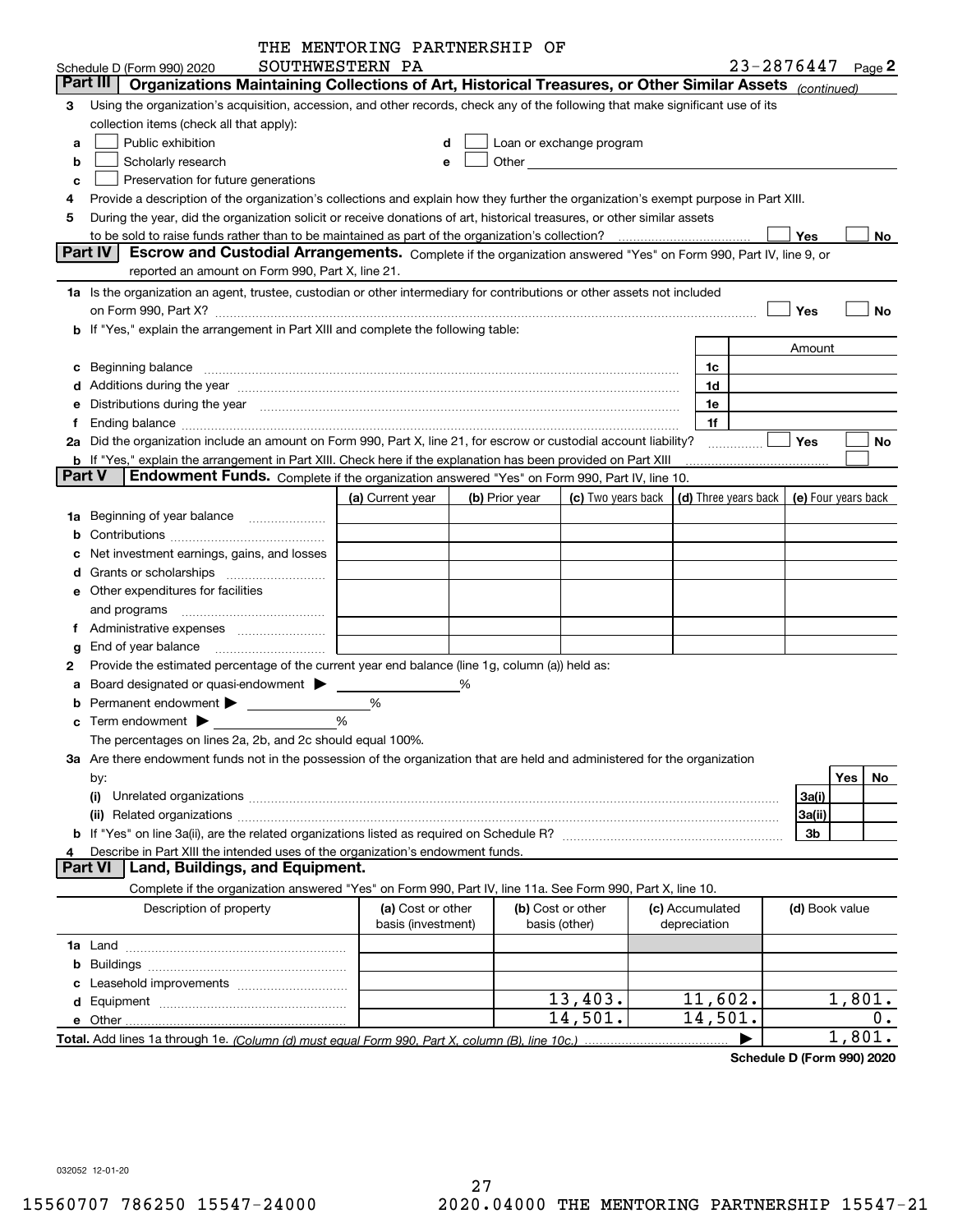|                            | THE<br>: MENTORING PARTNERSHIP OF |            |      |
|----------------------------|-----------------------------------|------------|------|
| Schedule D (Form 990) 2020 | SOUTHWESTERN                      | 23-2876447 | Page |

| Schedule D (Form 990) 2020 |  |
|----------------------------|--|
|                            |  |

L

|           | chedule D (Form 990) 2020 | SOUTHWESTERN                      | PA | 23-2876447 | Page $\ddot{\bm{\omega}}$ |
|-----------|---------------------------|-----------------------------------|----|------------|---------------------------|
| Part VIII |                           | ' Investments - Other Securities. |    |            |                           |

Complete if the organization answered "Yes" on Form 990, Part IV, line 11b. See Form 990, Part X, line 12.

| (a) Description of security or category (including name of security)                          | (b) Book value | (c) Method of valuation: Cost or end-of-year market value |
|-----------------------------------------------------------------------------------------------|----------------|-----------------------------------------------------------|
| (1) Financial derivatives                                                                     |                |                                                           |
| (2) Closely held equity interests<br>                                                         |                |                                                           |
| $(3)$ Other                                                                                   |                |                                                           |
| (A)                                                                                           |                |                                                           |
| (B)                                                                                           |                |                                                           |
| (C)                                                                                           |                |                                                           |
| (D)                                                                                           |                |                                                           |
| (E)                                                                                           |                |                                                           |
| (F)                                                                                           |                |                                                           |
| (G)                                                                                           |                |                                                           |
| (H)                                                                                           |                |                                                           |
| <b>Total.</b> (Col. (b) must equal Form 990, Part X, col. (B) line 12.) $\blacktriangleright$ |                |                                                           |

#### **Part VIII Investments - Program Related.**

Complete if the organization answered "Yes" on Form 990, Part IV, line 11c. See Form 990, Part X, line 13.

| (a) Description of investment                                       | (b) Book value | (c) Method of valuation: Cost or end-of-year market value |
|---------------------------------------------------------------------|----------------|-----------------------------------------------------------|
| (1)                                                                 |                |                                                           |
| (2)                                                                 |                |                                                           |
| $\frac{1}{2}$                                                       |                |                                                           |
| (4)                                                                 |                |                                                           |
| $\frac{1}{2}$                                                       |                |                                                           |
| (6)                                                                 |                |                                                           |
| $\sqrt{(7)}$                                                        |                |                                                           |
| (8)                                                                 |                |                                                           |
| (9)                                                                 |                |                                                           |
| Total. (Col. (b) must equal Form 990, Part X, col. (B) line $13.$ ) |                |                                                           |

#### **Part IX Other Assets.**

Complete if the organization answered "Yes" on Form 990, Part IV, line 11d. See Form 990, Part X, line 15.

| (a) Description                                                                                                                       | (b) Book value |
|---------------------------------------------------------------------------------------------------------------------------------------|----------------|
|                                                                                                                                       |                |
| (2)                                                                                                                                   |                |
| (3)                                                                                                                                   |                |
| (4)                                                                                                                                   |                |
| (5)                                                                                                                                   |                |
| (6)                                                                                                                                   |                |
|                                                                                                                                       |                |
| (8)                                                                                                                                   |                |
| (9)                                                                                                                                   |                |
|                                                                                                                                       |                |
| Total. (Column (b) must equal Form 990, Part X, col. (B) line 15.) ………………………………………………………………………………………<br>  Part X   Other Liabilities. |                |

**1.(a)** Description of liability **Book value** Book value Book value Book value Book value **Total.**  *(Column (b) must equal Form 990, Part X, col. (B) line 25.)* Complete if the organization answered "Yes" on Form 990, Part IV, line 11e or 11f. See Form 990, Part X, line 25. (1)(2)(3)(4)(5) (6)(7)(8)(9)Federal income taxes  $\blacktriangleright$ DEFERRED GRANT REVENUE 99,200. 99,200.

**2.**Liability for uncertain tax positions. In Part XIII, provide the text of the footnote to the organization's financial statements that reports the organization's liability for uncertain tax positions under FASB ASC 740. Check here if the text of the footnote has been provided in Part XIII  $\boxed{\text{X}}$ 

**Schedule D (Form 990) 2020**

032053 12-01-20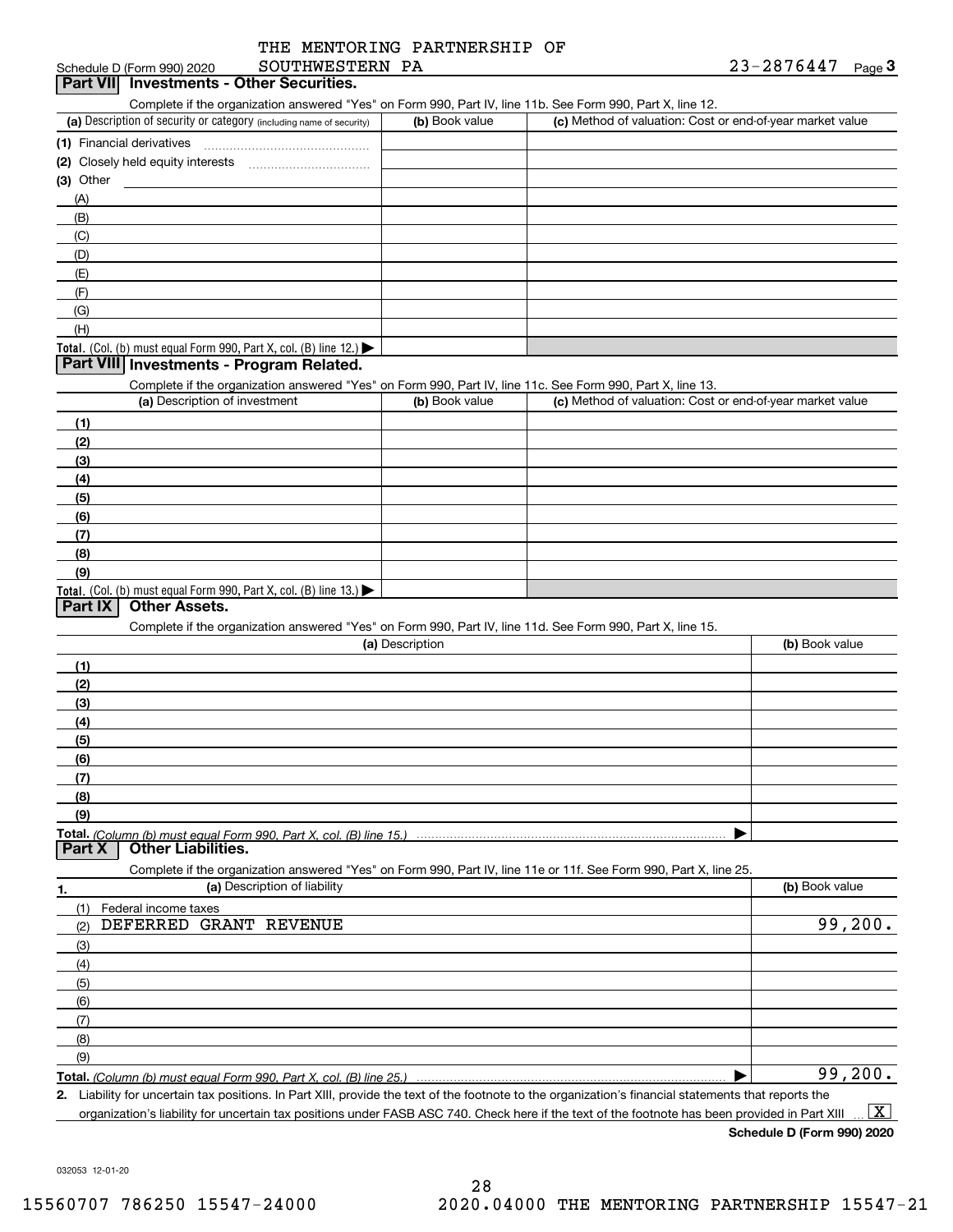|    | THE MENTORING PARTNERSHIP OF                                                                                                                                                                                                        |                |           |                       |                        |
|----|-------------------------------------------------------------------------------------------------------------------------------------------------------------------------------------------------------------------------------------|----------------|-----------|-----------------------|------------------------|
|    | SOUTHWESTERN PA<br>Schedule D (Form 990) 2020                                                                                                                                                                                       |                |           | $23 - 2876447$ Page 4 |                        |
|    | Reconciliation of Revenue per Audited Financial Statements With Revenue per Return.<br>Part XI                                                                                                                                      |                |           |                       |                        |
|    | Complete if the organization answered "Yes" on Form 990, Part IV, line 12a.                                                                                                                                                         |                |           |                       |                        |
| 1  | Total revenue, gains, and other support per audited financial statements                                                                                                                                                            |                |           | $\blacksquare$        | $\overline{583,498}$ . |
| 2  | Amounts included on line 1 but not on Form 990, Part VIII, line 12:                                                                                                                                                                 |                |           |                       |                        |
| a  |                                                                                                                                                                                                                                     | 2a             | $-2,616.$ |                       |                        |
| b  |                                                                                                                                                                                                                                     | 2 <sub>b</sub> | 7,800.    |                       |                        |
|    | Recoveries of prior year grants [11,111] Recoveries of prior year grants [11,111] Recoveries of prior year grants                                                                                                                   | 2c             |           |                       |                        |
|    | Other (Describe in Part XIII.) <b>Construction Contract Construction</b> Chemistry Chemistry Chemistry Chemistry Chemistry                                                                                                          | 2d             |           |                       |                        |
| e  | Add lines 2a through 2d                                                                                                                                                                                                             |                |           | 2e                    | 5,184.                 |
| 3  |                                                                                                                                                                                                                                     |                |           | 3                     | 578,314.               |
| 4  | Amounts included on Form 990, Part VIII, line 12, but not on line 1:                                                                                                                                                                |                |           |                       |                        |
| а  |                                                                                                                                                                                                                                     | 4a             |           |                       |                        |
| b  | Other (Describe in Part XIII.) <b>Construction and Construction</b> Chern Construction Chern Chern Chern Chern Chern Chern Chern Chern Chern Chern Chern Chern Chern Chern Chern Chern Chern Chern Chern Chern Chern Chern Chern Ch | 4 <sub>b</sub> |           |                       |                        |
| c. | Add lines 4a and 4b                                                                                                                                                                                                                 |                |           | 4с                    | 0.                     |
|    |                                                                                                                                                                                                                                     |                |           | 5                     | 578, 314.              |
|    | Part XII   Reconciliation of Expenses per Audited Financial Statements With Expenses per Return.                                                                                                                                    |                |           |                       |                        |
|    | Complete if the organization answered "Yes" on Form 990, Part IV, line 12a.                                                                                                                                                         |                |           |                       |                        |
| 1  | Total expenses and losses per audited financial statements                                                                                                                                                                          |                |           | 1.                    | 620, 456.              |
| 2  | Amounts included on line 1 but not on Form 990, Part IX, line 25:                                                                                                                                                                   |                |           |                       |                        |
| a  |                                                                                                                                                                                                                                     | 2a             | 7,800.    |                       |                        |
| b  |                                                                                                                                                                                                                                     | 2 <sub>b</sub> |           |                       |                        |
|    |                                                                                                                                                                                                                                     | 2 <sub>c</sub> |           |                       |                        |
| d  |                                                                                                                                                                                                                                     | 2d             |           |                       |                        |
|    | e Add lines 2a through 2d <b>[10]</b> Manuscription and the Add lines 2a through 2d <b>[10]</b> Manuscription <b>Add lines</b> 2a through 2d                                                                                        |                |           | 2e                    | 7,800.                 |
| 3  |                                                                                                                                                                                                                                     |                |           | 3                     | 612,656.               |
| 4  | Amounts included on Form 990, Part IX, line 25, but not on line 1:                                                                                                                                                                  |                |           |                       |                        |
| a  |                                                                                                                                                                                                                                     | 4a             |           |                       |                        |
| b  |                                                                                                                                                                                                                                     | 4 <sub>h</sub> |           |                       |                        |
|    | Add lines 4a and 4b                                                                                                                                                                                                                 |                |           | 4c                    | 0.                     |
|    |                                                                                                                                                                                                                                     |                |           | 5                     | 612,656.               |
|    | Part XIII Supplemental Information.                                                                                                                                                                                                 |                |           |                       |                        |

Provide the descriptions required for Part II, lines 3, 5, and 9; Part III, lines 1a and 4; Part IV, lines 1b and 2b; Part V, line 4; Part X, line 2; Part XI, lines 2d and 4b; and Part XII, lines 2d and 4b. Also complete this part to provide any additional information.

PART X, LINE 2:

| INCOME TAXES - THE AGENCY IS A NONPROFIT ORGANIZATION EXEMPT FROM FEDERAL |
|---------------------------------------------------------------------------|
| INCOME TAXES UNDER SECTION $501(C)(3)$ OF THE INTERNAL REVENUE CODE (IRC) |
| AND IS CLASSIFIED AS AN ENTITY THAT IS NOT A PRIVATE FOUNDATION UNDER THE |
| MEANING OF SECTION 509(A) OF THE IRC. ACCORDINGLY, NO PROVISION FOR       |
| INCOME TAXES IS RECORDED IN THE FINANCIAL STATEMENTS. IN ADDITION, THE    |
| AGENCY HAS NOT IDENTIFIED ANY MATERIAL UNCERTAIN TAX POSITIONS REQUIRING  |
| AN ACCRUAL OR DISCLOSURE IN THE FINANCIAL STATEMENTS. THE AGENCY IS NO    |
| LONGER SUBJECT TO EXAMINATIONS BY TAXING AUTHORITIES IN ANY MAJOR TAX     |
| JURISDICTION FOR YEARS BEFORE DECEMBER 31, 2017.                          |
|                                                                           |

29

032054 12-01-20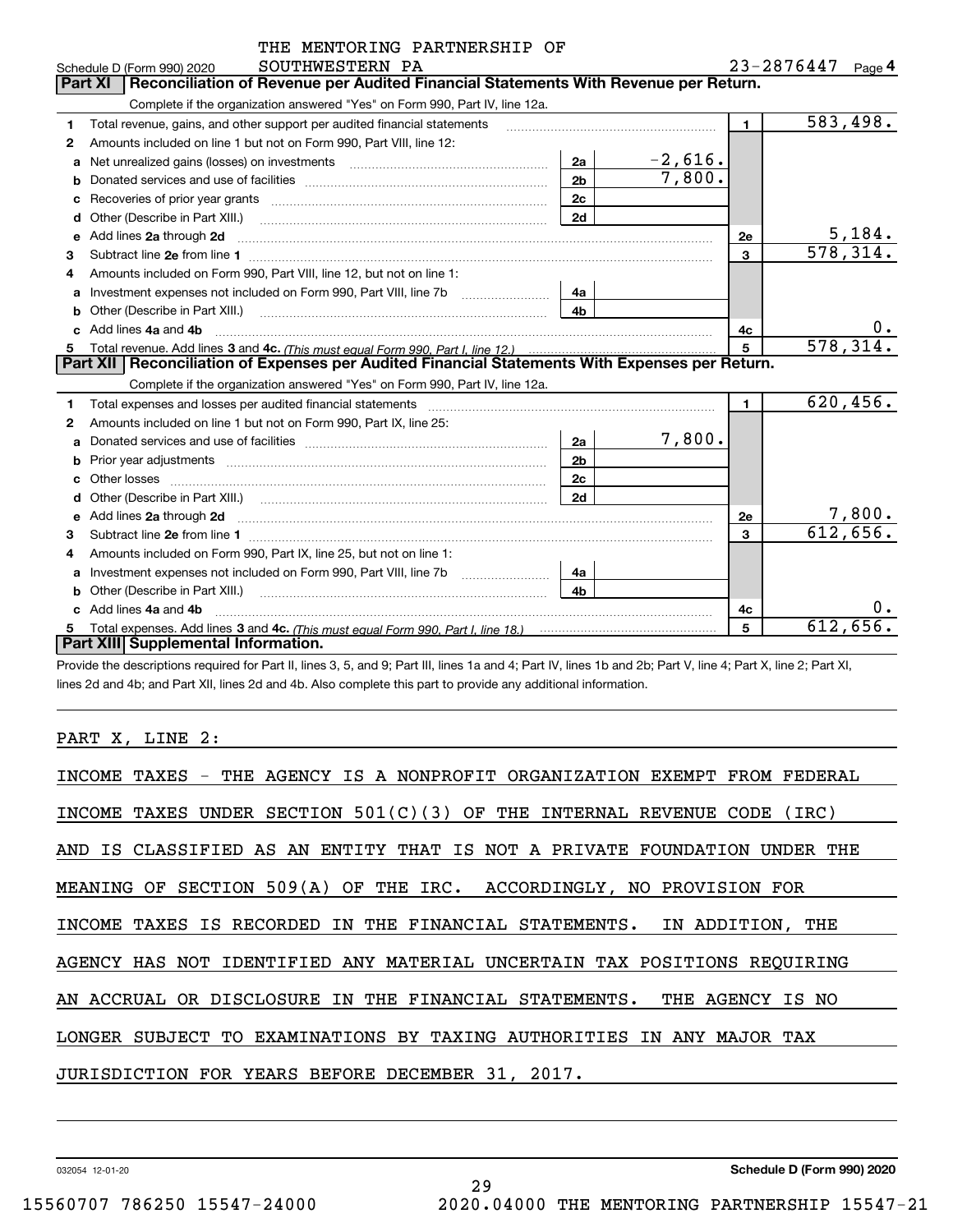| SOUTHWESTERN PA                                                                          | $23 - 2876447$ Page 5      |
|------------------------------------------------------------------------------------------|----------------------------|
| Schedule D (Form 990) 2020 SOUTHWESTED<br>Part XIII Supplemental Information (continued) |                            |
|                                                                                          |                            |
|                                                                                          |                            |
|                                                                                          |                            |
|                                                                                          |                            |
|                                                                                          |                            |
|                                                                                          |                            |
|                                                                                          |                            |
|                                                                                          |                            |
|                                                                                          |                            |
|                                                                                          |                            |
|                                                                                          |                            |
|                                                                                          |                            |
|                                                                                          |                            |
|                                                                                          |                            |
|                                                                                          |                            |
|                                                                                          |                            |
|                                                                                          |                            |
|                                                                                          |                            |
|                                                                                          |                            |
|                                                                                          |                            |
|                                                                                          |                            |
|                                                                                          |                            |
|                                                                                          |                            |
|                                                                                          |                            |
|                                                                                          |                            |
|                                                                                          |                            |
|                                                                                          |                            |
|                                                                                          |                            |
|                                                                                          |                            |
|                                                                                          |                            |
|                                                                                          |                            |
|                                                                                          |                            |
|                                                                                          |                            |
|                                                                                          |                            |
|                                                                                          |                            |
|                                                                                          |                            |
|                                                                                          |                            |
|                                                                                          |                            |
|                                                                                          |                            |
|                                                                                          |                            |
|                                                                                          |                            |
|                                                                                          |                            |
|                                                                                          |                            |
|                                                                                          |                            |
|                                                                                          |                            |
|                                                                                          |                            |
|                                                                                          | Schedule D (Form 990) 2020 |
| 032055 12-01-20                                                                          |                            |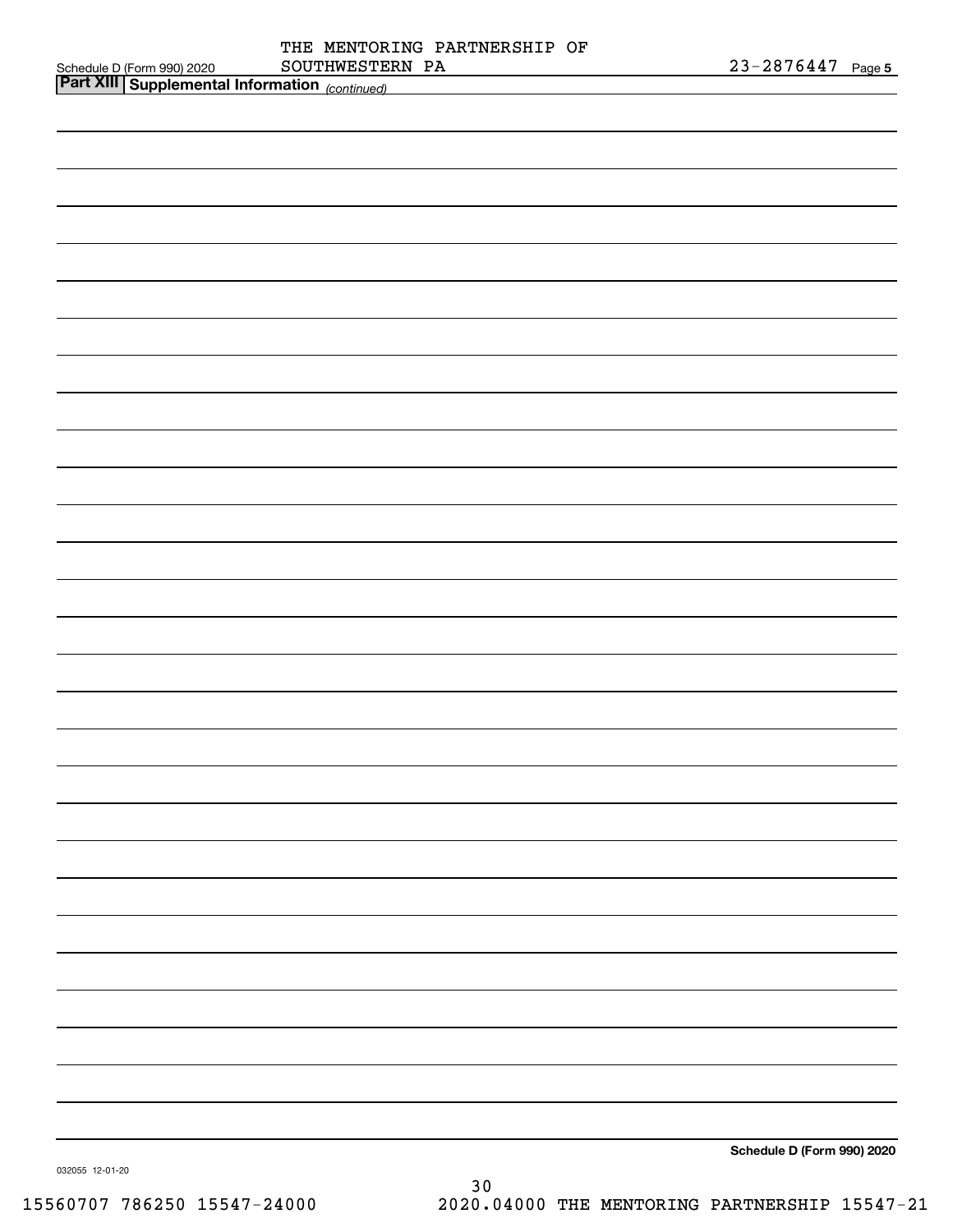**(Form 990 or 990-EZ)**

Department of the Treasury Internal Revenue Service Name of the organization

**Complete to provide information for responses to specific questions on Form 990 or 990-EZ or to provide any additional information. SCHEDULE O Supplemental Information to Form 990 or 990-EZ**

**| Attach to Form 990 or 990-EZ.**

**| Go to www.irs.gov/Form990 for the latest information.** THE MENTORING PARTNERSHIP OF

SOUTHWESTERN PA 23-2876447

**InspectionEmployer identification number**

OMB No. 1545-0047

**2020**

**Open to Public**

FORM 990, PART I, LINE 1, DESCRIPTION OF ORGANIZATION MISSION:

STRENGTHEN PROGRAMS AND EMPOWER YOUTH TO SUCCEED IN LIFE.

FORM 990, PART III, LINE 1, DESCRIPTION OF ORGANIZATION MISSION:

DEVELOPMENT FOR THE STAFF AND VOLUNTEERS OF LOCAL YOUTH MENTORING

PROGRAMS.

FORM 990, PART III, LINE 4A, PROGRAM SERVICE ACCOMPLISHMENTS:

IN RESPONSE TO THE COVID-19 PANDEMIC, MENTORING PARTNERSHIP OF

SOUTHWESTERN PA CONDUCTED ALL MEETINGS, TRAININGS AND SERVICES USING A

VIRTUAL ONLINE FORMAT.

FORM 990, PART VI, SECTION A, LINE 1:

THE EXECUTIVE COMMITTEE IS AUTHORIZED TO MAKE DECISIONS ON BEHALF OF THE BOARD OF DIRECTORS AND WILL PRESENT SUCH DECISIONS FOR RATIFICATION AT THE NEXT SCHEDULED MEETING OF THE BOARD OF DIRECTORS. A QUORUM FOR CONDUCTING BUSINESS AT A MEETING OF THE EXECUTIVE COMMITTEE SHALL BE A MAJORITY OF THE COMMITTEE MEMBERS. THE EXECUTIVE DIRECTOR SHALL PRESENT A FULL REPORT OF ALL EXECUTIVE COMMITTEE DECISIONS TO THE BOARD AT THE NEXT REGULARLY SCHEDULED MEETING OF THE BOARD.

FORM 990, PART VI, SECTION B, LINE 11B:

AFTER REVIEW BY THE EXECUTIVE DIRECTOR AND AUDIT COMMITTEE, A COPY OF THE FINALIZED FORM 990 WILL BE PROVIDED TO THE FULL BOARD OF DIRECTORS PRIOR TO FILING WITH THE SERVICE.

31

032211 11-20-20 LHA For Paperwork Reduction Act Notice, see the Instructions for Form 990 or 990-EZ. Schedule O (Form 990 or 990-EZ) 2020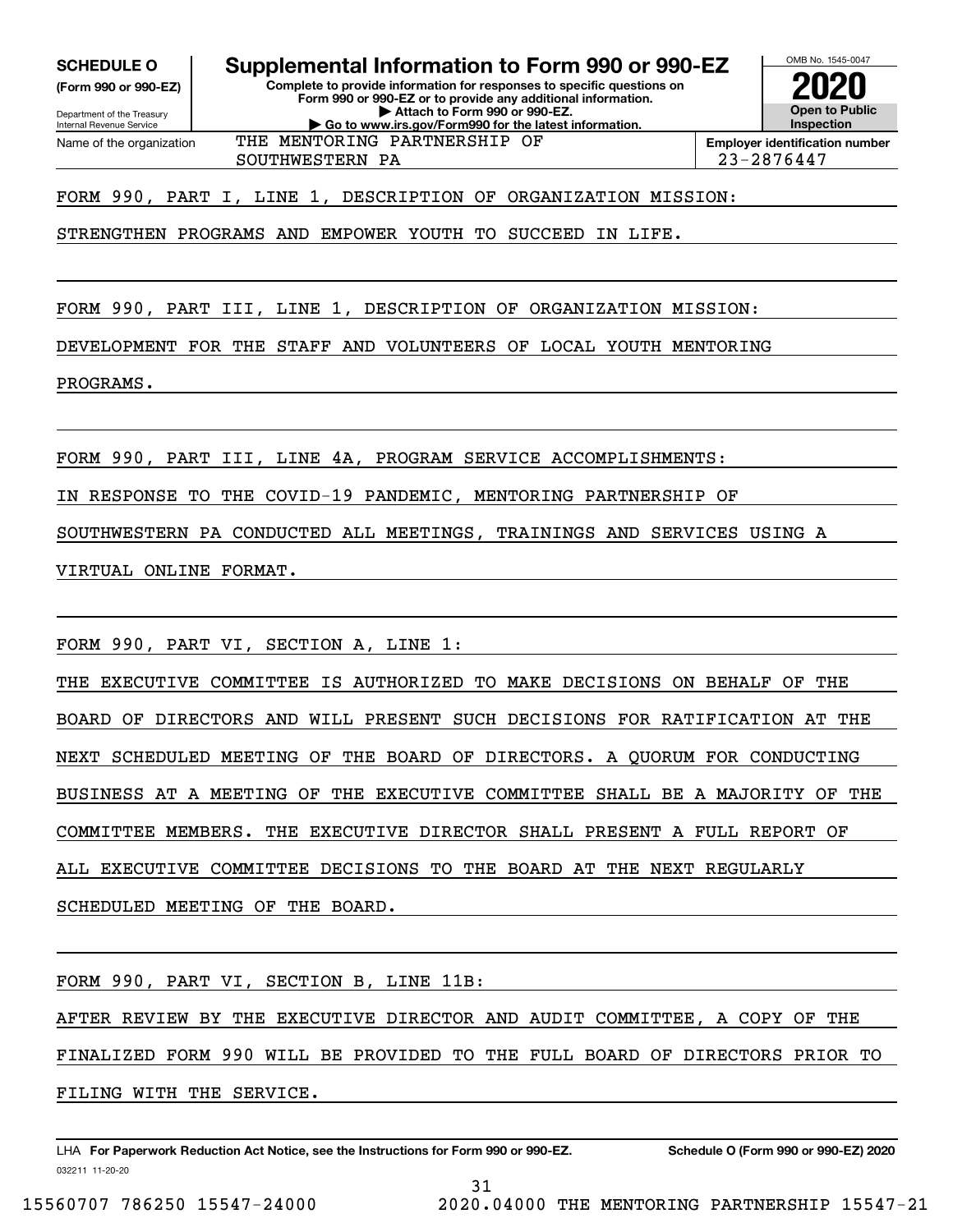| Schedule O (Form 990 or 990-EZ) 2020 |                              | Page 2                                |
|--------------------------------------|------------------------------|---------------------------------------|
| Name of the organization             | THE MENTORING PARTNERSHIP OF | <b>Employer identification number</b> |
|                                      | SOUTHWESTERN PA              | 23-2876447                            |

FORM 990, PART VI, SECTION B, LINE 12C:

BOARD MEMBERS AND OFFICERS ARE REQUIRED TO COMPLETE AN ANNUAL CONFLICT OF INTEREST DISCLOSURE STATEMENT. CONFLICTS PROVIDED ARE REVIEWED BY THE EXECUTIVE DIRECTOR. IF IT IS DETERMINED THAT ANY MEMBER OR OFFICER IS IN A POSITION OF CONFLICT OF INTEREST WITH REGARD TO AN AGENCY OR VENDOR, THAT PERSON SHALL NOT PARTICIPATE IN DECISIONS PERTAINING TO THAT AGENCY OR VENDOR, STATING FOR MEETING RECORDS THAT A CONFLICT EXISTS.

FORM 990, PART VI, SECTION B, LINE 15A:

THE EXECUTIVE COMMITTEE OVERSEES COMPENSATION PRACTICES, PERFORMANCE REVIEW OF THE EXECUTIVE DIRECTOR, SETS THE EXECUTIVE DIRECTOR'S COMPENSATION AND DETERMINES ANY ANNUAL BONUS THAT MAY BE AWARDED TO THE EXECUTIVE DIRECTOR. ALL MEMBERS OF THE EXECUTIVE COMMITTEE ARE INDEPENDENT. THE EXECUTIVE DIRECTOR AND REPRESENTATIVES OF THE BOARD OF DIRECTORS REVIEW PERFORMANCE MEASURES AGAINST PRE-ESTABLISHED GOALS. THE EXECUTIVE COMMITTEE ALSO CONDUCTS A BI-ANNUAL REVIEW OF MARKET DATA FOR SALARY AND BENEFITS.

A RECOMMENDATION REGARDING AN INCREASE IN THE EXECUTIVE DIRECTOR'S BASE COMPENSATION IS PRESENTED TO THE FULL BOARD AT A REGULAR BOARD MEETING; AND IS APPROVED BY THE BOARD PRIOR TO BEING AWARDED TO THE EXECUTIVE DIRECTOR.

FORM 990, PART VI, SECTION C, LINE 19:

DOCUMENTS ARE MADE AVAILABLE TO INQUIRING PARTIES UPON REQUEST.

FORM 990, PART VII, HONOR BOARD:

MEMBERSHIP ON THE HONOR BOARD IS RESTRICTED TO PAST MEMBERS OF THE

ORGANIZATION'S BOARD OF DIRECTORS WHO HAVE PROVIDED SPECIAL OR

DISTINGUISHED SERVICE TO THE CORPORATION. ANY STANDING MEMBER OF THE

32

**Schedule O (Form 990 or 990-EZ) 2020**

032212 11-20-20

15560707 786250 15547-24000 2020.04000 THE MENTORING PARTNERSHIP 15547-21